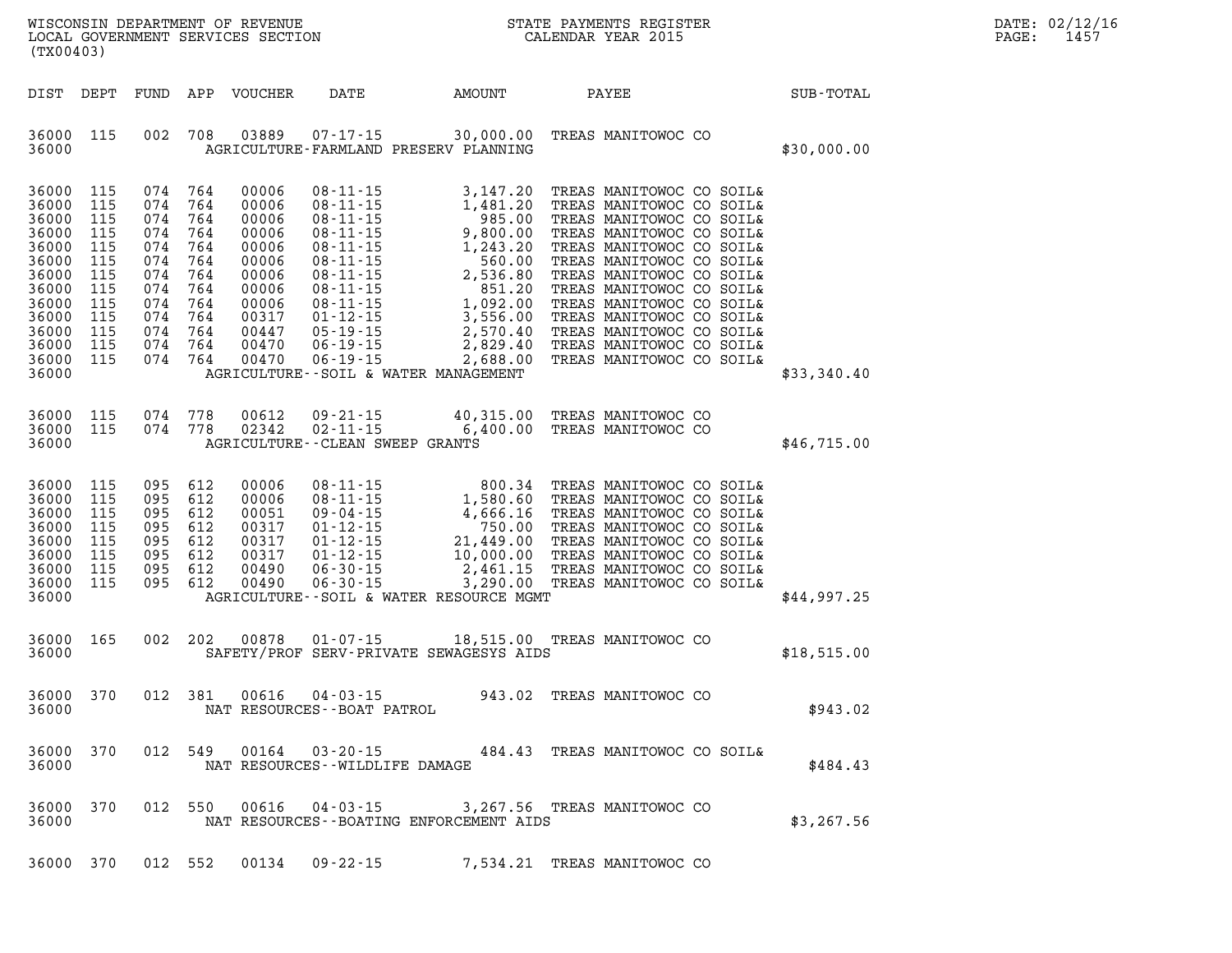| DATE: | 02/12/16 |
|-------|----------|
| PAGE: | 1458     |

| (TX00403)                                                                                      |                                               |                                                       |                                                       |                                                                               |                                                                                                                                                                |                                                                                                                                                                                                                                          | WISCONSIN DEPARTMENT OF REVENUE<br>LOCAL GOVERNMENT SERVICES SECTION<br>CALENDAR YEAR 2015<br>STATE PAYMENTS REGISTER                                                                                                                         |              | $\mathtt{PAGE}$ : | DATE: 02/12/1<br>1458 |
|------------------------------------------------------------------------------------------------|-----------------------------------------------|-------------------------------------------------------|-------------------------------------------------------|-------------------------------------------------------------------------------|----------------------------------------------------------------------------------------------------------------------------------------------------------------|------------------------------------------------------------------------------------------------------------------------------------------------------------------------------------------------------------------------------------------|-----------------------------------------------------------------------------------------------------------------------------------------------------------------------------------------------------------------------------------------------|--------------|-------------------|-----------------------|
|                                                                                                |                                               |                                                       |                                                       | DIST DEPT FUND APP VOUCHER                                                    |                                                                                                                                                                |                                                                                                                                                                                                                                          | DATE AMOUNT PAYEE                                                                                                                                                                                                                             | SUB-TOTAL    |                   |                       |
| 36000                                                                                          |                                               |                                                       |                                                       |                                                                               |                                                                                                                                                                | NAT RESOURCES--SNOWMOBILE ENFORCEMENT                                                                                                                                                                                                    |                                                                                                                                                                                                                                               | \$7,534.21   |                   |                       |
| 36000 370<br>36000<br>36000<br>36000                                                           | 370<br>370                                    |                                                       | 012 553<br>012 553<br>012 553                         |                                                                               |                                                                                                                                                                | NAT RESOURCES - - WILDLIFE DAMAGE CLAIMS                                                                                                                                                                                                 | 00164  03-20-15  16,894.86  TREAS MANITOWOC CO SOIL&<br>00164  03-20-15  117.31  TREAS MANITOWOC CO SOIL&<br>00164  03-20-15  631.64  TREAS MANITOWOC CO SOIL&                                                                                | \$17,643.81  |                   |                       |
| 36000<br>36000                                                                                 | 370                                           |                                                       | 012 563                                               |                                                                               |                                                                                                                                                                | NAT RESOURCES -- COUNTY CONSERVATION AIDS                                                                                                                                                                                                | 02706  06-01-15  1,575.00  TREAS MANITOWOC CNTY                                                                                                                                                                                               | \$1,575.00   |                   |                       |
| 36000 370<br>36000 370<br>36000                                                                |                                               |                                                       | 012 573                                               | 00188<br>012 573 00542                                                        | NAT RESOURCES--BOATING PROJECTS                                                                                                                                |                                                                                                                                                                                                                                          | 08-19-15 4,680.00 TREAS MANITOWOC CNTY<br>09-23-15 4,680.00 TREAS MANITOWOC CNTY                                                                                                                                                              | \$9,360.00   |                   |                       |
| 36000<br>36000<br>36000<br>36000                                                               | 370<br>370<br>370                             | 012 575                                               | 012 575<br>012 575                                    |                                                                               |                                                                                                                                                                | NAT RESOURCES - - SNOWMOBILE TRAIL AIDS                                                                                                                                                                                                  | 01899  02-27-15  8,225.54  TREAS MANITOWOC CNTY<br>03086  07-01-15  48,265.25  TREAS MANITOWOC CNTY<br>03123  07-07-15  1,412.86  TREAS MANITOWOC CNTY                                                                                        | \$57,903.65  |                   |                       |
| 36000 370<br>36000                                                                             |                                               |                                                       | 095 512                                               |                                                                               | NAT RESOURCES - - STEWARDSHIP 2000                                                                                                                             |                                                                                                                                                                                                                                          | 00243  08-21-15  4,931.00 TREAS MANITOWOC CNTY                                                                                                                                                                                                | \$4,931.00   |                   |                       |
| 36000<br>36000<br>36000<br>36000 395<br>36000                                                  | 395<br>395<br>395                             |                                                       |                                                       |                                                                               |                                                                                                                                                                | 011 167 40455 02-24-15 5,634.06 MANITOWOCCO<br>011 167 51890 06-29-15 9,769.64 MANITOWOCCO<br>011 167 55965 08-06-15 9,736.12 MANITOWOCCO<br>011 167 64963 11-05-15 11,280.82 MANITOWOCCO<br>TRANSPORTATION - - ELDERLY/DISABLED CAPITAL |                                                                                                                                                                                                                                               | \$36,420.64  |                   |                       |
| 36000 395<br>36000                                                                             |                                               |                                                       | 011 168                                               | 50036                                                                         |                                                                                                                                                                | TRANSPORTATION--ELDERLY & DISABLED                                                                                                                                                                                                       | 06-09-15 209,513.00 COUNTY OF MANITOWOC                                                                                                                                                                                                       | \$209,513.00 |                   |                       |
| 36000 395<br>36000 395<br>36000<br>36000<br>36000<br>36000<br>36000<br>36000<br>36000<br>36000 | 395<br>395<br>395<br>395<br>395<br>395<br>395 | 011<br>011 185<br>011<br>011<br>011<br>011 185<br>011 | 011 185<br>011 185<br>185<br>185<br>185<br>185<br>185 | 38856<br>42435<br>47733<br>50149<br>53778<br>55873<br>60086<br>62739<br>70030 | $02 - 10 - 15$<br>$03 - 16 - 15$<br>$05 - 15 - 15$<br>$06 - 11 - 15$<br>$07 - 16 - 15$<br>$08 - 05 - 15$<br>$09 - 17 - 15$<br>$10 - 14 - 15$<br>$12 - 29 - 15$ | 36000 395 011 185 45795 04-23-15 1,014.28<br>494.38<br>1,297.77<br>740.69<br>1,265.26<br>666.79<br>454.69<br>932.50<br>TRANSPORTATION - - HIGHWAY SAFETY - FEDERAL                                                                       | 984.08 TREAS TANLISTICS<br>932.52 TREAS MANITOWOC CO<br>1.014.28 TREAS MANITOWOC CO<br>TREAS MANITOWOC CO<br>TREAS MANITOWOC CO<br>TREAS MANITOWOC CO<br>TREAS MANITOWOC CO<br>TREAS MANITOWOC CO<br>TREAS MANITOWOC CO<br>TREAS MANITOWOC CO | \$8,782.96   |                   |                       |
|                                                                                                |                                               |                                                       |                                                       |                                                                               |                                                                                                                                                                |                                                                                                                                                                                                                                          |                                                                                                                                                                                                                                               |              |                   |                       |

**36000 395 011 190 36036 01-05-15 302,728.40 COUNTY OF MANITOWOC**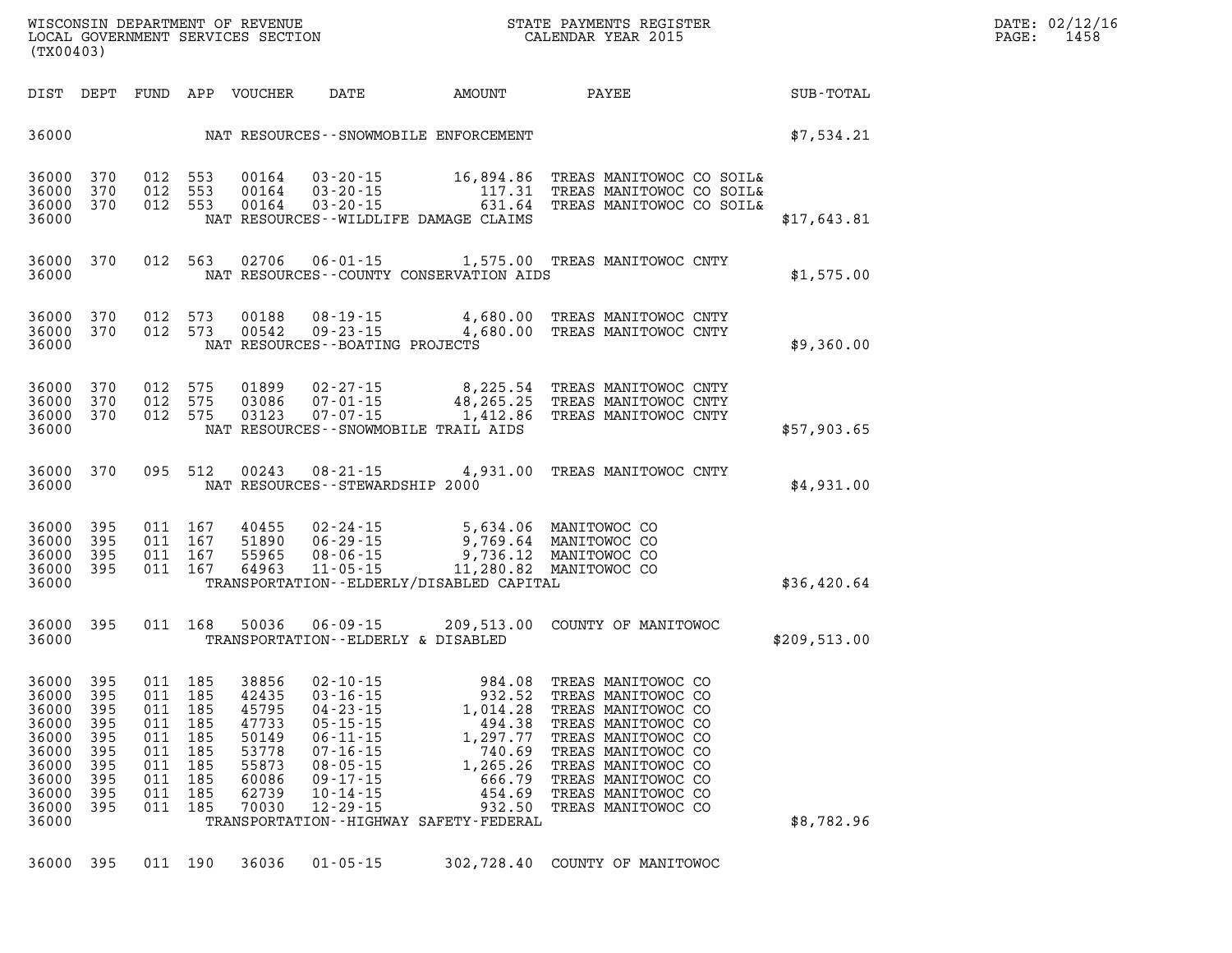| DATE: | 02/12/16 |
|-------|----------|
| PAGE: | 1459     |

| WISCONSIN DEPARTMENT OF REVENUE<br>LOCAL GOVERNMENT SERVICES SECTION<br>(TX00403)                                                                                                                                                                                            |                                                                                                                         |                                                                                                                    |                                                                                                                                                       |                                                                                                                                                                                                                                                                                                                |                                                                                                                                                                                                                                                                                                                                                      | STATE PAYMENTS REGISTER<br>CALENDAR YEAR 2015                                                                                                                                                                                                                                      |                                                                                                                                                        | DATE: 02/12/16<br>PAGE:<br>1459 |
|------------------------------------------------------------------------------------------------------------------------------------------------------------------------------------------------------------------------------------------------------------------------------|-------------------------------------------------------------------------------------------------------------------------|--------------------------------------------------------------------------------------------------------------------|-------------------------------------------------------------------------------------------------------------------------------------------------------|----------------------------------------------------------------------------------------------------------------------------------------------------------------------------------------------------------------------------------------------------------------------------------------------------------------|------------------------------------------------------------------------------------------------------------------------------------------------------------------------------------------------------------------------------------------------------------------------------------------------------------------------------------------------------|------------------------------------------------------------------------------------------------------------------------------------------------------------------------------------------------------------------------------------------------------------------------------------|--------------------------------------------------------------------------------------------------------------------------------------------------------|---------------------------------|
| DIST DEPT                                                                                                                                                                                                                                                                    |                                                                                                                         |                                                                                                                    | FUND APP VOUCHER                                                                                                                                      | DATE                                                                                                                                                                                                                                                                                                           | AMOUNT                                                                                                                                                                                                                                                                                                                                               | PAYEE                                                                                                                                                                                                                                                                              | SUB-TOTAL                                                                                                                                              |                                 |
| 36000<br>395<br>36000<br>395<br>36000                                                                                                                                                                                                                                        | 011 190<br>011 190                                                                                                      |                                                                                                                    | 52036<br>64036                                                                                                                                        | $07 - 06 - 15$<br>$10 - 05 - 15$                                                                                                                                                                                                                                                                               | 605,456.80<br>TRANSPORTATION--GENERAL TRANSP AIDS-GTA                                                                                                                                                                                                                                                                                                | COUNTY OF MANITOWOC<br>302,728.40 COUNTY OF MANITOWOC                                                                                                                                                                                                                              | \$1,210,913.60                                                                                                                                         |                                 |
| 36000<br>395<br>36000<br>395<br>36000<br>395<br>36000<br>395<br>36000<br>395<br>36000                                                                                                                                                                                        | 011 278<br>011 278<br>011 278<br>011 278<br>011 278                                                                     |                                                                                                                    | 52503<br>52503<br>52503<br>59988<br>68898                                                                                                             | $07 - 01 - 15$<br>$07 - 01 - 15$<br>$07 - 01 - 15$<br>$09 - 14 - 15$<br>$12 - 14 - 15$                                                                                                                                                                                                                         | 6,881.93<br>30,528.26<br>100,573.19<br>273, 127.32<br>4,929.29<br>TRANSPORTATION - - LRIP/TRIP/MSIP GRANTS                                                                                                                                                                                                                                           | TREAS MANITOWOC CO<br>TREAS MANITOWOC CO<br>TREAS MANITOWOC CO<br>TREAS MANITOWOC CO<br>TREAS MANITOWOC CO                                                                                                                                                                         | \$416,039.99                                                                                                                                           |                                 |
| 36000<br>435<br>435<br>36000<br>36000<br>435<br>36000<br>435<br>36000<br>435<br>36000<br>435<br>435<br>36000<br>36000<br>435<br>435<br>36000<br>36000<br>435<br>36000<br>435<br>36000<br>435<br>36000<br>435<br>36000                                                        | 005 000<br>005 000<br>005 000<br>005<br>005<br>005 000<br>005<br>005<br>005<br>005 000<br>005<br>005<br>005             | 000<br>000<br>000<br>- 000<br>000<br>000<br>000<br>000                                                             | 90511<br>90514<br>90515<br>90517<br>90518<br>90519<br>90521<br>90600<br>90601<br>90604<br>90607<br>90609<br>90611                                     | $01 - 01 - 15$<br>$02 - 01 - 15$<br>$03 - 01 - 15$<br>$04 - 01 - 15$<br>$05 - 01 - 15$<br>$06 - 01 - 15$<br>$06 - 29 - 15$<br>$07 - 01 - 15$<br>$08 - 01 - 15$<br>$09 - 01 - 15$<br>$10 - 01 - 15$<br>$11 - 02 - 15$<br>$12 - 01 - 15$<br>HEALTH SERVICES - - STATE/FED AIDS                                   | 175,165.00<br>45,244.00<br>$45,244.00$<br>$456,377.00$<br>$604,159.00$<br>$206,567.00$<br>$153,108.00$<br>$124,114.00$<br>$411,317.00$<br>$135,195.00$<br>$2,192,833.00$<br>$149.250.00$<br>149,250.00<br>185,207.00<br>104,580.00<br>104,580.00                                                                                                     | MANITOWOC CO<br>MANITOWOC CO<br>MANITOWOC CO<br>MANITOWOC CO<br>MANITOWOC CO<br>MANITOWOC CO<br>MANITOWOC CO<br>MANITOWOC CO<br>MANITOWOC CO<br>MANITOWOC CO<br>MANITOWOC CO<br>MANITOWOC CO<br>MANITOWOC CO                                                                       | \$4,943,116.00                                                                                                                                         |                                 |
| 437<br>36000<br>437<br>36000<br>36000<br>437<br>36000<br>437<br>36000<br>437<br>36000<br>437<br>36000<br>437<br>36000<br>437<br>36000<br>437<br>36000<br>437<br>36000<br>437<br>36000<br>437<br>36000<br>437<br>36000<br>437<br>36000<br>437<br>36000<br>437<br>36000<br>437 | 005 000<br>005<br>005<br>005<br>005<br>005<br>005<br>005<br>005<br>005<br>005<br>005<br>005<br>005<br>005<br>005<br>005 | 000<br>- 000<br>- 000<br>000<br>000<br>000<br>000<br>000<br>000<br>000<br>000<br>- 000<br>000<br>000<br>000<br>000 | 00000<br>00000<br>00000<br>00000<br>00000<br>00000<br>00000<br>00000<br>00000<br>00000<br>00000<br>00000<br>00000<br>00000<br>00000<br>00000<br>00000 | $01 - 05 - 15$<br>$01 - 13 - 15$<br>$01 - 30 - 15$<br>$01 - 30 - 15$<br>$02 - 05 - 15$<br>$02 - 12 - 15$<br>$02 - 27 - 15$<br>$03 - 05 - 15$<br>$03 - 31 - 15$<br>$04 - 06 - 15$<br>$04 - 17 - 15$<br>$04 - 30 - 15$<br>$04 - 30 - 15$<br>$05 - 05 - 15$<br>$05 - 29 - 15$<br>$06 - 05 - 15$<br>$06 - 19 - 15$ | 153.58<br>21,289.60<br>104,436.89<br>$104$ , $436$ , $89$<br>$17$ , $626$ , $00$<br>$21$ , $237$ , $60$<br>$57$ , $280$ , $90$<br>$17$ , $743$ , $00$<br>$33$ , $079$ , $67$<br>$16$ , $476$ , $00$<br>$34$ , $903$ , $73$<br>$16$ , $968$ , $00$<br>$172$ , $748$ , $50$<br>$20$ , $720$ , $00$ , $24$ , $657$ , $57$<br>$2$<br>44,712.79<br>295.61 | MANITOWOC<br>MANITOWOC<br>MANITOWOC CHILD SUPPORT<br>MANITOWOC CO<br>MANITOWOC<br>MANITOWOC CHILD SUPPORT<br>MANITOWOC CO<br>MANITOWOC<br>MANITOWOC CO<br>MANITOWOC<br>MANITOWOC<br>MANITOWOC CHILD SUPPORT<br>MANITOWOC CO<br>MANITOWOC<br>MANITOWOC CO<br>MANITOWOC<br>MANITOWOC | $\star$<br>$\star$<br>$\star$<br>$\star$<br>$\star$<br>$\star$<br>$\star$<br>$\star$<br>$\star$<br>$\star$<br>$\star$<br>$\star$<br>$\star$<br>$\star$ |                                 |

**36000 437 005 000 00000 06-19-15 295.61 MANITOWOC \* 36000 437 005 000 00000 06-26-15 4,887.00 MANITOWOC \* 36000 437 005 000 00000 07-06-15 30,521.49 MANITOWOC \* 36000 437 005 000 00000 07-30-15 163,636.83 MANITOWOC CHILD SUPPORT \*** 

**36000 437 005 000 00000 08-05-15 21,173.00 MANITOWOC \* 36000 437 005 000 00000 08-07-15 4,924.48 MANITOWOC CHILD SUPPORT \*** 

005 000 00000 08-03-15 51,345.56 MANITOWOC CHILD SUPPORT 005 000 00000 08-05-15 21,173.00 MANITOWOC

9,809.00 MANITOWOC CHILD SUPPORT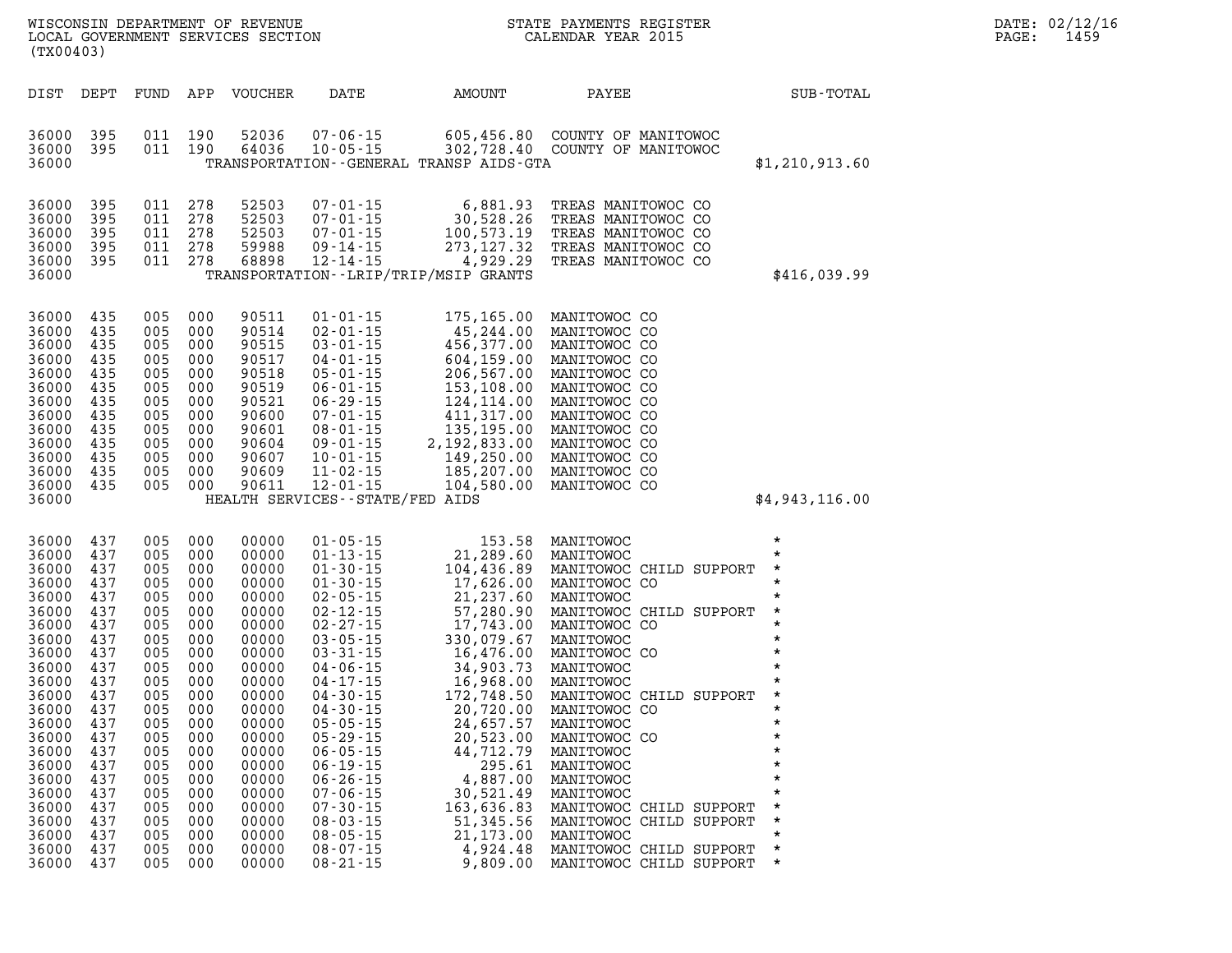**WISCONSIN DEPARTMENT OF REVENUE STATE PAYMENTS REGISTER DATE: 02/12/16**  LOCAL GOVERNMENT SERVICES SECTION **(TX00403)** 

| DIST                                               | DEPT                            | FUND                            | APP                             | <b>VOUCHER</b>                            | DATE                                                                                       | <b>AMOUNT</b>                                                                                             | PAYEE                                                                                                        | <b>SUB-TOTAL</b>                                                        |
|----------------------------------------------------|---------------------------------|---------------------------------|---------------------------------|-------------------------------------------|--------------------------------------------------------------------------------------------|-----------------------------------------------------------------------------------------------------------|--------------------------------------------------------------------------------------------------------------|-------------------------------------------------------------------------|
| 36000<br>36000<br>36000<br>36000<br>36000<br>36000 | 437<br>437<br>437<br>437<br>437 | 005<br>005<br>005<br>005<br>005 | 000<br>000<br>000<br>000<br>000 | 00000<br>00000<br>00000<br>00000<br>00000 | $08 - 28 - 15$<br>$09 - 08 - 15$<br>$09 - 14 - 15$<br>$09 - 25 - 15$<br>$10 - 05 - 15$     | 60,227.00<br>25,248.61<br>908,035.00<br>16,832.00<br>30,480.32<br>CHILDREN & FAMILIES--STATE/FEDERAL AIDS | MANITOWOC CO<br>MANITOWOC<br>MANITOWOC<br>MANITOWOC CO<br>MANITOWOC                                          | $\star$<br>$\star$<br>$\star$<br>$\star$<br>$\star$<br>\$2, 248, 972.73 |
| 36000<br>36000<br>36000                            | 455<br>455                      | 002<br>002                      | 202<br>202                      | 06128<br>06130                            | $05 - 14 - 15$<br>$05 - 14 - 15$                                                           | 627.62<br>627.62<br>JUSTICE--LAW ENFORCEMENT TRAINING REIMB                                               | TREAS MANITOWOC CNTY<br>TREAS MANITOWOC CNTY                                                                 | \$1,255.24                                                              |
| 36000<br>36000                                     | 455                             | 002                             | 221                             | 14                                        | $07 - 21 - 15$                                                                             | 970.00<br>JUSTICE--LAW ENFORCEMENT SERVICES AID                                                           | TREAS MANITOWOC CNTY                                                                                         | \$970.00                                                                |
| 36000<br>36000<br>36000<br>36000                   | 455<br>455<br>455               | 002<br>002<br>002               | 231<br>231<br>231               | 06128<br>06130<br>20                      | $05 - 14 - 15$<br>$05 - 14 - 15$<br>$04 - 27 - 15$<br>JUSTICE - - LAW ENFORCEMENT TRAINING | 1,271.16<br>850.74<br>13,760.00                                                                           | TREAS MANITOWOC CNTY<br>TREAS MANITOWOC CNTY<br>TREAS MANITOWOC CNTY                                         | \$15,881.90                                                             |
| 36000<br>36000<br>36000<br>36000<br>36000<br>36000 | 455<br>455<br>455<br>455<br>455 | 002<br>002<br>002<br>002<br>002 | 251<br>251<br>251<br>251<br>251 | 04500<br>04501<br>04503<br>05983<br>06120 | $02 - 18 - 15$<br>$02 - 18 - 15$<br>$02 - 18 - 15$<br>$05 - 06 - 15$<br>$05 - 14 - 15$     | 6,249.99<br>8,672.60<br>6,679.87<br>4,097.37<br>14,624.00<br>JUSTICE--TRUANCY PROGRAM-GRANT FUNDS         | TREAS MANITOWOC CO<br>TREAS MANITOWOC CO<br>TREAS MANITOWOC CO<br>TREAS MANITOWOC CO<br>TREAS MANITOWOC CNTY | \$40,323.83                                                             |
| 36000<br>36000<br>36000<br>36000                   | 455<br>455<br>455               | 002<br>002<br>002               | 272<br>272<br>272               | 00383<br>04502<br>06008                   | $08 - 12 - 15$<br>$02 - 18 - 15$<br>$05 - 08 - 15$                                         | 96.32<br>174.56<br>958.34<br>JUSTICE--JDAI-ANNIE E CASEY FOUNDATION                                       | TREAS MANITOWOC CO<br>TREAS MANITOWOC CO<br>TREAS MANITOWOC CO                                               | \$1,229.22                                                              |
| 36000<br>36000<br>36000                            | 455<br>455                      | 002<br>002                      | 532<br>532                      | 04<br>12                                  | $03 - 09 - 15$<br>$07 - 27 - 15$                                                           | 17,912.28<br>17,824.72<br>JUSTICE--VICTIM/WITNESS ASSISTANCE SERV                                         | TREAS MANITOWOC CO<br>TREAS MANITOWOC CO                                                                     | \$35,737.00                                                             |
| 36000<br>36000<br>36000                            | 465<br>465                      | 002<br>002                      | 302<br>302                      | 02006<br>03157                            | $03 - 10 - 15$<br>$07 - 20 - 15$                                                           | 1,419.58<br>572.87<br>MILITARY AFFAIRS -- INJURED VOLUNTEER PAY                                           | TREAS MANITOWOC CO<br>TREAS MANITOWOC CO                                                                     | \$1,992.45                                                              |
| 36000<br>36000                                     | 465                             | 002                             | 305                             | 01041                                     | $01 - 22 - 15$                                                                             | 1,039.28<br>MILITARY AFFAIRS-EMER MGMT-DISASTER RECO                                                      | TREAS MANITOWOC CO                                                                                           | \$1,039.28                                                              |
| 36000<br>36000                                     | 465                             | 002                             | 337                             | 01353                                     | $06 - 24 - 15$                                                                             | 12,344.50<br>MILITARY AFFAIRS-EMERGENCY MGMT PLANNING                                                     | TREAS MANITOWOC CO                                                                                           | \$12,344.50                                                             |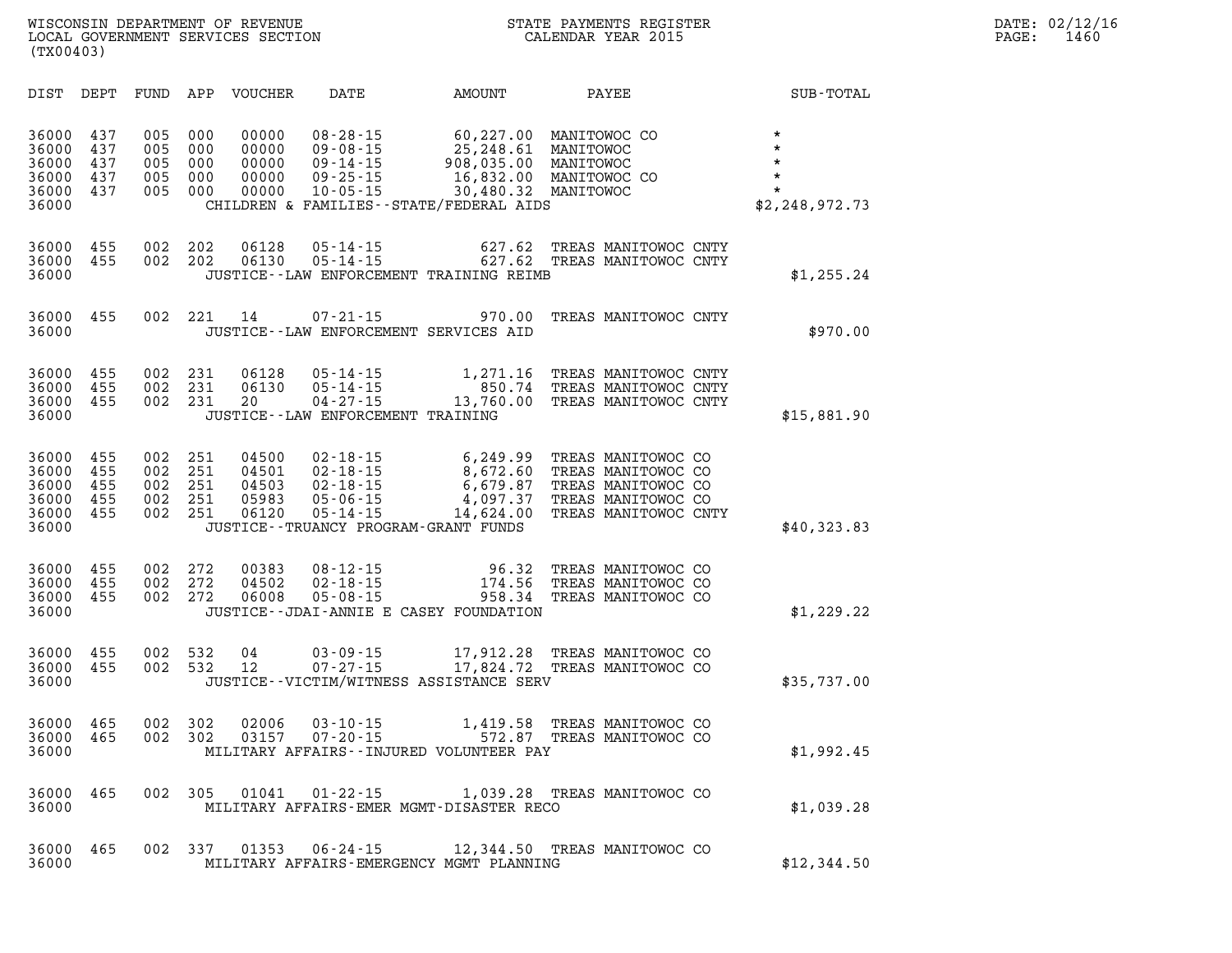| DATE:             | 02/12/16 |
|-------------------|----------|
| $\mathtt{PAGE}$ : | 1461     |

| WISCONSIN DEPARTMENT OF REVENUE<br>LOCAL GOVERNMENT SERVICES SECTION<br>(TX00403) |      |      |     |         |      |        | STATE PAYMENTS REGISTER<br>CALENDAR YEAR 2015 |           | PAGE: | DATE: 02/12/16<br>1461 |
|-----------------------------------------------------------------------------------|------|------|-----|---------|------|--------|-----------------------------------------------|-----------|-------|------------------------|
| DIST                                                                              | DEPT | FUND | APP | VOUCHER | DATE | AMOUNT | PAYEE                                         | SUB-TOTAL |       |                        |

|  | STATE PAYMENTS REGISTER |  |
|--|-------------------------|--|
|  | CALENDAR YEAR 2015      |  |

| DIST                                                                                                                       | DEPT                                                                                           | FUND                                                                                           | APP                                                                                            | <b>VOUCHER</b>                                                                                                             | DATE                                                                                                                                                                                                                                                              | AMOUNT                                                                                                                                                                                           | PAYEE                                                                                                                                                                                                                                                                                                            | SUB-TOTAL   |
|----------------------------------------------------------------------------------------------------------------------------|------------------------------------------------------------------------------------------------|------------------------------------------------------------------------------------------------|------------------------------------------------------------------------------------------------|----------------------------------------------------------------------------------------------------------------------------|-------------------------------------------------------------------------------------------------------------------------------------------------------------------------------------------------------------------------------------------------------------------|--------------------------------------------------------------------------------------------------------------------------------------------------------------------------------------------------|------------------------------------------------------------------------------------------------------------------------------------------------------------------------------------------------------------------------------------------------------------------------------------------------------------------|-------------|
| 36000<br>36000<br>36000<br>36000<br>36000                                                                                  | 465<br>465<br>465<br>465                                                                       | 002<br>002<br>002<br>002                                                                       | 342<br>342<br>342<br>342                                                                       | 00025<br>00917<br>01041<br>01424                                                                                           | $08 - 13 - 15$<br>$01 - 15 - 15$<br>$01 - 22 - 15$<br>$06 - 25 - 15$                                                                                                                                                                                              | $754.18$<br>27.889.13<br>6,235.72<br>27,856.23<br>MILITARY AFFAIRS-EMERGENCY MGMT-FED FUND                                                                                                       | TREAS MANITOWOC CO<br>TREAS MANITOWOC CO<br>TREAS MANITOWOC CO<br>TREAS MANITOWOC CO                                                                                                                                                                                                                             | \$62,735.56 |
| 36000<br>36000                                                                                                             | 465                                                                                            | 072                                                                                            | 364                                                                                            | 01000                                                                                                                      | $01 - 20 - 15$                                                                                                                                                                                                                                                    | MILITARY AFFAIRS-EMER MGMT-PLANNING AID                                                                                                                                                          | 12,017.00 TREAS MANITOWOC CO                                                                                                                                                                                                                                                                                     | \$12,017.00 |
| 36000<br>36000                                                                                                             | 485                                                                                            | 002                                                                                            | 127                                                                                            | 06039                                                                                                                      | $06 - 12 - 15$<br>VETERANS AFFAIRS GRANTS                                                                                                                                                                                                                         | 1,300.00                                                                                                                                                                                         | TREAS MANITOWOC CO                                                                                                                                                                                                                                                                                               | \$1,300.00  |
| 36000<br>36000                                                                                                             | 485                                                                                            | 082                                                                                            | 267                                                                                            | 06039                                                                                                                      | $06 - 12 - 15$                                                                                                                                                                                                                                                    | 5,850.00<br>VETERANS AFFAIRS - - GRANTS TO COUNTIES                                                                                                                                              | TREAS MANITOWOC CO                                                                                                                                                                                                                                                                                               | \$5,850.00  |
| 36000<br>36000                                                                                                             | 485                                                                                            | 083                                                                                            | 370                                                                                            | 06039                                                                                                                      | $06 - 12 - 15$                                                                                                                                                                                                                                                    | 5,850.00<br>VETERANS AFFAIRS -- GRANTS TO COUNTIES                                                                                                                                               | TREAS MANITOWOC CO                                                                                                                                                                                                                                                                                               | \$5,850.00  |
| 36000<br>36000<br>36000<br>36000<br>36000<br>36000<br>36000<br>36000<br>36000<br>36000<br>36000<br>36000<br>36000<br>36000 | 505<br>505<br>505<br>505<br>505<br>505<br>505<br>505<br>505<br>505<br>505<br>505<br>505        | 002<br>002<br>002<br>002<br>002<br>002<br>002<br>002<br>002<br>002<br>002<br>002<br>002        | 155<br>155<br>155<br>155<br>155<br>155<br>155<br>155<br>155<br>155<br>155<br>155<br>155        | 60046<br>60437<br>60437<br>60542<br>60542<br>60610<br>60610<br>60683<br>60683<br>60760<br>60760<br>60798<br>60881          | $08 - 07 - 15$<br>$01 - 26 - 15$<br>$01 - 26 - 15$<br>$02 - 25 - 15$<br>$02 - 25 - 15$<br>03 - 25 - 15<br>03 - 25 - 15<br>$04 - 24 - 15$<br>04 - 24 - 15<br>04 - 24 - 15<br>05 - 22 - 15<br>$05 - 22 - 15$<br>$06 - 09 - 15$<br>$07 - 08 - 15$                    | 2,611.00<br>5,832.00<br>6,473.00<br>5,847.00<br>6,489.00<br>7,482.00<br>6,312.00<br>4,887.00<br>3,215.00<br>3,372.00<br>8,236.00<br>4,549.00<br>3,683.00<br>DOA-HOUSING ASSISTANCE-FEDERAL FUNDS | TREAS MANITOWOC CO<br>TREAS MANITOWOC CO<br>TREAS MANITOWOC CO<br>TREAS MANITOWOC CO<br>TREAS MANITOWOC CO<br>TREAS MANITOWOC CO<br>TREAS MANITOWOC CO<br>TREAS MANITOWOC CO<br>TREAS MANITOWOC CO<br>TREAS MANITOWOC CO<br>TREAS MANITOWOC CO<br>TREAS MANITOWOC CO<br>TREAS MANITOWOC CO                       | \$68,988.00 |
| 36000<br>36000<br>36000<br>36000<br>36000<br>36000<br>36000<br>36000<br>36000<br>36000<br>36000<br>36000<br>36000<br>36000 | 505<br>505<br>505<br>505<br>505<br>505<br>505<br>505<br>505<br>505<br>505<br>505<br>505<br>505 | 035<br>035<br>035<br>035<br>035<br>035<br>035<br>035<br>035<br>035<br>035<br>035<br>035<br>035 | 371<br>371<br>371<br>371<br>371<br>371<br>371<br>371<br>371<br>371<br>371<br>371<br>371<br>371 | 60437<br>60437<br>60437<br>60542<br>60542<br>60542<br>60610<br>60610<br>60610<br>60683<br>60683<br>60683<br>60760<br>60760 | $01 - 26 - 15$<br>$01 - 26 - 15$<br>$01 - 26 - 15$<br>02 - 25 - 15<br>02 - 25 - 15<br>02 - 25 - 15<br>$03 - 25 - 15$ $03 - 25 - 15$ $03 - 25 - 15$ $04 - 24 - 15$ $04 - 24 - 15$ $04 - 24 - 15$ $04 - 24 - 15$ $05 - 22 - 15$<br>$05 - 22 - 15$<br>$05 - 22 - 15$ | 3,315.00<br>2,820.00<br>4,512.00<br>4,523.00<br>2,827.00<br>3,395.00<br>4,400.00<br>3,606.00<br>2,750.00<br>1,401.00<br>1,858.00<br>2,241.00<br>2,350.00<br>1,468.00                             | TREAS MANITOWOC CO<br>TREAS MANITOWOC CO<br>TREAS MANITOWOC CO<br>TREAS MANITOWOC CO<br>TREAS MANITOWOC CO<br>TREAS MANITOWOC CO<br>TREAS MANITOWOC CO<br>TREAS MANITOWOC CO<br>TREAS MANITOWOC CO<br>TREAS MANITOWOC CO<br>TREAS MANITOWOC CO<br>TREAS MANITOWOC CO<br>TREAS MANITOWOC CO<br>TREAS MANITOWOC CO |             |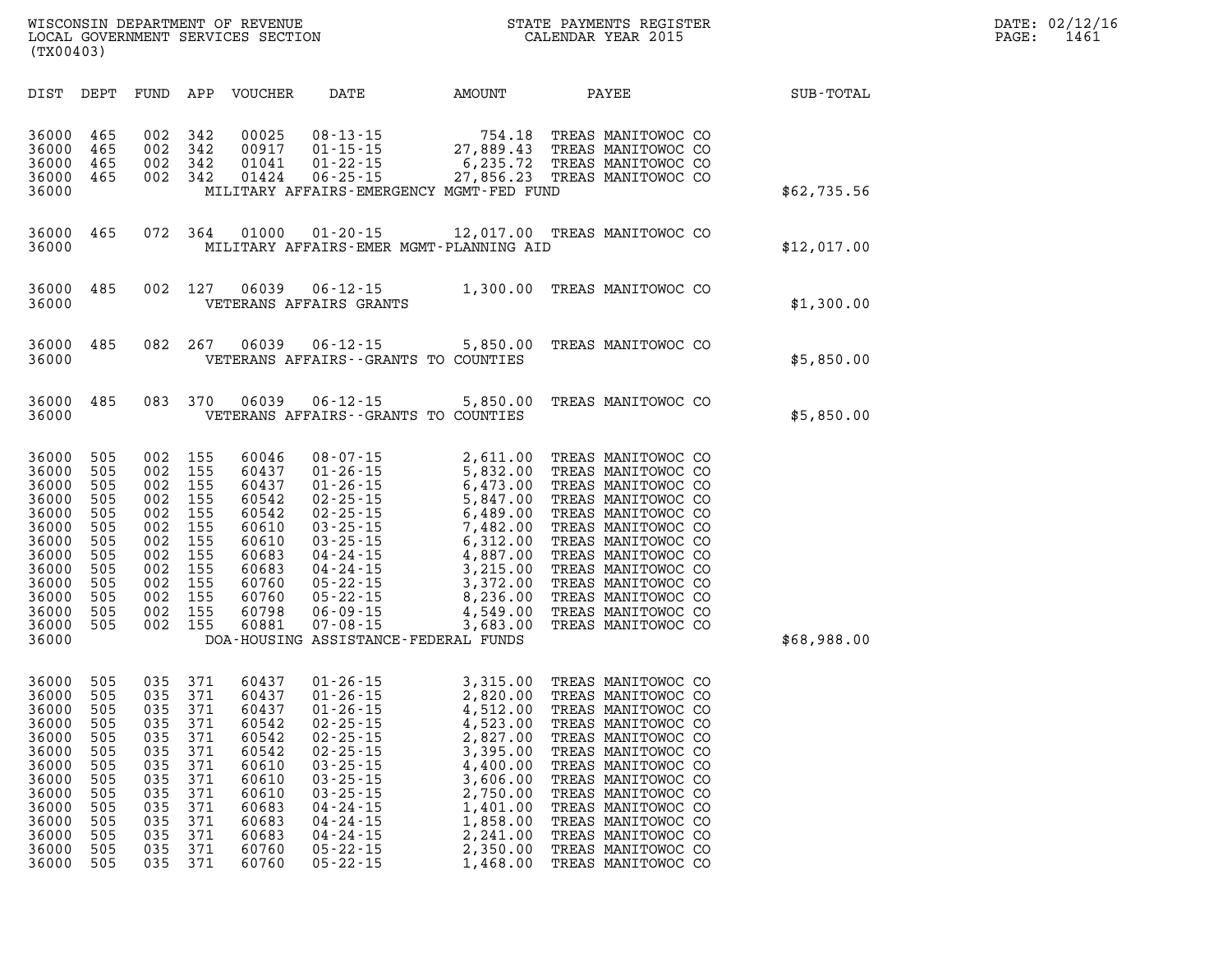| WISCONSIN DEPARTMENT OF REVENUE<br>LOCAL GOVERNMENT SERVICES SECTION<br>(TX00403) |                          |            |                |                                                                |                                                                          | STATE PAYMENTS REGISTER<br>CALENDAR YEAR 2015 | DATE: 02/12/16<br>1462<br>PAGE: |  |
|-----------------------------------------------------------------------------------|--------------------------|------------|----------------|----------------------------------------------------------------|--------------------------------------------------------------------------|-----------------------------------------------|---------------------------------|--|
| DIST<br>DEPT                                                                      | FUND                     | APP        | VOUCHER        | DATE                                                           | AMOUNT                                                                   | PAYEE                                         | <b>SUB-TOTAL</b>                |  |
| 36000                                                                             |                          |            |                | DOA--PUBLIC BENEFITS FUND                                      |                                                                          |                                               | \$41,466.00                     |  |
| 36000<br>36000<br>36000                                                           | 505<br>089<br>505<br>089 | 166<br>166 | 00242<br>04929 | $07 - 30 - 15$<br>$01 - 21 - 15$<br>DOA--LAND INFORMATION FUND | 3,616.00<br>1,000.00                                                     | TREAS MANITOWOC CNTY<br>TREAS MANITOWOC CNTY  | \$4,616.00                      |  |
| 36000<br>36000                                                                    | 835<br>002               | 105        | 43835          | 07-27-15<br>REVENUE - - STATE SHARED REVENUES                  | 624,937.65                                                               | TREAS MANITOWOC CO                            | \$624.937.65                    |  |
| 36000<br>36000                                                                    | 835<br>002               | 109        | 01036          | $07 - 27 - 15$<br>REVENUE--EXEMPT COMPUTER AID                 | 90,622.00                                                                | TREAS MANITOWOC CO                            | \$90,622.00                     |  |
| 36000<br>835<br>36000<br>36000                                                    | 002<br>835<br>002        | 302<br>302 | 10054<br>11054 | $07 - 27 - 15$<br>$07 - 27 - 15$                               | 4,441,119.67<br>1,108,316.29<br>REVENUE-FIRST DOLLAR/SCHOOL LEVY CREDITS | TREAS MANITOWOC CO<br>TREAS MANITOWOC CO      | \$5,549,435.96                  |  |
| 36000<br>36000                                                                    | 835<br>021               | 363        | 37193          | $03 - 23 - 15$<br>REVENUE - - LOTTERY CREDIT -                 | 1,405,700.02                                                             | TREAS MANITOWOC CO                            | \$1,405,700.02                  |  |
| 36000                                                                             |                          |            |                | DISTRICT TOTAL APPROPRIATIONS                                  |                                                                          |                                               | \$17,335,260.86                 |  |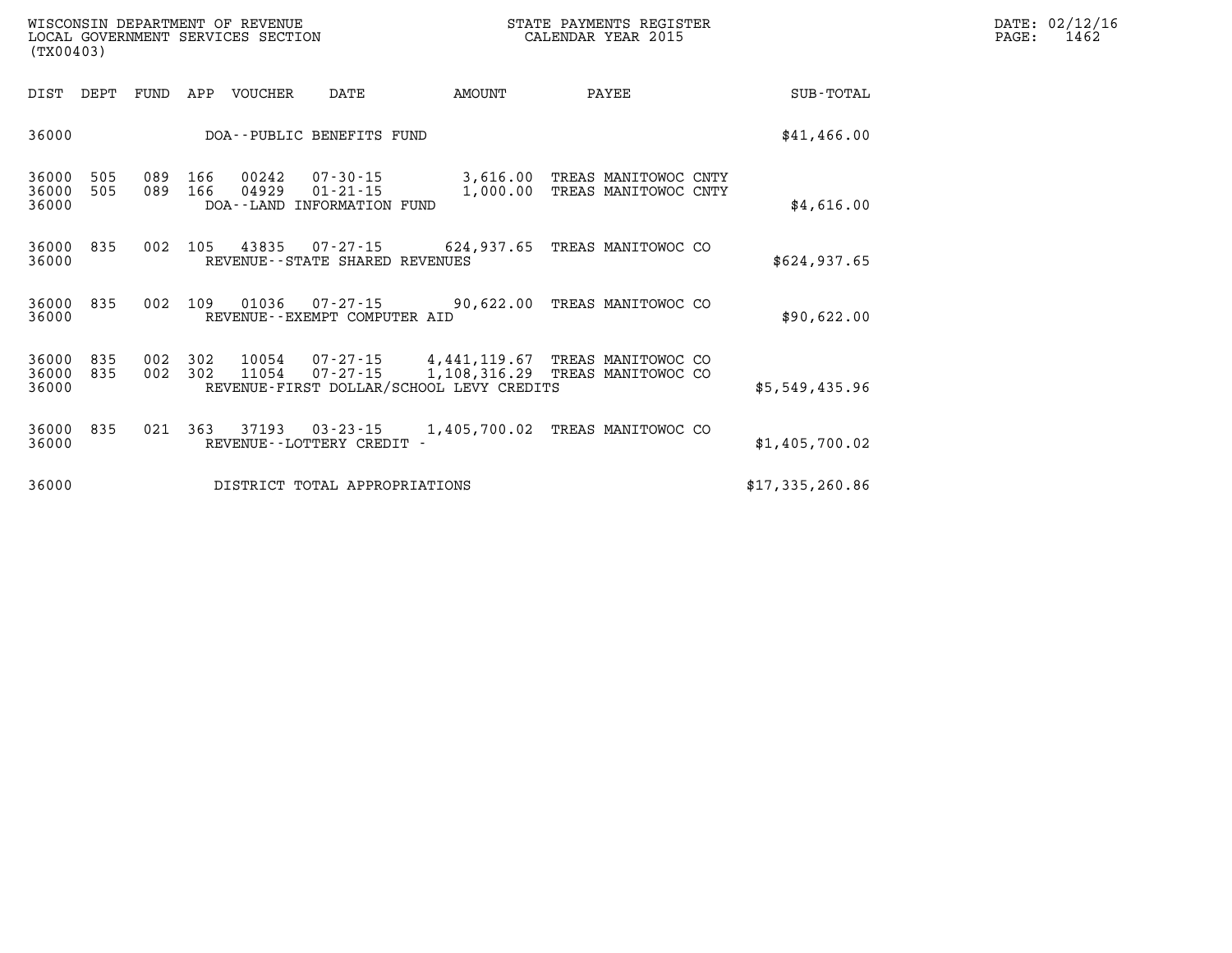| WISCONSIN DEPARTMENT OF REVENUE<br>LOCAL GOVERNMENT SERVICES SECTION<br>(TX00403) |            |                               |  |                            |                                      |                                                                                                                         | STATE PAYMENTS REGISTER<br>CALENDAR YEAR 2015 |              | DATE: 02/12/16<br>PAGE: 1463 |
|-----------------------------------------------------------------------------------|------------|-------------------------------|--|----------------------------|--------------------------------------|-------------------------------------------------------------------------------------------------------------------------|-----------------------------------------------|--------------|------------------------------|
|                                                                                   |            |                               |  | DIST DEPT FUND APP VOUCHER | DATE                                 | AMOUNT                                                                                                                  | PAYEE                                         | SUB-TOTAL    |                              |
| 36002 165<br>36002                                                                |            |                               |  |                            | 002 225 00872 06-25-15               | SAFETY/PROF SERV--FIRE INSURANCE DUES                                                                                   | 5,300.32 TREAS TN CATO                        | \$5,300.32   |                              |
| 36002                                                                             | 36002 370  | 012 571                       |  |                            |                                      | NAT RESOURCES - - FOREST CROP/MFL/CO FOREST                                                                             |                                               | \$107.62     |                              |
| 36002                                                                             | 36002 370  |                               |  |                            | NAT RESOURCES - - RU RECYCLING GRANT | 074 670 42784 05-29-15 5,954.20 TREAS TN CATO                                                                           |                                               | \$5,954.20   |                              |
| 36002 370<br>36002                                                                |            |                               |  |                            |                                      | 074 673 42784 05-29-15 408.81 TREAS TN CATO<br>NAT RESOURCES--RU CONSOLIDATED GRANT                                     |                                               | \$408.81     |                              |
| 36002 395<br>36002<br>36002                                                       | 395<br>395 | 011 191<br>011 191<br>011 191 |  | 54875                      | 07-06-15                             | 38875 01-05-15 36,399.06 TOWN OF CATO<br>46875  04-06-15  36,399.06<br>36,399.06 TOWN OF CATO<br>36,399.06 TOWN OF CATO | TOWN OF CATO                                  |              |                              |
| 36002 395<br>36002                                                                |            | 011 191                       |  | 66875                      | 10-05-15                             | TRANSPORTATION--GENERAL TRANSP AIDS-GTA                                                                                 |                                               | \$145,596.24 |                              |
| 36002 835<br>36002                                                                |            |                               |  |                            | REVENUE - - STATE SHARED REVENUES    | 002 105 43805 07-27-15 8,285.27 TREAS TN CATO                                                                           |                                               | \$8,285.27   |                              |
| 36002 835<br>36002                                                                |            |                               |  |                            | REVENUE--EXEMPT COMPUTER AID         | 002 109 02816 07-27-15 110.00 TREAS TN CATO                                                                             |                                               | \$110.00     |                              |
| 36002                                                                             |            |                               |  |                            | DISTRICT TOTAL APPROPRIATIONS        |                                                                                                                         |                                               | \$165,762.46 |                              |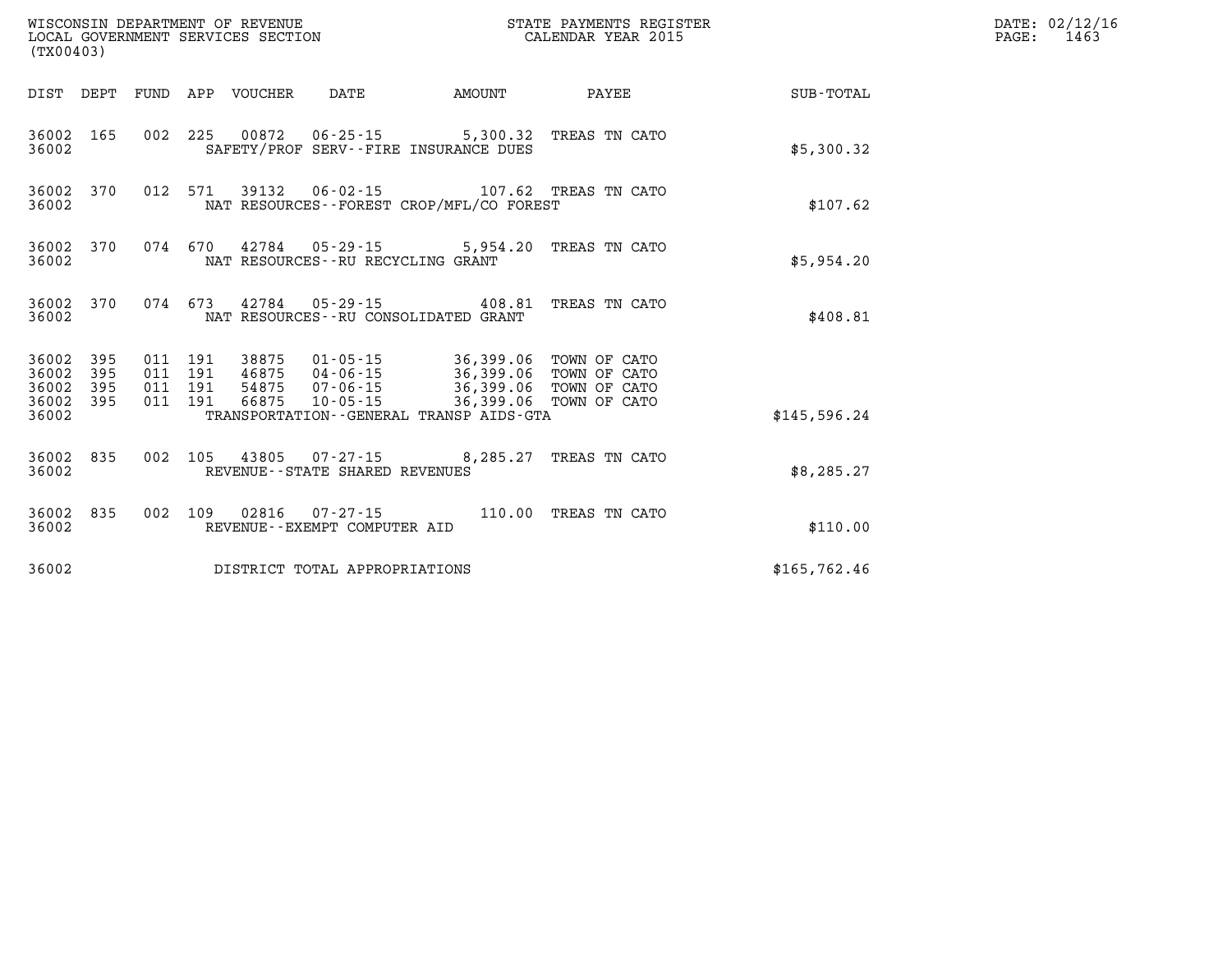| WISCONSIN DEPARTMENT<br>OF REVENUE   | PAYMENTS REGISTER<br>STATE | DATE: | $\ldots$ 62/12/12 |
|--------------------------------------|----------------------------|-------|-------------------|
| LOCAL<br>GOVERNMENT SERVICES SECTION | CALENDAR YEAR 2015         | PAGE. | -464              |

| (TX00403)                                 |                          |                          |                          |                                  |                                                                      |                                                                                             |                                                                                          |               |
|-------------------------------------------|--------------------------|--------------------------|--------------------------|----------------------------------|----------------------------------------------------------------------|---------------------------------------------------------------------------------------------|------------------------------------------------------------------------------------------|---------------|
| DIST                                      | DEPT                     | FUND                     | APP                      | VOUCHER DATE                     |                                                                      | AMOUNT                                                                                      | <b>PAYEE</b>                                                                             | SUB-TOTAL     |
| 36004<br>36004                            | 165                      | 002                      | 225                      | 00873                            |                                                                      | $06 - 25 - 15$ 2,542.95<br>SAFETY/PROF SERV--FIRE INSURANCE DUES                            | TREAS TN CENTERVILLE                                                                     | \$2,542.95    |
| 36004                                     | 370                      | 002                      | 503                      | 17981                            | $01 - 30 - 15$                                                       |                                                                                             | 37,119.37 TREAS TN CENTERVILLE<br>7315.07 TOWN SHARE                                     |               |
| 36004<br>36004                            | 370                      | 002                      | 503                      | 17981                            | $01 - 30 - 15$<br>NAT RESOURCES -- AIDS IN LIEU OF TAXES             | 2, 290.80                                                                                   | TREAS TN CENTERVILLE                                                                     | \$39,410.17   |
| 36004<br>36004                            | 370                      | 012                      | 571                      | 39133                            | $06 - 02 - 15$                                                       | NAT RESOURCES - - FOREST CROP/MFL/CO FOREST                                                 | 89.84 TREAS TN CENTERVILLE                                                               | \$89.84       |
| 36004<br>36004                            | 370                      | 074                      | 670                      | 42785                            | $05 - 29 - 15$<br>NAT RESOURCES - - RU RECYCLING GRANT               | 3,654.34                                                                                    | TREAS TN CENTERVILLE                                                                     | \$3,654.34    |
| 36004<br>36004                            | 370                      | 074                      | 673                      |                                  | 42785 05-29-15<br>NAT RESOURCES - - RU CONSOLIDATED GRANT            | 167.49                                                                                      | TREAS TN CENTERVILLE                                                                     | \$167.49      |
| 36004<br>36004<br>36004<br>36004<br>36004 | 395<br>395<br>395<br>395 | 011<br>011<br>011<br>011 | 191<br>191<br>191<br>191 | 38876<br>46876<br>54876<br>66876 | $01 - 05 - 15$<br>$04 - 06 - 15$<br>$07 - 06 - 15$<br>$10 - 05 - 15$ | 20,814.40<br>20,814.40<br>20,814.40<br>20,814.42<br>TRANSPORTATION--GENERAL TRANSP AIDS-GTA | TOWN OF CENTERVILLE<br>TOWN OF CENTERVILLE<br>TOWN OF CENTERVILLE<br>TOWN OF CENTERVILLE | \$83, 257.62  |
| 36004<br>36004                            | 835                      | 002                      | 105                      | 43806                            | $07 - 27 - 15$<br>REVENUE - - STATE SHARED REVENUES                  | 1,861.50                                                                                    | TREAS TN CENTERVILLE                                                                     | \$1,861.50    |
| 36004<br>36004                            | 835                      | 002                      | 109                      | 02817                            | $07 - 27 - 15$<br>REVENUE--EXEMPT COMPUTER AID                       | 2.00                                                                                        | TREAS TN CENTERVILLE                                                                     | \$2.00        |
| 36004<br>36004                            | 835                      | 002                      | 501                      | 00002                            | $02 - 02 - 15$                                                       | 174.45<br>DOA-PAYMENT FOR MUNICIPAL SERVICES AID                                            | TREAS TN CENTERVILLE                                                                     | \$174.45      |
| 36004                                     |                          |                          |                          |                                  | DISTRICT TOTAL APPROPRIATIONS                                        |                                                                                             |                                                                                          | \$131, 160.36 |

 ${\tt WISCONSIM\ DEPARTMENT\ OF\ REVIEWE} {\tt NISCONSIN\ DEPARTMENT\ OF\ REVIEWS\ DECTION\ CALENDAR\ YEAR\ 2015$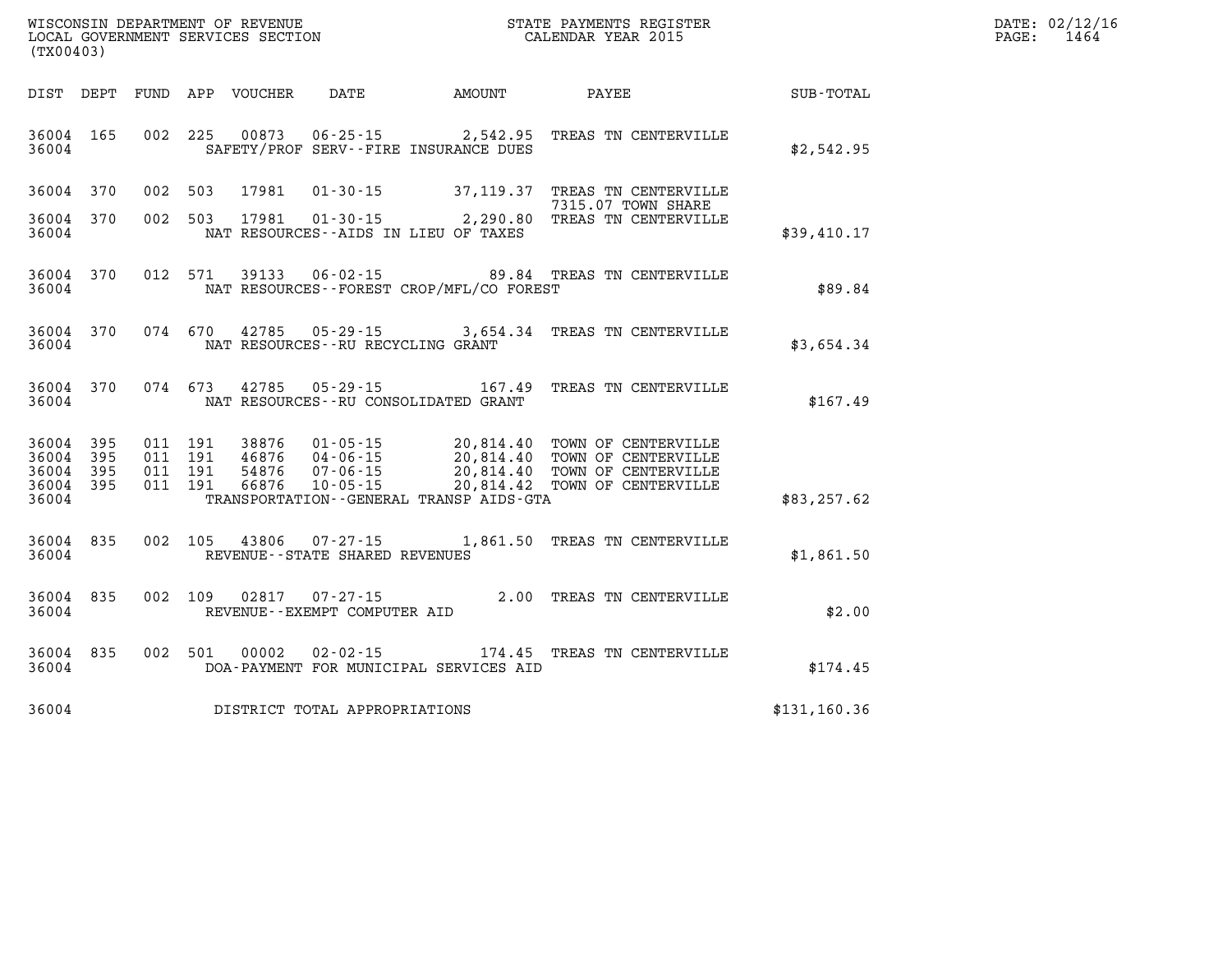| $\texttt{DATE}$ : | 02/12/16 |
|-------------------|----------|
| PAGE:             | 1465     |

|               |                                                                                          |                                                                                             |                                                                      |                                  |                          |                          |                          | (TX00403)                                 |
|---------------|------------------------------------------------------------------------------------------|---------------------------------------------------------------------------------------------|----------------------------------------------------------------------|----------------------------------|--------------------------|--------------------------|--------------------------|-------------------------------------------|
| SUB-TOTAL     | PAYEE                                                                                    | AMOUNT                                                                                      | DATE                                                                 | VOUCHER                          | APP                      | FUND                     | DEPT                     | DIST                                      |
| \$3,589.69    | TREAS TN COOPERSTOWN                                                                     | 3,589.69<br>SAFETY/PROF SERV--FIRE INSURANCE DUES                                           | $06 - 25 - 15$                                                       | 00874                            | 225                      | 002                      | 165                      | 36006<br>36006                            |
|               | TREAS TN COOPERSTOWN<br>TREAS TN COOPERSTOWN<br>608.30 TOWN SHARE                        | 2,178.56<br>2,102.25                                                                        | $01 - 12 - 15$<br>$01 - 12 - 15$                                     | 17604<br>17604                   | 503<br>503               | 002<br>002               | 370<br>370               | 36006<br>36006                            |
| \$4,280.81    |                                                                                          | NAT RESOURCES -- AIDS IN LIEU OF TAXES                                                      |                                                                      |                                  |                          |                          |                          | 36006                                     |
| \$241.86      | TREAS TN COOPERSTOWN                                                                     | 241.86<br>NAT RESOURCES - - FOREST CROP/MFL/CO FOREST                                       | $06 - 02 - 15$                                                       | 39134                            | 571                      | 012                      | 370                      | 36006<br>36006                            |
| \$6,765.06    | TREAS TN COOPERSTOWN                                                                     | 6,765.06                                                                                    | $05 - 29 - 15$<br>NAT RESOURCES - - RU RECYCLING GRANT               | 42786                            | 670                      | 074                      | 370                      | 36006<br>36006                            |
| \$338.89      | TREAS TN COOPERSTOWN                                                                     | 338.89<br>NAT RESOURCES - - RU CONSOLIDATED GRANT                                           | $05 - 29 - 15$                                                       | 42786                            | 673                      | 074                      | 370                      | 36006<br>36006                            |
| \$136, 149.66 | TOWN OF COOPERSTOWN<br>TOWN OF COOPERSTOWN<br>TOWN OF COOPERSTOWN<br>TOWN OF COOPERSTOWN | 34,037.41<br>34,037.41<br>34,037.41<br>34,037.43<br>TRANSPORTATION--GENERAL TRANSP AIDS-GTA | $01 - 05 - 15$<br>$04 - 06 - 15$<br>$07 - 06 - 15$<br>$10 - 05 - 15$ | 38877<br>46877<br>54877<br>66877 | 191<br>191<br>191<br>191 | 011<br>011<br>011<br>011 | 395<br>395<br>395<br>395 | 36006<br>36006<br>36006<br>36006<br>36006 |
| \$7,409.31    | TREAS TN COOPERSTOWN                                                                     | 7,409.31                                                                                    | $07 - 27 - 15$<br>REVENUE - - STATE SHARED REVENUES                  | 43807                            | 105                      | 002                      | 835                      | 36006<br>36006                            |
| \$12.00       | TREAS TN COOPERSTOWN                                                                     | 12.00                                                                                       | $07 - 27 - 15$<br>REVENUE--EXEMPT COMPUTER AID                       | 02818                            | 109                      | 002                      | 835                      | 36006<br>36006                            |
| \$416.04      | TREAS TN COOPERSTOWN                                                                     | 416.04<br>DOA-PAYMENT FOR MUNICIPAL SERVICES AID                                            | $02 - 02 - 15$                                                       | 00002                            | 501                      | 002                      | 835                      | 36006<br>36006                            |
| \$159, 203.32 |                                                                                          |                                                                                             | DISTRICT TOTAL APPROPRIATIONS                                        |                                  |                          |                          |                          | 36006                                     |

WISCONSIN DEPARTMENT OF REVENUE **STATE PAYMENTS REGISTER**<br>LOCAL GOVERNMENT SERVICES SECTION

LOCAL GOVERNMENT SERVICES SECTION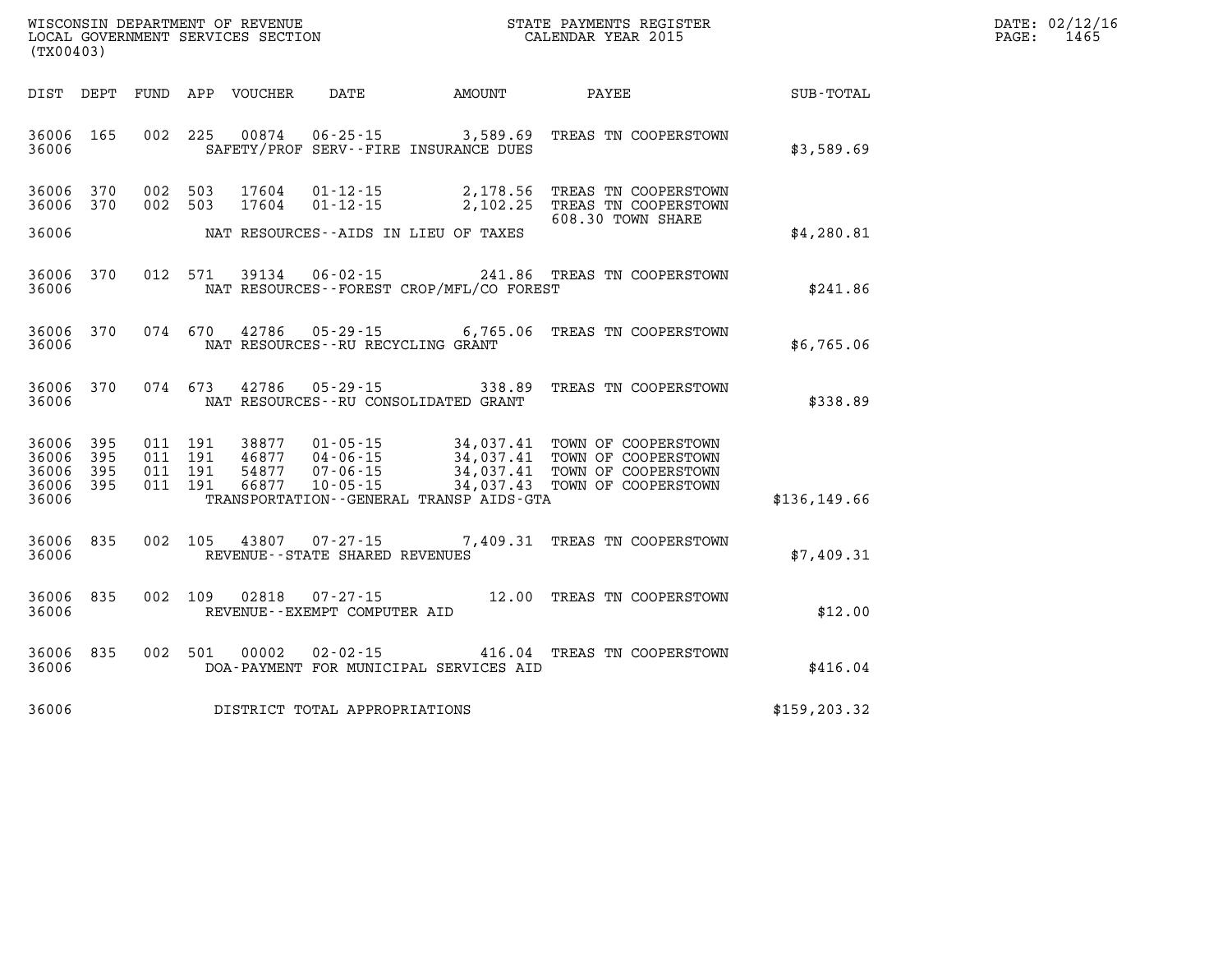| (TX00403)                                     |                                |         |                               |                         |                                   |                                                                                                                                                                                                                             |                                                                                           |                  | DATE: 02/12/16<br>$\mathtt{PAGE:}$<br>1466 |
|-----------------------------------------------|--------------------------------|---------|-------------------------------|-------------------------|-----------------------------------|-----------------------------------------------------------------------------------------------------------------------------------------------------------------------------------------------------------------------------|-------------------------------------------------------------------------------------------|------------------|--------------------------------------------|
|                                               |                                |         |                               |                         |                                   | DIST DEPT FUND APP VOUCHER DATE AMOUNT PAYEE                                                                                                                                                                                |                                                                                           | <b>SUB-TOTAL</b> |                                            |
| 36008 165<br>36008                            |                                |         |                               | 002 225 00875           |                                   | SAFETY/PROF SERV--FIRE INSURANCE DUES                                                                                                                                                                                       | 06-25-15 2,858.98 TREAS TN EATON                                                          | \$2,858.98       |                                            |
| 36008                                         | 36008 370 000 001<br>36008 370 |         | 000 001                       | 01DNR                   |                                   | NAT RESOURCES-SEVERANCE/YIELD/WITHDRAWAL                                                                                                                                                                                    | 01DNR  04-09-15  205.39 TREAS TOWN EATON<br>05DNR  09-28-15  1,224.92 TREAS TOWN EATON    | \$1,430.31       |                                            |
|                                               |                                |         |                               |                         |                                   |                                                                                                                                                                                                                             | 36008 370 002 503 18204 06-22-15 361.63 TREAS TN EATON<br>54.66 TOWN SHARE                |                  |                                            |
| 36008                                         |                                |         |                               |                         |                                   | NAT RESOURCES--AIDS IN LIEU OF TAXES                                                                                                                                                                                        |                                                                                           | \$361.63         |                                            |
| 36008                                         |                                |         |                               |                         |                                   | NAT RESOURCES--FOREST CROP/MFL/CO FOREST                                                                                                                                                                                    | 36008 370 012 571 39135 06-02-15 396.03 TREAS TN EATON                                    | \$396.03         |                                            |
| 36008 370<br>36008                            |                                |         |                               | 36008 370 012 579 20409 |                                   | NAT RESOURCES -- AIDS IN LIEU OF TAXES                                                                                                                                                                                      | 012 579 20409 04-03-15 556.99 TREAS TN EATON 012 579 20409 04-03-15 821.97 TREAS TN EATON | \$1,378.96       |                                            |
| 36008                                         |                                |         |                               |                         | NAT RESOURCES--RU RECYCLING GRANT |                                                                                                                                                                                                                             | 36008 370 074 670 42787 05-29-15 4,012.54 TREAS TN EATON                                  | \$4,012.54       |                                            |
| 36008                                         | 36008 370                      |         |                               |                         |                                   | NAT RESOURCES -- RU CONSOLIDATED GRANT                                                                                                                                                                                      | 074 673 42787 05-29-15 217.06 TREAS TN EATON                                              | \$217.06         |                                            |
| 36008 395<br>36008<br>36008<br>36008<br>36008 | 395<br>395<br>395              | 011 191 | 011 191<br>011 191<br>011 191 |                         |                                   | 38878  01-05-15  25,779.91  TOWN OF EATON<br>46878  04-06-15  25,779.91  TOWN OF EATON<br>54878  07-06-15  25,779.91  TOWN OF EATON<br>66878  10-05-15  25,779.93  TOWN OF EATON<br>TRANSPORTATION--GENERAL TRANSP AIDS-GTA |                                                                                           | \$103, 119.66    |                                            |
| 36008 835<br>36008                            |                                |         |                               |                         | REVENUE - - STATE SHARED REVENUES |                                                                                                                                                                                                                             | 002 105 43808 07-27-15 4,042.78 TREAS TN EATON                                            | \$4,042.78       |                                            |
| 36008                                         | 36008 835                      |         |                               |                         | REVENUE--EXEMPT COMPUTER AID      |                                                                                                                                                                                                                             | 002 109 02819 07-27-15 117.00 TREAS TN EATON                                              | \$117.00         |                                            |
| 36008                                         |                                |         |                               |                         | DISTRICT TOTAL APPROPRIATIONS     |                                                                                                                                                                                                                             |                                                                                           | \$117,934.95     |                                            |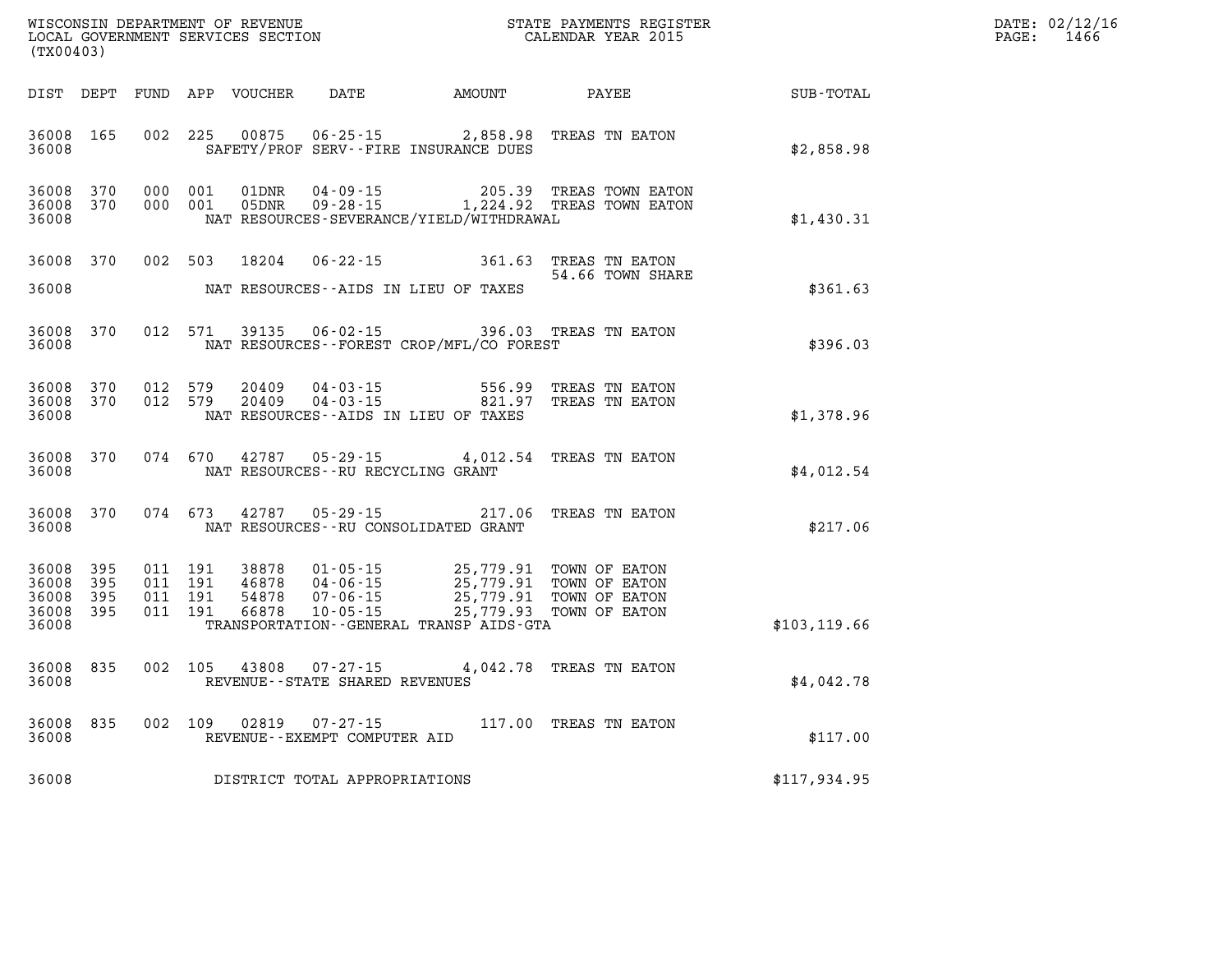| WISCONSIN DEPARTMENT OF REVENUE<br>LOCAL GOVERNMENT SERVICES SECTION<br>(TX00403)                                                                  |                                                                                                                                                                                                                             | STATE PAYMENTS REGISTER<br>CALENDAR YEAR 2015 |              | DATE: 02/12/16<br>PAGE:<br>1467 |
|----------------------------------------------------------------------------------------------------------------------------------------------------|-----------------------------------------------------------------------------------------------------------------------------------------------------------------------------------------------------------------------------|-----------------------------------------------|--------------|---------------------------------|
| FUND APP VOUCHER<br>DIST<br>DEPT                                                                                                                   | DATE<br><b>EXAMPLE THE AMOUNT</b>                                                                                                                                                                                           | PAYEE                                         | SUB-TOTAL    |                                 |
| 36010 165<br>36010                                                                                                                                 | 002 225 00876 06-25-15 3,759.28 TREAS TN FRANKLIN<br>SAFETY/PROF SERV--FIRE INSURANCE DUES                                                                                                                                  |                                               | \$3,759.28   |                                 |
| 36010<br>370<br>000 001<br>01DNR<br>370<br>36010<br>000 001<br>05DNR<br>36010                                                                      | 04-09-15 12.48 TREAS TOWN FRANKLIN<br>09-28-15 18.49 TREAS TOWN FRANKLIN<br>NAT RESOURCES-SEVERANCE/YIELD/WITHDRAWAL                                                                                                        |                                               | \$30.97      |                                 |
| 012 571<br>36010<br>370<br>36010                                                                                                                   | NAT RESOURCES--FOREST CROP/MFL/CO FOREST                                                                                                                                                                                    |                                               | \$198.28     |                                 |
| 395<br>011 191<br>38879<br>36010<br>36010<br>395<br>46879<br>011 191<br>36010<br>395<br>011 191<br>54879<br>36010 395<br>011 191<br>66879<br>36010 | 01-05-15 35,887.09 TOWN OF FRANKLIN<br>04-06-15 35,887.09 TOWN OF FRANKLIN<br>07-06-15 35,887.09 TOWN OF FRANKLIN<br>10-05-15 35,887.11 TOWN OF FRANKLIN<br>07-06-15<br>10-05-15<br>TRANSPORTATION--GENERAL TRANSP AIDS-GTA |                                               | \$143.548.38 |                                 |
| 36010<br>835<br>36010                                                                                                                              | 002 105 43809 07-27-15 3,169.48 TREAS TN FRANKLIN<br>REVENUE--STATE SHARED REVENUES                                                                                                                                         |                                               | \$3,169.48   |                                 |
| 002 109 02820<br>36010 835<br>36010                                                                                                                | 07-27-15 1.00 TREAS TN FRANKLIN<br>REVENUE--EXEMPT COMPUTER AID                                                                                                                                                             |                                               | \$1.00       |                                 |
| 36010                                                                                                                                              | DISTRICT TOTAL APPROPRIATIONS                                                                                                                                                                                               |                                               | \$150,707.39 |                                 |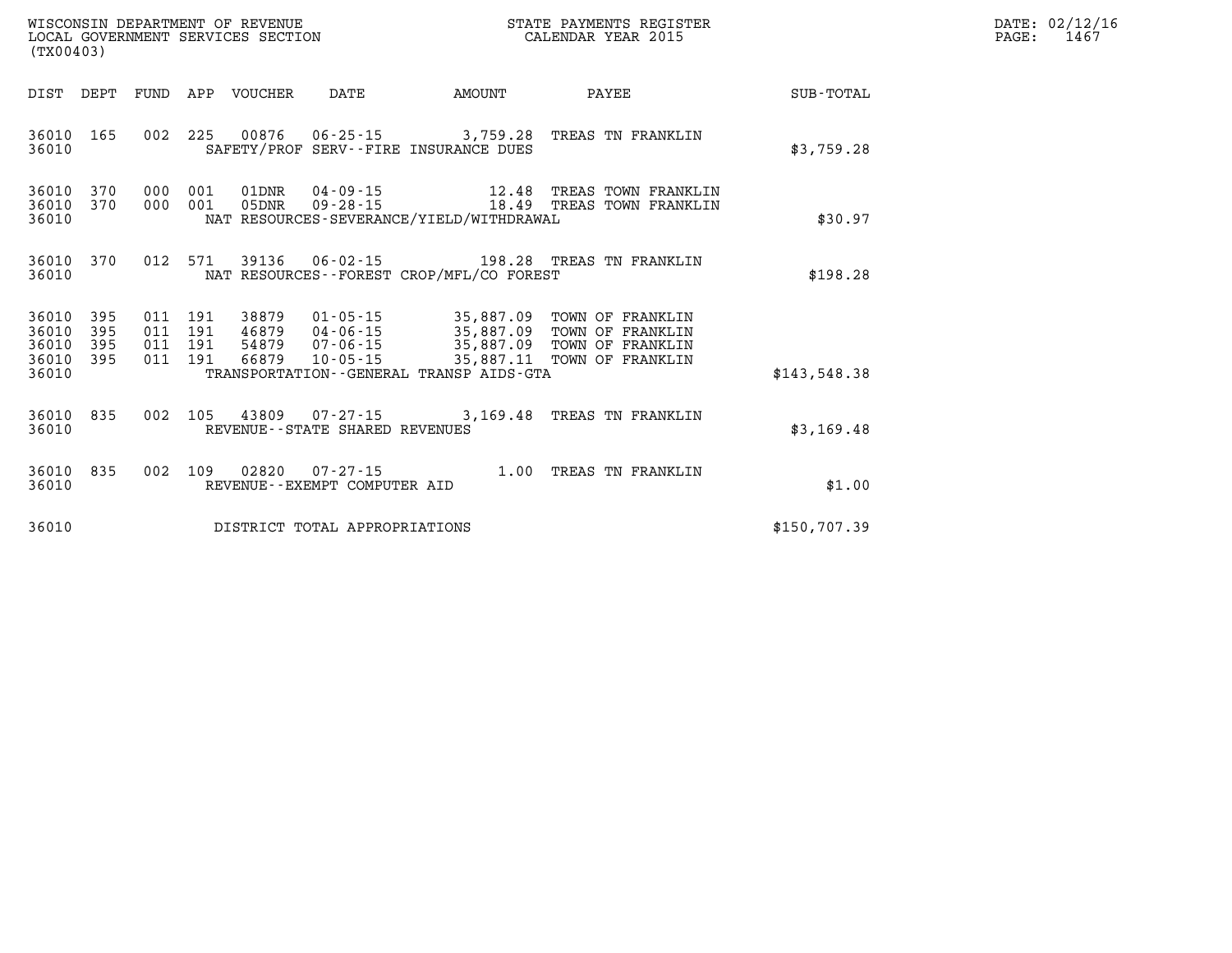| WISCONSIN DEPARTMENT OF REVENUE      | PAYMENTS REGISTER<br>3TATE | DATE: | 02/12/16 |
|--------------------------------------|----------------------------|-------|----------|
| GOVERNMENT SERVICES SECTION<br>LOCAL | CALENDAR YEAR 2015         | PAGE  | 1468     |

| (TX00403)                                             |           |                    | LOCAL GOVERNMENT SERVICES SECTION |                                                  |                                                                                                                                                                                                                                                                                                                                                                                          | CALENDAR YEAR 2015                                                                    |               | PAGE: | 1468 |
|-------------------------------------------------------|-----------|--------------------|-----------------------------------|--------------------------------------------------|------------------------------------------------------------------------------------------------------------------------------------------------------------------------------------------------------------------------------------------------------------------------------------------------------------------------------------------------------------------------------------------|---------------------------------------------------------------------------------------|---------------|-------|------|
| DIST DEPT                                             |           |                    | FUND APP VOUCHER                  |                                                  |                                                                                                                                                                                                                                                                                                                                                                                          | DATE AMOUNT PAYEE                                                                     | SUB-TOTAL     |       |      |
| 36012                                                 | 36012 165 | 002 225            |                                   |                                                  | SAFETY/PROF SERV--FIRE INSURANCE DUES                                                                                                                                                                                                                                                                                                                                                    | 00877  06-25-15  3,853.28  TREAS TN GIBSON                                            | \$3,853.28    |       |      |
| 36012 370<br>36012 370<br>36012                       |           | 000 001<br>000 001 |                                   |                                                  | NAT RESOURCES-SEVERANCE/YIELD/WITHDRAWAL                                                                                                                                                                                                                                                                                                                                                 | 01DNR  04-09-15  397.17 TREAS TOWN GIBSON<br>05DNR  09-28-15  22.46 TREAS TOWN GIBSON | \$419.63      |       |      |
| 36012 370<br>36012 370                                |           | 002 503<br>002 503 | 17605<br>18115                    | $01 - 30 - 15$                                   |                                                                                                                                                                                                                                                                                                                                                                                          | 01-12-15 3,854.81 TREAS TN GIBSON<br>1,474.05 TREAS TN GIBSON                         |               |       |      |
| 36012                                                 |           |                    |                                   |                                                  | NAT RESOURCES--AIDS IN LIEU OF TAXES                                                                                                                                                                                                                                                                                                                                                     | 230.14 TOWN SHARE                                                                     | \$5,328.86    |       |      |
| 36012 370<br>36012                                    |           | 012 571            | 39137                             | $06 - 02 - 15$                                   | NAT RESOURCES - - FOREST CROP/MFL/CO FOREST                                                                                                                                                                                                                                                                                                                                              | 401.63 TREAS TN GIBSON                                                                | \$401.63      |       |      |
| 36012 370<br>36012                                    |           | 074 670            | 42788                             |                                                  | NAT RESOURCES -- RU RECYCLING GRANT                                                                                                                                                                                                                                                                                                                                                      | 05-29-15 3,273.28 TREAS TN GIBSON                                                     | \$3,273.28    |       |      |
| 36012 370<br>36012                                    |           | 074 673            | 42788                             | $05 - 29 - 15$                                   | NAT RESOURCES - - RU CONSOLIDATED GRANT                                                                                                                                                                                                                                                                                                                                                  | 349.85 TREAS TN GIBSON                                                                | \$349.85      |       |      |
| 36012 395<br>36012 395<br>36012<br>36012 395<br>36012 | 395       |                    |                                   |                                                  | $\begin{array}{cccc} 011 & 191 & 38880 & 01\cdot 05\cdot 15 & 32\, , 853\, .84 & \text{TOWN OF GIBSON} \\ 011 & 191 & 46880 & 04\cdot 06\cdot 15 & 32\, , 853\, .84 & \text{TOWN OF GIBSON} \\ 011 & 191 & 54880 & 07\cdot 06\cdot 15 & 32\, , 853\, .84 & \text{TOWN OF GIBSON} \\ 011 & 191 & 66880 & 10\cdot 05\cdot 15 & 32\, , 853$<br>TRANSPORTATION - - GENERAL TRANSP AIDS - GTA |                                                                                       | \$131,415.36  |       |      |
| 36012 835<br>36012                                    |           | 002 105            | 43810                             | $07 - 27 - 15$<br>REVENUE--STATE SHARED REVENUES |                                                                                                                                                                                                                                                                                                                                                                                          | 15,165.18 TREAS TN GIBSON                                                             | \$15, 165.18  |       |      |
| 36012<br>36012                                        | 835       | 002 109            | 02821                             | $07 - 27 - 15$<br>REVENUE--EXEMPT COMPUTER AID   |                                                                                                                                                                                                                                                                                                                                                                                          | 26.00 TREAS TN GIBSON                                                                 | \$26.00       |       |      |
| 36012                                                 |           |                    |                                   | DISTRICT TOTAL APPROPRIATIONS                    |                                                                                                                                                                                                                                                                                                                                                                                          |                                                                                       | \$160, 233.07 |       |      |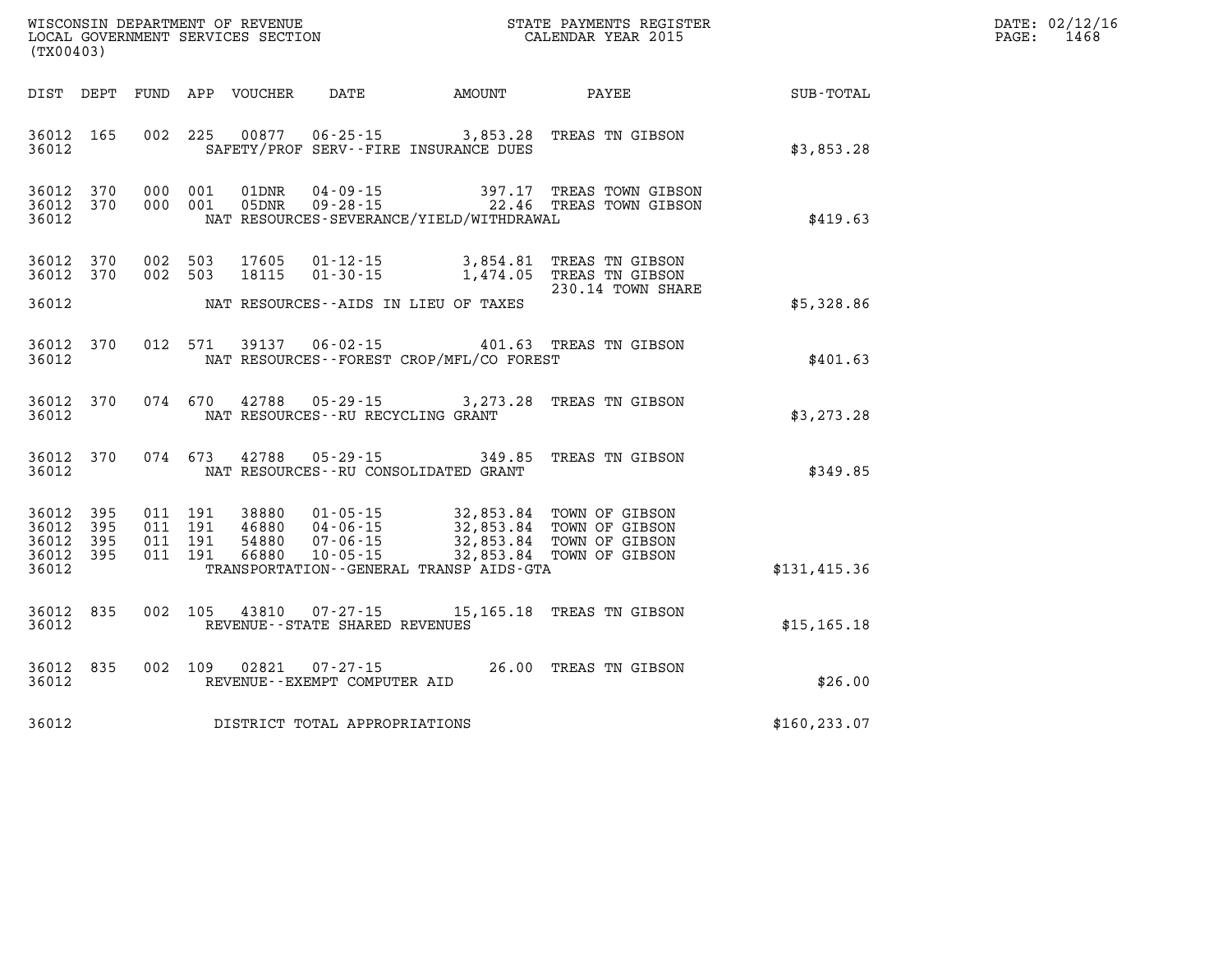| WISCONSIN DEPARTMENT OF REVENUE<br>LOCAL GOVERNMENT SERVICES SECTION<br>LOCAL GOVERNMENT SERVICES SECTION<br>CALENDAR YEAR 2015<br>(TX00403) |                        |  |  |  |                                                                           |                                            |                                                                                                                                                                                    |              | DATE: 02/12/16<br>PAGE: 1469 |
|----------------------------------------------------------------------------------------------------------------------------------------------|------------------------|--|--|--|---------------------------------------------------------------------------|--------------------------------------------|------------------------------------------------------------------------------------------------------------------------------------------------------------------------------------|--------------|------------------------------|
|                                                                                                                                              |                        |  |  |  |                                                                           |                                            | DIST DEPT FUND APP VOUCHER DATE AMOUNT PAYEE SUB-TOTAL                                                                                                                             |              |                              |
|                                                                                                                                              | 36014                  |  |  |  |                                                                           | SAFETY/PROF SERV--FIRE INSURANCE DUES      | 36014 165 002 225 00878 06-25-15 6,259.03 TREAS TN KOSSUTH                                                                                                                         | \$6,259.03   |                              |
|                                                                                                                                              |                        |  |  |  |                                                                           |                                            | 36014 370 002 503 17606 01-12-15 1,249.69 TREAS TN KOSSUTH<br>114.66 TOWN SHARE                                                                                                    |              |                              |
|                                                                                                                                              |                        |  |  |  |                                                                           | 36014 MAT RESOURCES--AIDS IN LIEU OF TAXES |                                                                                                                                                                                    | \$1,249.69   |                              |
|                                                                                                                                              | 36014                  |  |  |  |                                                                           | NAT RESOURCES--FOREST CROP/MFL/CO FOREST   | 36014 370 012 571 39138 06-02-15 189.20 TREAS TN KOSSUTH                                                                                                                           | \$189.20     |                              |
| 36014                                                                                                                                        |                        |  |  |  |                                                                           | NAT RESOURCES--RU RECYCLING GRANT          | 36014 370 074 670 42789 05-29-15 1,543.27 TREAS TN KOSSUTH                                                                                                                         | \$1,543.27   |                              |
|                                                                                                                                              |                        |  |  |  |                                                                           | 36014 NAT RESOURCES--RU CONSOLIDATED GRANT | 36014 370 074 673 42789 05-29-15 543.69 TREAS TN KOSSUTH                                                                                                                           | \$543.69     |                              |
|                                                                                                                                              | 36014 395<br>36014 395 |  |  |  |                                                                           |                                            | 011 191 38881 01-05-15 35,771.49 TOWN OF KOSSUTH<br>011 191 46881 04-06-15 35,771.49 TOWN OF KOSSUTH<br>011 191 54881 07-06-15 35,771.49 TOWN OF KOSSUTH<br>011 191 66881 10-05-15 |              |                              |
|                                                                                                                                              | 36014 395<br>36014 395 |  |  |  |                                                                           |                                            |                                                                                                                                                                                    |              |                              |
| 36014                                                                                                                                        |                        |  |  |  |                                                                           | TRANSPORTATION--GENERAL TRANSP AIDS-GTA    |                                                                                                                                                                                    | \$143,085.96 |                              |
|                                                                                                                                              |                        |  |  |  | 36014 835 002 105 43811 07-27-15<br>36014 REVENUE - STATE SHARED REVENUES |                                            | 5,753.73 TREAS TN KOSSUTH                                                                                                                                                          | \$5,753.73   |                              |
| 36014                                                                                                                                        |                        |  |  |  | REVENUE--EXEMPT COMPUTER AID                                              |                                            | 36014 835 002 109 02822 07-27-15 162.00 TREAS TN KOSSUTH                                                                                                                           | \$162.00     |                              |
|                                                                                                                                              |                        |  |  |  | 36014 DISTRICT TOTAL APPROPRIATIONS                                       |                                            |                                                                                                                                                                                    | \$158,786.57 |                              |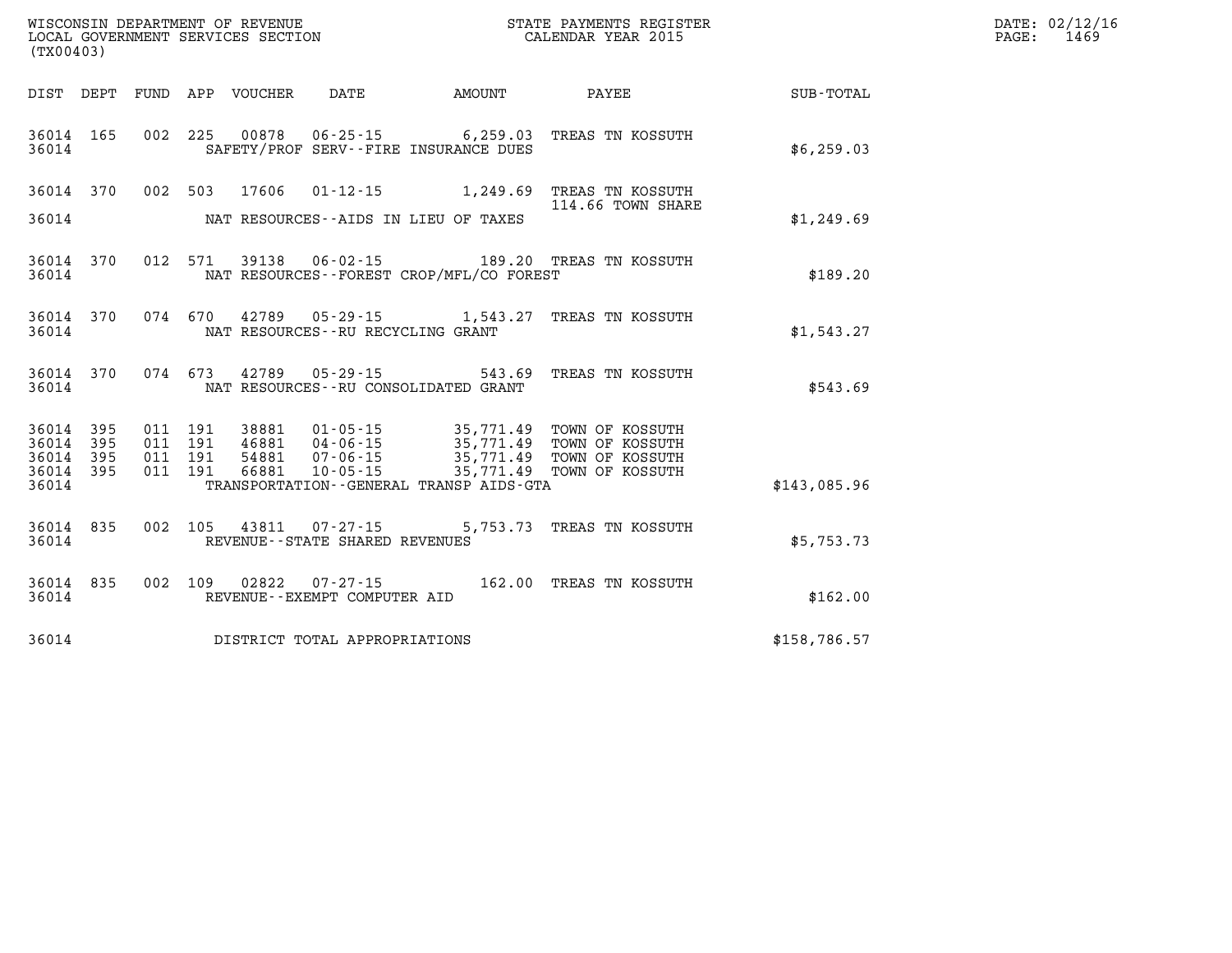| (TX00403) |                                                  |  |  |                                 |                                      |                                          |                                                                                                                                                                                                                                                                                                                                             |                        | DATE: 02/12/16<br>PAGE: 1470 |
|-----------|--------------------------------------------------|--|--|---------------------------------|--------------------------------------|------------------------------------------|---------------------------------------------------------------------------------------------------------------------------------------------------------------------------------------------------------------------------------------------------------------------------------------------------------------------------------------------|------------------------|------------------------------|
|           |                                                  |  |  | DIST DEPT FUND APP VOUCHER DATE |                                      |                                          |                                                                                                                                                                                                                                                                                                                                             | AMOUNT PAYEE SUB-TOTAL |                              |
| 36016     | 36016 165                                        |  |  |                                 |                                      | SAFETY/PROF SERV--FIRE INSURANCE DUES    | 002 225 00879 06-25-15 4,952.19 TREAS TN LIBERTY                                                                                                                                                                                                                                                                                            | \$4,952.19             |                              |
| 36016     | 36016 370                                        |  |  |                                 |                                      | NAT RESOURCES--FOREST CROP/MFL/CO FOREST | 012 571 39139 06-02-15 420.06 TREAS TN LIBERTY                                                                                                                                                                                                                                                                                              | \$420.06               |                              |
| 36016     |                                                  |  |  |                                 | NAT RESOURCES - - RU RECYCLING GRANT |                                          | 36016 370 074 670 42790 05-29-15 6,267.06 TREAS TN LIBERTY                                                                                                                                                                                                                                                                                  | \$6,267.06             |                              |
| 36016     | 36016 370                                        |  |  |                                 |                                      | NAT RESOURCES--RU CONSOLIDATED GRANT     | 074 673 42790 05-29-15 332.89 TREAS TN LIBERTY                                                                                                                                                                                                                                                                                              | \$332.89               |                              |
|           | 36016 395<br>36016 395<br>36016 395<br>36016 395 |  |  |                                 |                                      |                                          | $\begin{array}{cccc} 011 & 191 & 38882 & 01\cdot 05\cdot 15 & 33\,, 107\,.07 & \textrm{TOWN OF LIBERTY} \\ 011 & 191 & 46882 & 04\cdot 06\cdot 15 & 33\,, 107\,.07 & \textrm{TOWN OF LIBERTY} \\ 011 & 191 & 54882 & 07\cdot 06\cdot 15 & 33\,, 107\,.07 & \textrm{TOWN OF LIBERTY} \\ 011 & 191 & 66882 & 10\cdot 05\cdot 15 & 33\,, 107\$ |                        |                              |
| 36016     |                                                  |  |  |                                 |                                      | TRANSPORTATION--GENERAL TRANSP AIDS-GTA  |                                                                                                                                                                                                                                                                                                                                             | \$132,428.28           |                              |
| 36016     | 36016 835                                        |  |  |                                 | REVENUE--STATE SHARED REVENUES       |                                          | 002 105 43812 07-27-15 4,271.05 TREAS TN LIBERTY                                                                                                                                                                                                                                                                                            | \$4,271.05             |                              |
| 36016     | 36016 835                                        |  |  |                                 | REVENUE--EXEMPT COMPUTER AID         |                                          | 002 109 02823 07-27-15 22.00 TREAS TN LIBERTY                                                                                                                                                                                                                                                                                               | \$22.00                |                              |
| 36016     |                                                  |  |  |                                 | DISTRICT TOTAL APPROPRIATIONS        |                                          |                                                                                                                                                                                                                                                                                                                                             | \$148,693.53           |                              |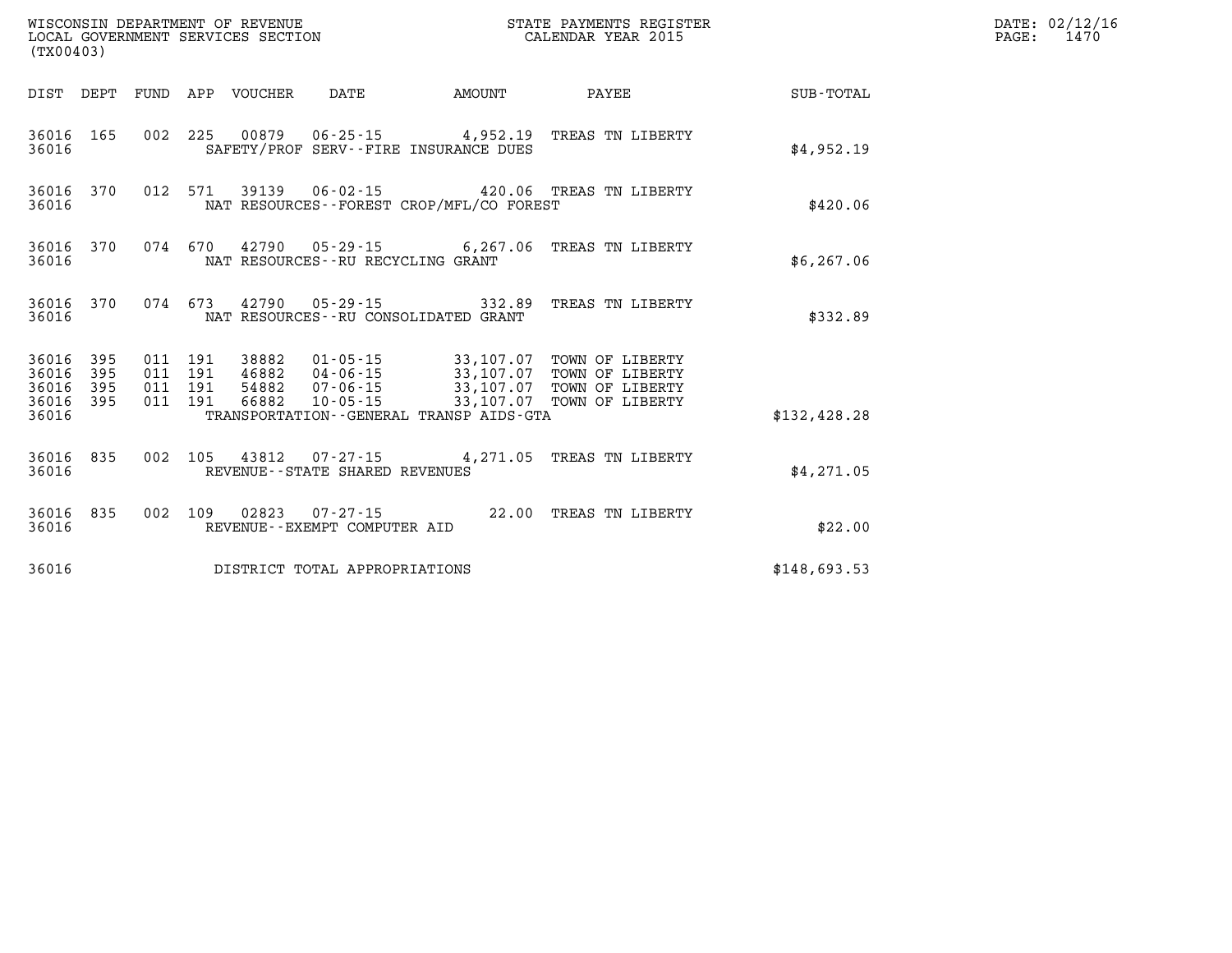| WISCONSIN DEPARTMENT OF REVENUE<br>LOCAL GOVERNMENT SERVICES SECTION<br>CALENDAR YEAR 2015<br>(TX00403) |  |  |  |  |                                   |                                          |                                                                                                                                                                                                                                        |              | DATE: 02/12/16<br>PAGE: 1471 |
|---------------------------------------------------------------------------------------------------------|--|--|--|--|-----------------------------------|------------------------------------------|----------------------------------------------------------------------------------------------------------------------------------------------------------------------------------------------------------------------------------------|--------------|------------------------------|
|                                                                                                         |  |  |  |  |                                   |                                          | DIST DEPT FUND APP VOUCHER DATE AMOUNT PAYEE PAYEE SUB-TOTAL                                                                                                                                                                           |              |                              |
| 36018                                                                                                   |  |  |  |  |                                   | SAFETY/PROF SERV--FIRE INSURANCE DUES    | 36018 165 002 225 00880 06-25-15 3,259.51 TREAS TN MANITOWOC                                                                                                                                                                           | \$3,259.51   |                              |
| 36018                                                                                                   |  |  |  |  |                                   | NAT RESOURCES-SEVERANCE/YIELD/WITHDRAWAL | 36018 370 000 001 04DNR 06-03-15 204.76 TREAS TOWN MANITOWOC                                                                                                                                                                           | \$204.76     |                              |
| 36018                                                                                                   |  |  |  |  |                                   | NAT RESOURCES--FOREST CROP/MFL/CO FOREST | 36018 370 012 571 39140 06-02-15 28.80 TREAS TN MANITOWOC                                                                                                                                                                              | \$28.80      |                              |
| 36018                                                                                                   |  |  |  |  | NAT RESOURCES--RU RECYCLING GRANT |                                          | 36018 370 074 670 42791 05-29-15 2,094.95 TREAS TN MANITOWOC                                                                                                                                                                           | \$2.094.95   |                              |
| 36018                                                                                                   |  |  |  |  |                                   | NAT RESOURCES--RU CONSOLIDATED GRANT     | 36018 370 074 673 42791 05-29-15 284.63 TREAS TN MANITOWOC                                                                                                                                                                             | \$284.63     |                              |
|                                                                                                         |  |  |  |  |                                   |                                          | 36018 395 011 191 38883 01-05-15 6,545.44 TOWN OF MANITOWOC<br>36018 395 011 191 46883 04-06-15 6,545.44 TOWN OF MANITOWOC<br>36018 395 011 191 54883 07-06-15 6,545.44 TOWN OF MANITOWOC<br>36018 395 011 191 66883 10-05-15 6,545.46 |              |                              |
|                                                                                                         |  |  |  |  |                                   |                                          |                                                                                                                                                                                                                                        |              |                              |
| 36018                                                                                                   |  |  |  |  |                                   | TRANSPORTATION--GENERAL TRANSP AIDS-GTA  |                                                                                                                                                                                                                                        | \$26, 181.78 |                              |
| 36018                                                                                                   |  |  |  |  | REVENUE - - STATE SHARED REVENUES |                                          | 36018 835 002 105 43813 07-27-15 2,688.01 TREAS TN MANITOWOC                                                                                                                                                                           | \$2,688.01   |                              |
| 36018                                                                                                   |  |  |  |  | REVENUE--EXEMPT COMPUTER AID      |                                          | 36018 835 002 109 02824 07-27-15 117.00 TREAS TN MANITOWOC                                                                                                                                                                             | \$117.00     |                              |
| 36018                                                                                                   |  |  |  |  | DISTRICT TOTAL APPROPRIATIONS     |                                          |                                                                                                                                                                                                                                        | \$34,859.44  |                              |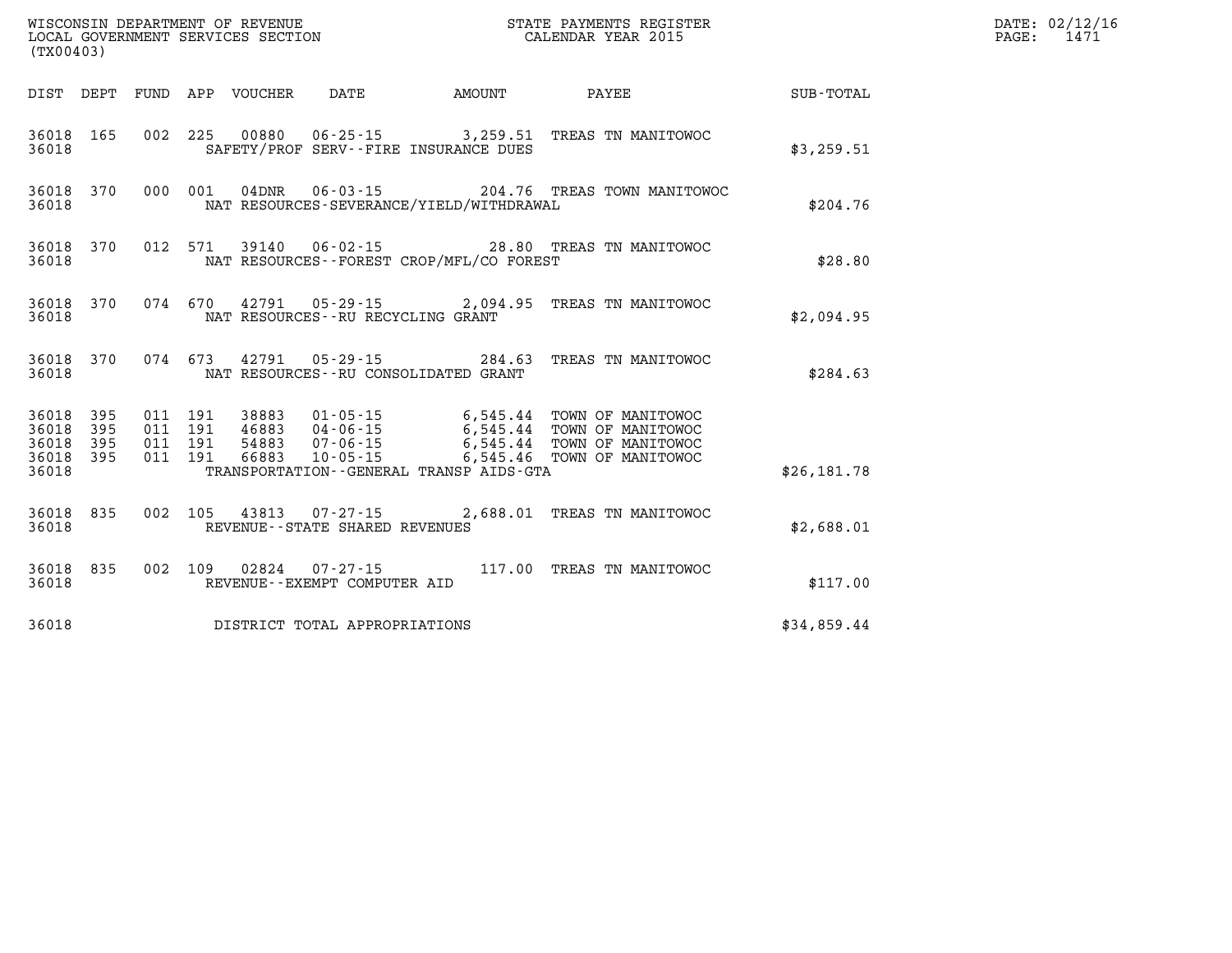| (TX00403)                       |                        |  |                                     |                                          | WISCONSIN DEPARTMENT OF REVENUE<br>LOCAL GOVERNMENT SERVICES SECTION<br>CALENDAR YEAR 2015                                                                                                                                              |               | DATE: 02/12/16<br>PAGE: 1472 |
|---------------------------------|------------------------|--|-------------------------------------|------------------------------------------|-----------------------------------------------------------------------------------------------------------------------------------------------------------------------------------------------------------------------------------------|---------------|------------------------------|
|                                 |                        |  |                                     |                                          | DIST DEPT FUND APP VOUCHER DATE AMOUNT PAYEE PAYEE SUB-TOTAL                                                                                                                                                                            |               |                              |
| 36020                           |                        |  |                                     | SAFETY/PROF SERV--FIRE INSURANCE DUES    | 36020 165 002 225 00881 06-25-15 8,100.94 TREAS TN MANITOWOC RAPIDS                                                                                                                                                                     | \$8,100.94    |                              |
| 36020                           |                        |  |                                     | NAT RESOURCES-SEVERANCE/YIELD/WITHDRAWAL | 36020 370 000 001 01DNR 04-09-15 290.56 TREAS TOWN MANITOWOC RAPIDS                                                                                                                                                                     | \$290.56      |                              |
| 36020                           |                        |  |                                     | NAT RESOURCES--FOREST CROP/MFL/CO FOREST | 36020 370 012 571 39141 06-02-15 90.03 TREAS TN MANITOWOC RAPIDS                                                                                                                                                                        | \$90.03       |                              |
| 36020                           |                        |  |                                     | NAT RESOURCES--AIDS IN LIEU OF TAXES     | 36020 370 012 579 20410 04-03-15 20.29 TREAS TN MANITOWOC RAPIDS                                                                                                                                                                        | \$20.29       |                              |
|                                 |                        |  |                                     | 36020 NAT RESOURCES--RU RECYCLING GRANT  | 36020 370 074 670 42792 05-29-15 8,035.57 TREAS TN MANITOWOC RAPIDS                                                                                                                                                                     | \$8,035.57    |                              |
| 36020 395<br>36020 395<br>36020 | 36020 395<br>36020 395 |  |                                     | TRANSPORTATION--GENERAL TRANSP AIDS-GTA  | 011 191 38884 01-05-15 26,019.60 TOWN OF MANITOWOC RAPIDS<br>011 191 46884 04-06-15 26,019.60 TOWN OF MANITOWOC RAPIDS<br>011 191 54884 07-06-15 26,019.60 TOWN OF MANITOWOC RAPIDS<br>011 191 66884 10-05-15 26,019.61 TOWN OF MANITOW | \$104,078.41  |                              |
| 36020                           |                        |  | 36020 835 002 105 43814 07-27-15    | REVENUE - - STATE SHARED REVENUES        | 7,468.89 TREAS TN MANITOWOC RAPIDS                                                                                                                                                                                                      | \$7,468.89    |                              |
| 36020                           |                        |  | REVENUE--EXEMPT COMPUTER AID        |                                          | 36020 835 002 109 02825 07-27-15 217.00 TREAS TN MANITOWOC RAPIDS                                                                                                                                                                       | \$217.00      |                              |
|                                 |                        |  | 36020 DISTRICT TOTAL APPROPRIATIONS |                                          |                                                                                                                                                                                                                                         | \$128, 301.69 |                              |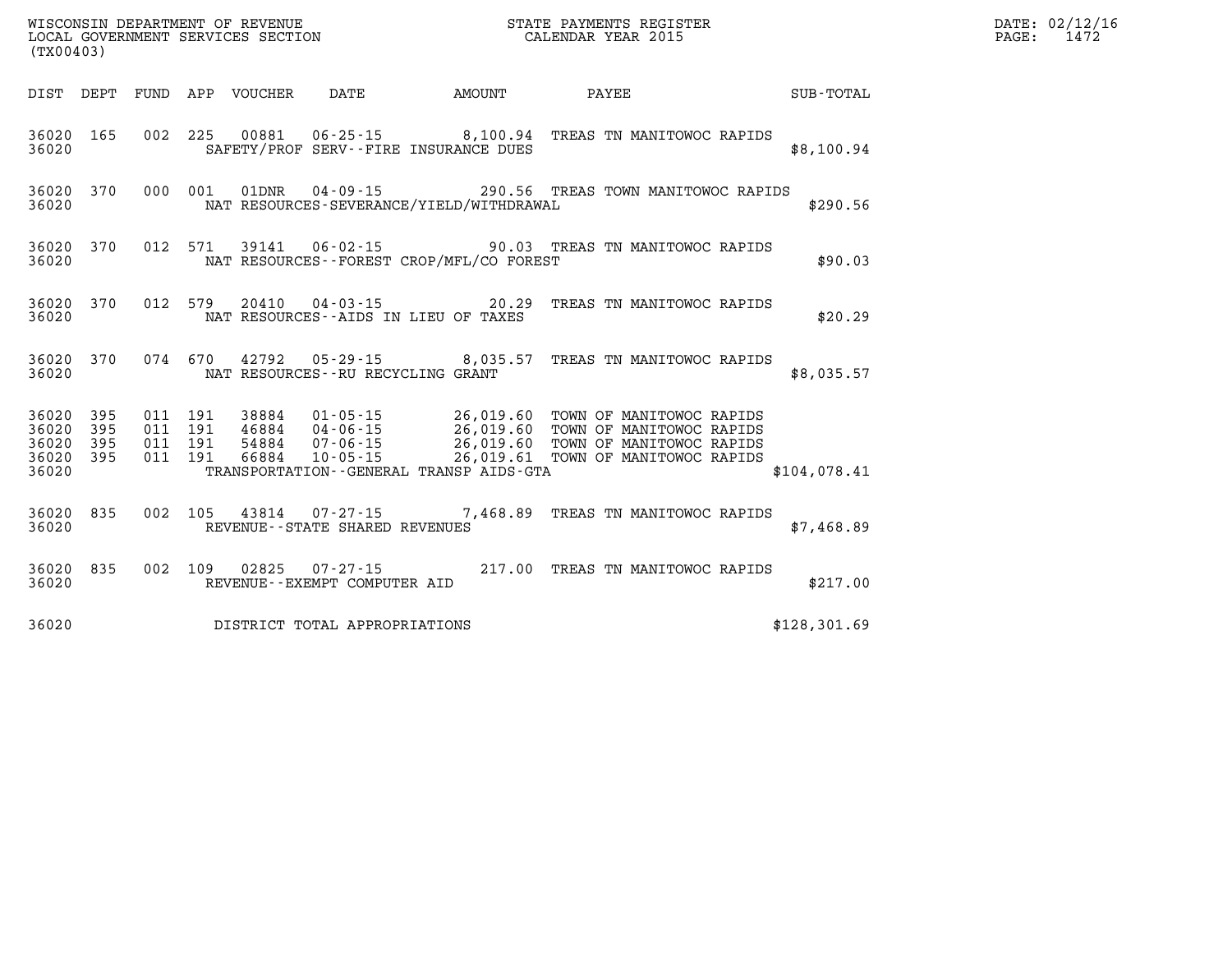| (TX00403) |  |  |                                         |                                                | WISCONSIN DEPARTMENT OF REVENUE<br>LOCAL GOVERNMENT SERVICES SECTION THE STATE PAYMENTS REGISTER<br>(TWOO403)                                                                                                                          |               | DATE: 02/12/16<br>PAGE: 1473 |
|-----------|--|--|-----------------------------------------|------------------------------------------------|----------------------------------------------------------------------------------------------------------------------------------------------------------------------------------------------------------------------------------------|---------------|------------------------------|
|           |  |  |                                         |                                                | DIST DEPT FUND APP VOUCHER DATE AMOUNT PAYEE PAYER SUB-TOTAL                                                                                                                                                                           |               |                              |
|           |  |  |                                         | 36022 SAFETY/PROF SERV--FIRE INSURANCE DUES    | 36022 165 002 225 00882 06-25-15 2,310.02 TREAS TN MAPLE GROVE                                                                                                                                                                         | \$2,310.02    |                              |
|           |  |  |                                         | 36022 NAT RESOURCES-SEVERANCE/YIELD/WITHDRAWAL | 36022 370 000 001 01DNR 04-09-15 402.71 TREAS TOWN MAPLE GROVE                                                                                                                                                                         | \$402.71      |                              |
|           |  |  |                                         | 36022 NAT RESOURCES--FOREST CROP/MFL/CO FOREST | 36022 370 012 571 39142 06-02-15 290.45 TREAS TN MAPLE GROVE                                                                                                                                                                           | \$290.45      |                              |
|           |  |  | 36022 NAT RESOURCES--RU RECYCLING GRANT |                                                | 36022 370 074 670 42793 05-29-15 2,253.08 TREAS TN MAPLE GROVE                                                                                                                                                                         | \$2,253.08    |                              |
|           |  |  |                                         | 36022 NAT RESOURCES--RU CONSOLIDATED GRANT     | 36022 370 074 673 42793 05-29-15 216.80 TREAS TN MAPLE GROVE                                                                                                                                                                           | \$216.80      |                              |
|           |  |  |                                         |                                                | 36022 395 011 191 38885 01-05-15 34,692.51 TOWN OF MAPLE GROVE<br>36022 395 011 191 46885 04-06-15 34,692.51 TOWN OF MAPLE GROVE<br>36022 395 011 191 54885 07-06-15 34,692.51 TOWN OF MAPLE GROVE<br>36022 395 011 191 66885 10-05-15 |               |                              |
| 36022     |  |  |                                         | TRANSPORTATION - - GENERAL TRANSP AIDS - GTA   |                                                                                                                                                                                                                                        | \$138,770.04  |                              |
|           |  |  | 36022 REVENUE - STATE SHARED REVENUES   |                                                | 36022 835 002 105 43815 07-27-15 9,917.52 TREAS TN MAPLE GROVE                                                                                                                                                                         | \$9,917.52    |                              |
|           |  |  |                                         |                                                | $\begin{array}{cccc} 36022 & 835 & 002 & 109 & 02826 & 07\text{-}27\text{-}15 & 19.00 & \text{TREAS TN MAPLE GROVE} \\ 36022 & \text{REVENUE}\text{-EXEMPT COMPUTER AID & \end{array}$                                                 | \$19.00       |                              |
|           |  |  | 36022 DISTRICT TOTAL APPROPRIATIONS     |                                                |                                                                                                                                                                                                                                        | \$154, 179.62 |                              |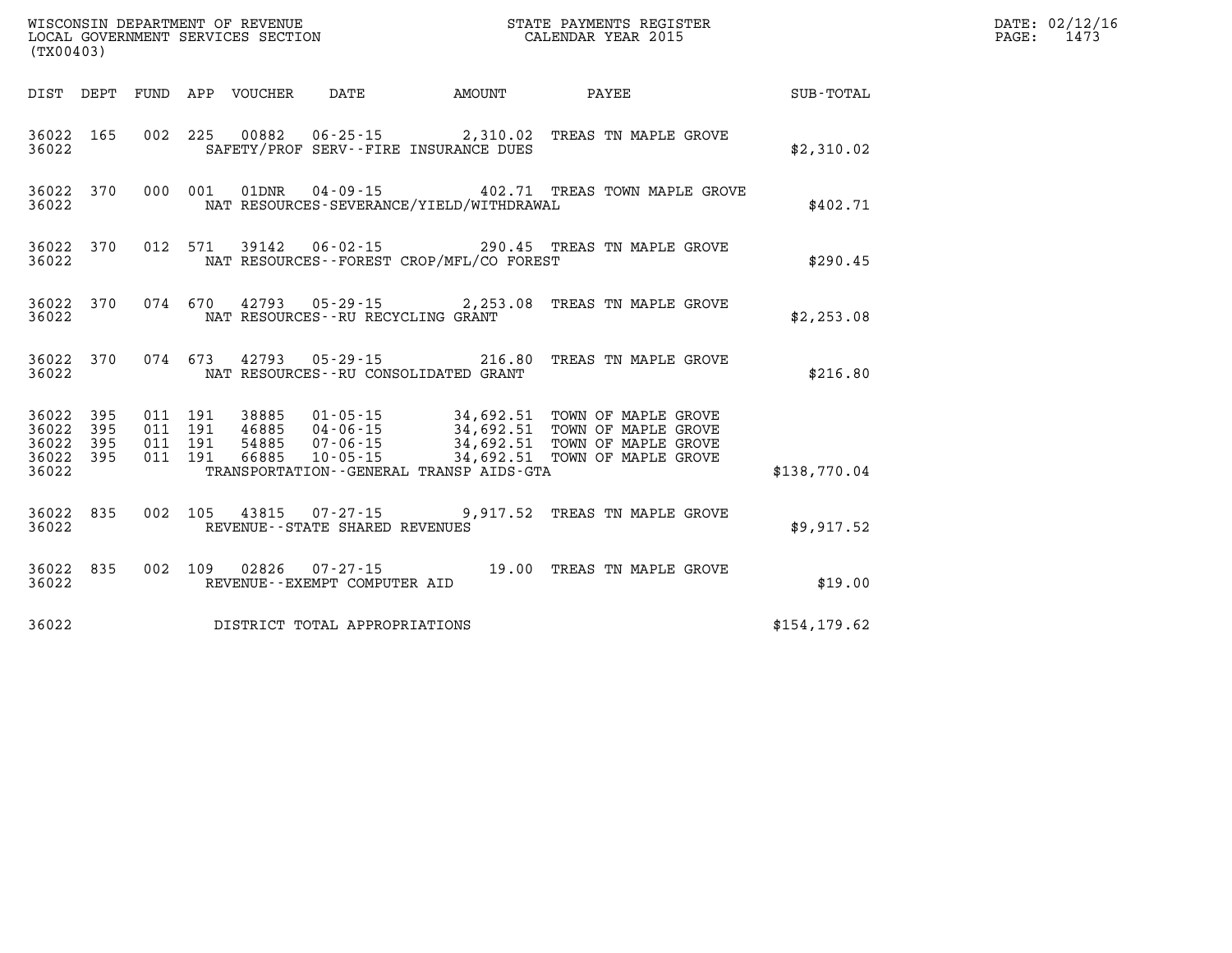| (TX00403)                                        |  |  |                                     |                                                                                                                                                                                                      |                                                                                                  |                                                    | DATE: 02/12/16<br>PAGE: 1474 |
|--------------------------------------------------|--|--|-------------------------------------|------------------------------------------------------------------------------------------------------------------------------------------------------------------------------------------------------|--------------------------------------------------------------------------------------------------|----------------------------------------------------|------------------------------|
|                                                  |  |  |                                     |                                                                                                                                                                                                      |                                                                                                  | DIST DEPT FUND APP VOUCHER DATE AMOUNT PAYEE TOTAL |                              |
| 36024 165<br>36024                               |  |  |                                     | 002 225 00883 06-25-15 4,213.80 TREAS TN MEEME<br>SAFETY/PROF SERV--FIRE INSURANCE DUES                                                                                                              |                                                                                                  | \$4,213.80                                         |                              |
| 36024 370<br>36024 370<br>36024                  |  |  |                                     | NAT RESOURCES-SEVERANCE/YIELD/WITHDRAWAL                                                                                                                                                             | 000 001 01DNR 04-09-15 215.93 TREAS TOWN MEEME<br>000 001 04DNR 06-03-15 324.00 TREAS TOWN MEEME | \$539.93                                           |                              |
| 36024 370<br>36024                               |  |  |                                     | 012 571 39143 06-02-15 92.78 TREAS TN MEEME<br>NAT RESOURCES--FOREST CROP/MFL/CO FOREST                                                                                                              |                                                                                                  | \$92.78                                            |                              |
| 36024                                            |  |  |                                     | 36024 370 074 670 42794 05-29-15 5,969.14 TREAS TN MEEME<br>NAT RESOURCES--RU RECYCLING GRANT                                                                                                        |                                                                                                  | \$5,969.14                                         |                              |
| 36024 370<br>36024                               |  |  |                                     | 074 673 42794 05-29-15 378.55 TREAS TN MEEME<br>NAT RESOURCES--RU CONSOLIDATED GRANT                                                                                                                 |                                                                                                  | \$378.55                                           |                              |
| 36024 395<br>36024 395<br>36024 395<br>36024 395 |  |  |                                     | 011 191 38886 01-05-15 28,427.82 TOWN OF MEEME<br>011 191 46886 04-06-15 28,427.82 TOWN OF MEEME<br>011 191 54886 07-06-15 28,427.82 TOWN OF MEEME<br>011 191 66886 10-05-15 28,427.82 TOWN OF MEEME |                                                                                                  |                                                    |                              |
| 36024                                            |  |  |                                     | TRANSPORTATION - - GENERAL TRANSP AIDS - GTA                                                                                                                                                         |                                                                                                  | \$113,711.28                                       |                              |
| 36024 835<br>36024                               |  |  |                                     | 002 105 43816 07-27-15 5,500.04 TREAS TN MEEME<br>REVENUE - - STATE SHARED REVENUES                                                                                                                  |                                                                                                  | \$5,500.04                                         |                              |
| 36024 835<br>36024                               |  |  | REVENUE--EXEMPT COMPUTER AID        | 002 109 02827 07-27-15 46.00 TREAS TN MEEME                                                                                                                                                          |                                                                                                  | \$46.00                                            |                              |
|                                                  |  |  | 36024 DISTRICT TOTAL APPROPRIATIONS |                                                                                                                                                                                                      |                                                                                                  | \$130,451.52                                       |                              |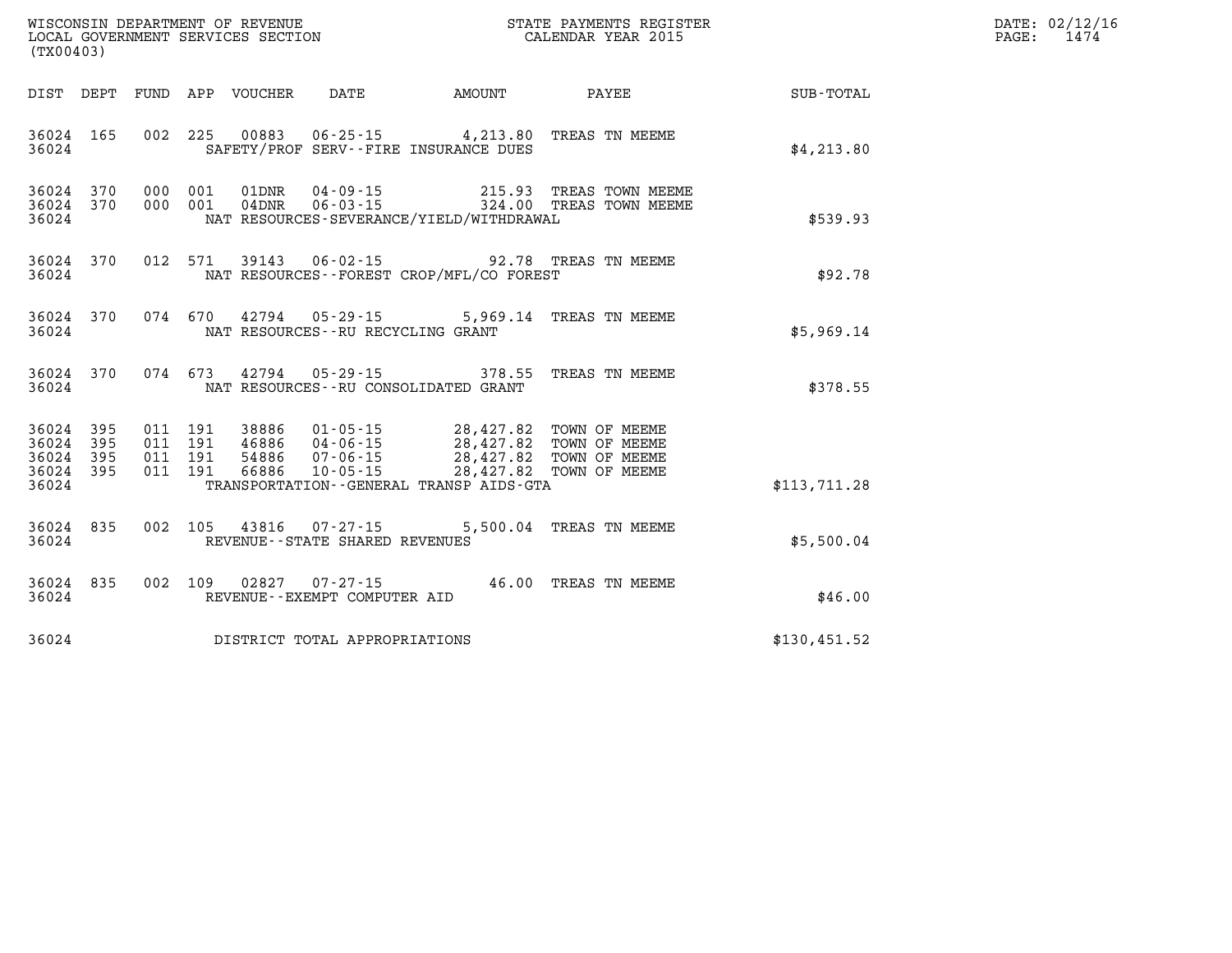| (TX00403) |  |  |                                   |                                              | WISCONSIN DEPARTMENT OF REVENUE<br>LOCAL GOVERNMENT SERVICES SECTION<br>LOCAL GOVERNMENT SERVICES SECTION<br>CALENDAR YEAR 2015                                                                                                         |               | DATE: 02/12/16<br>PAGE: 1475 |
|-----------|--|--|-----------------------------------|----------------------------------------------|-----------------------------------------------------------------------------------------------------------------------------------------------------------------------------------------------------------------------------------------|---------------|------------------------------|
|           |  |  |                                   | DIST DEPT FUND APP VOUCHER DATE AMOUNT       | PAYEE SUB-TOTAL                                                                                                                                                                                                                         |               |                              |
| 36026     |  |  |                                   | SAFETY/PROF SERV--FIRE INSURANCE DUES        | 36026 165 002 225 00884 06-25-15 3,636.68 TREAS TN MISHICOT                                                                                                                                                                             | \$3,636.68    |                              |
| 36026     |  |  |                                   | NAT RESOURCES--FOREST CROP/MFL/CO FOREST     | 36026 370 012 571 39144 06-02-15 176.93 TREAS TN MISHICOT                                                                                                                                                                               | \$176.93      |                              |
| 36026     |  |  | NAT RESOURCES--RU RECYCLING GRANT |                                              | 36026 370 074 670 42795 05-29-15 938.48 TREAS TN MISHICOT                                                                                                                                                                               | \$938.48      |                              |
| 36026     |  |  |                                   | NAT RESOURCES -- RU CONSOLIDATED GRANT       | 36026 370 074 673 42795 05-29-15 337.33 TREAS TN MISHICOT                                                                                                                                                                               | \$337.33      |                              |
|           |  |  |                                   |                                              | 36026 395 011 191 38887 01-05-15 29,077.41 TOWN OF MISHICOT<br>36026 395 011 191 46887 04-06-15 29,077.41 TOWN OF MISHICOT<br>36026 395 011 191 54887 07-06-15 29,077.41 TOWN OF MISHICOT<br>36026 395 011 191 66887 10-05-15 29,077.41 |               |                              |
| 36026     |  |  |                                   | TRANSPORTATION - - GENERAL TRANSP AIDS - GTA |                                                                                                                                                                                                                                         | \$116,309.64  |                              |
| 36026     |  |  |                                   | TRANSPORTATION - - LRIP/TRIP/MSIP GRANTS     | 36026 395 011 278 59993 09-14-15 26,838.58 TREAS TN MISHICOT                                                                                                                                                                            | \$26,838.58   |                              |
| 36026     |  |  | REVENUE--STATE SHARED REVENUES    |                                              | 36026 835 002 105 43817 07-27-15 9,777.56 TREAS TN MISHICOT                                                                                                                                                                             | \$9,777.56    |                              |
| 36026     |  |  | REVENUE--EXEMPT COMPUTER AID      |                                              | 36026 835 002 109 02828 07-27-15 205.00 TREAS TN MISHICOT                                                                                                                                                                               | \$205.00      |                              |
| 36026     |  |  | DISTRICT TOTAL APPROPRIATIONS     |                                              |                                                                                                                                                                                                                                         | \$158, 220.20 |                              |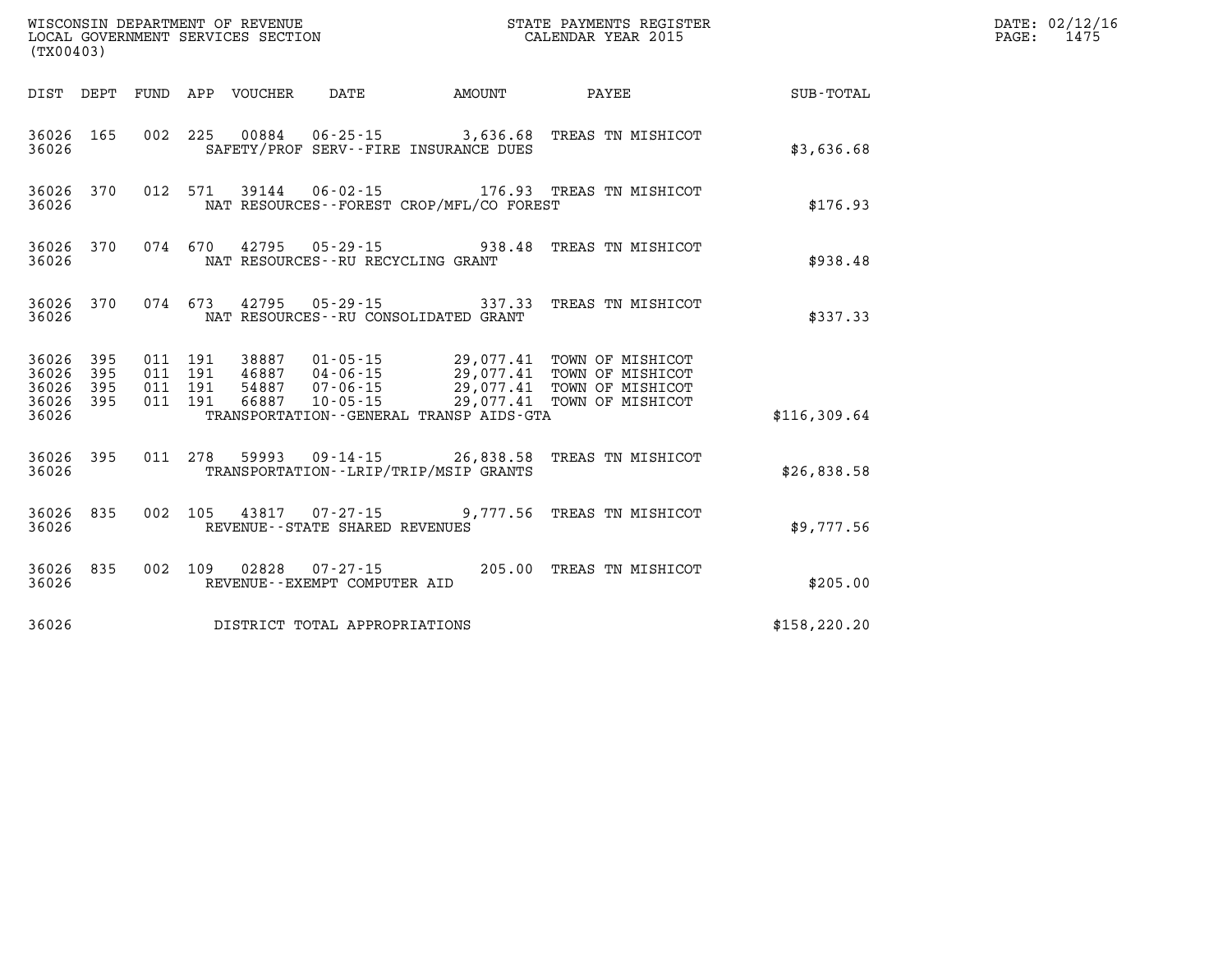| (TX00403)                                         |            |  |                                   |                                          | WISCONSIN DEPARTMENT OF REVENUE<br>LOCAL GOVERNMENT SERVICES SECTION<br>LOCAL GOVERNMENT SERVICES SECTION<br>CALENDAR YEAR 2015                                                                                                                                                          |              | DATE: 02/12/16<br>PAGE: 1476 |
|---------------------------------------------------|------------|--|-----------------------------------|------------------------------------------|------------------------------------------------------------------------------------------------------------------------------------------------------------------------------------------------------------------------------------------------------------------------------------------|--------------|------------------------------|
|                                                   |            |  |                                   |                                          |                                                                                                                                                                                                                                                                                          |              |                              |
| 36028 165<br>36028                                |            |  |                                   | SAFETY/PROF SERV--FIRE INSURANCE DUES    | 002 225 00885 06-25-15 7,874.21 TREAS TN NEWTON                                                                                                                                                                                                                                          | \$7,874.21   |                              |
| 36028 370<br>36028                                |            |  |                                   | NAT RESOURCES-SEVERANCE/YIELD/WITHDRAWAL | 000 001 04DNR  06-03-15  250.94 TREAS TOWN NEWTON                                                                                                                                                                                                                                        | \$250.94     |                              |
| 36028 370<br>36028                                |            |  |                                   | NAT RESOURCES--FOREST CROP/MFL/CO FOREST | 012 571 39145 06-02-15 97.79 TREAS TN NEWTON                                                                                                                                                                                                                                             | \$97.79      |                              |
| 36028 370<br>36028                                |            |  | NAT RESOURCES--RU RECYCLING GRANT |                                          | 074 670 42796 05-29-15 12,455.10 TREAS TN NEWTON                                                                                                                                                                                                                                         | \$12,455.10  |                              |
| 36028 370<br>36028                                |            |  |                                   | NAT RESOURCES -- RU CONSOLIDATED GRANT   | 074 673 42796 05-29-15 596.91 TREAS TN NEWTON                                                                                                                                                                                                                                            | \$596.91     |                              |
| 36028 395<br>36028<br>36028<br>36028 395<br>36028 | 395<br>395 |  |                                   | TRANSPORTATION--GENERAL TRANSP AIDS-GTA  | $\begin{tabular}{cccccc} 011 & 191 & 38888 & 01-05-15 & 35,000.79 & TOWN OF NEWTON \\ 011 & 191 & 46888 & 04-06-15 & 35,000.79 & TOWN OF NEWTON \\ 011 & 191 & 54888 & 07-06-15 & 35,000.79 & TOWN OF NEWTON \\ 011 & 191 & 66888 & 10-05-15 & 35,000.79 & TOWN OF NEWTON \end{tabular}$ | \$140,003.16 |                              |
| 36028<br>36028                                    | 835        |  | REVENUE--STATE SHARED REVENUES    |                                          | 002 105 43818 07-27-15 6,204.24 TREAS TN NEWTON                                                                                                                                                                                                                                          | \$6,204.24   |                              |
| 36028 835<br>36028                                |            |  |                                   |                                          | 002   109   02829   07-27-15   524.00 TREAS TN NEWTON   REVENUE--EXEMPT COMPUTER AID                                                                                                                                                                                                     | \$524.00     |                              |
| 36028                                             |            |  | DISTRICT TOTAL APPROPRIATIONS     |                                          |                                                                                                                                                                                                                                                                                          | \$168,006.35 |                              |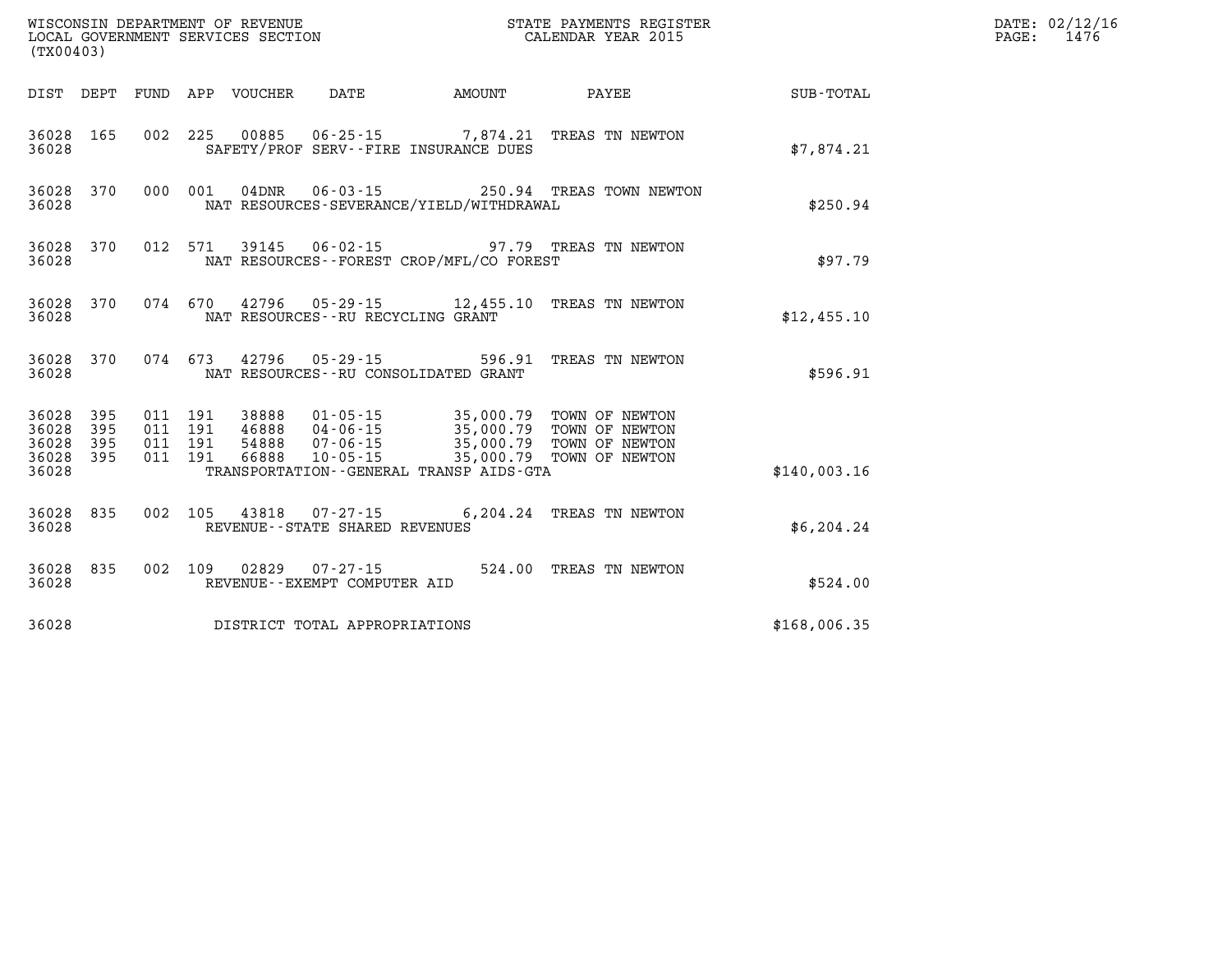| (TX00403)                                         |            |                                          |               |                                      |                                             | WISCONSIN DEPARTMENT OF REVENUE<br>LOCAL GOVERNMENT SERVICES SECTION<br>(TYO0403)                                                                                                            |              | DATE: 02/12/16<br>$\mathtt{PAGE}$ :<br>1477 |
|---------------------------------------------------|------------|------------------------------------------|---------------|--------------------------------------|---------------------------------------------|----------------------------------------------------------------------------------------------------------------------------------------------------------------------------------------------|--------------|---------------------------------------------|
| DIST DEPT                                         |            |                                          |               |                                      |                                             | FUND APP VOUCHER DATE AMOUNT PAYEE                                                                                                                                                           | SUB-TOTAL    |                                             |
| 36030 165<br>36030                                |            |                                          |               |                                      | SAFETY/PROF SERV--FIRE INSURANCE DUES       | 002 225 00886 06-25-15 3,050.57 TREAS TN ROCKLAND                                                                                                                                            | \$3,050.57   |                                             |
| 36030 370<br>36030                                |            | 012 571                                  |               |                                      | NAT RESOURCES - - FOREST CROP/MFL/CO FOREST | 39146  06-02-15  45.53  TREAS TN ROCKLAND                                                                                                                                                    | \$45.53      |                                             |
| 36030 370<br>36030<br>36030                       | 370        | 012 579<br>012 579                       |               |                                      | NAT RESOURCES--AIDS IN LIEU OF TAXES        | $\begin{tabular}{llllll} 20411 & 04-03-15 & 1,266.70 & \text{TREAS TN ROCKLAND} \\ 20411 & 04-03-15 & 2,435.03 & \text{TREAS TN ROCKLAND} \end{tabular}$                                     | \$3,701.73   |                                             |
| 36030<br>36030                                    | 370        | 074 670                                  |               | NAT RESOURCES - - RU RECYCLING GRANT |                                             | 42797 05-29-15 4,047.80 TREAS TN ROCKLAND                                                                                                                                                    | \$4,047.80   |                                             |
| 36030<br>36030                                    | 370        | 074 673                                  | 42797         |                                      | NAT RESOURCES -- RU CONSOLIDATED GRANT      | 05-29-15 261.67 TREAS TN ROCKLAND                                                                                                                                                            | \$261.67     |                                             |
| 36030<br>36030<br>36030 395<br>36030 395<br>36030 | 395<br>395 | 011 191<br>011 191<br>011 191<br>011 191 |               |                                      | TRANSPORTATION--GENERAL TRANSP AIDS-GTA     | 38889  01-05-15  29,165.49  TOWN OF ROCKLAND<br>46889  04-06-15  29,165.49  TOWN OF ROCKLAND<br>54889  07-06-15  29,165.49  TOWN OF ROCKLAND<br>56889  10-05-15  29,165.49  TOWN OF ROCKLAND | \$116,661.96 |                                             |
| 36030 835<br>36030                                |            |                                          |               | REVENUE--STATE SHARED REVENUES       |                                             | 002 105 43819 07-27-15 7,781.97 TREAS TN ROCKLAND                                                                                                                                            | \$7,781.97   |                                             |
| 36030 835<br>36030                                |            |                                          | 002 109 02830 | REVENUE--EXEMPT COMPUTER AID         |                                             | 07-27-15 176.00 TREAS TN ROCKLAND                                                                                                                                                            | \$176.00     |                                             |
| 36030 835<br>36030                                |            | 002 501                                  | 00002         | $02 - 02 - 15$                       | DOA-PAYMENT FOR MUNICIPAL SERVICES AID      | 249.66 TREAS TN ROCKLAND                                                                                                                                                                     | \$249.66     |                                             |
|                                                   |            |                                          |               | 36030 DISTRICT TOTAL APPROPRIATIONS  |                                             |                                                                                                                                                                                              | \$135,976.89 |                                             |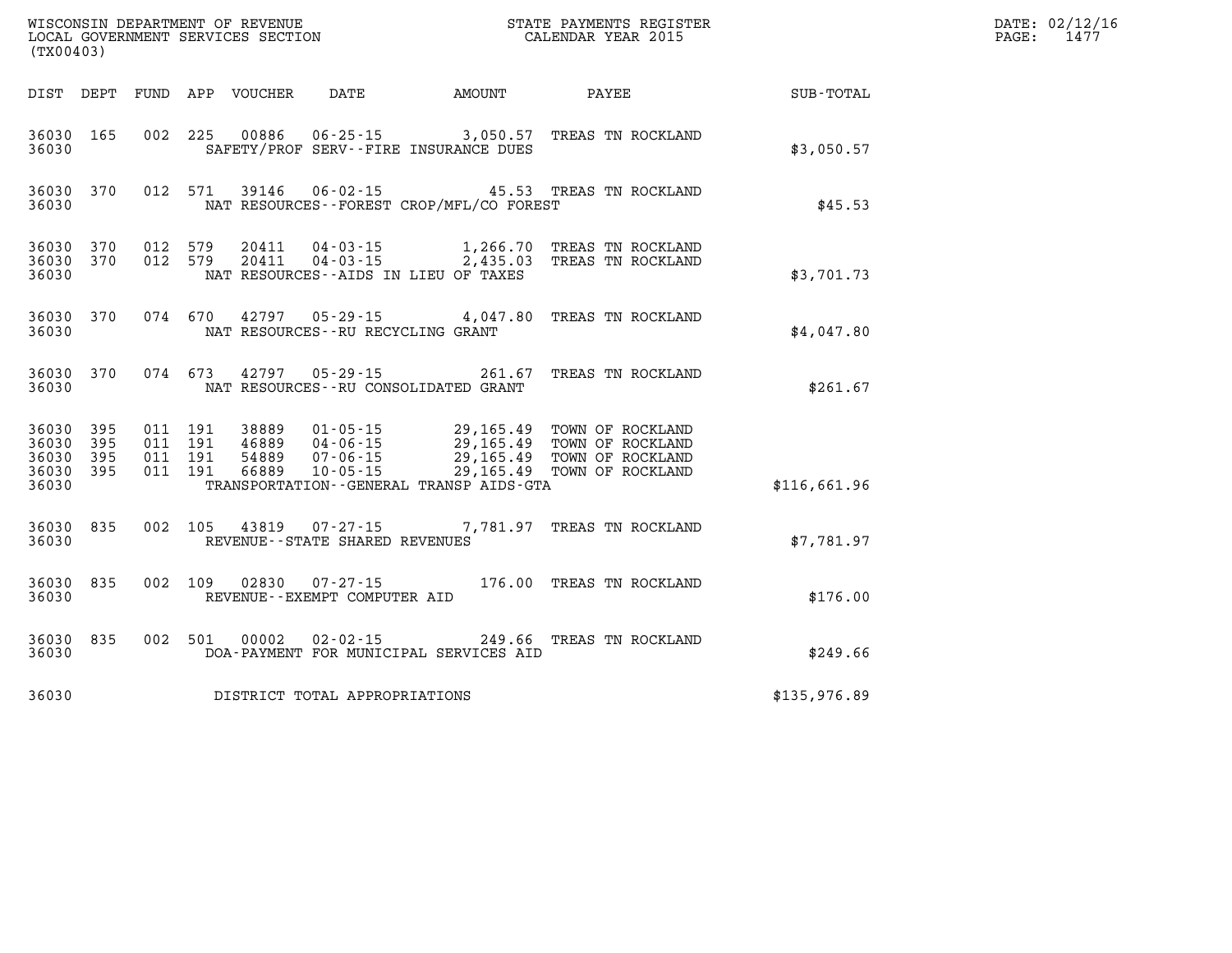| WISCONSIN DEPARTMENT OF REVENUE      | PAYMENTS REGISTER<br>3TATE | DATE: | 02/12/16 |
|--------------------------------------|----------------------------|-------|----------|
| GOVERNMENT SERVICES SECTION<br>LOCAL | CALENDAR YEAR 2015         | PAGE  | -478     |

| (TX00403)                                 |                          |                          |                          |                                  |                                                                      |                                                                                             |                                                                                      |               |
|-------------------------------------------|--------------------------|--------------------------|--------------------------|----------------------------------|----------------------------------------------------------------------|---------------------------------------------------------------------------------------------|--------------------------------------------------------------------------------------|---------------|
| DIST                                      | DEPT                     | <b>FUND</b>              | APP                      | <b>VOUCHER</b>                   | <b>DATE</b>                                                          | <b>AMOUNT</b>                                                                               | PAYEE                                                                                | SUB-TOTAL     |
| 36032<br>36032                            | 165                      | 002                      | 225                      | 00887                            | $06 - 25 - 15$                                                       | 7,637.87<br>SAFETY/PROF SERV--FIRE INSURANCE DUES                                           | TREAS TN SCHLESWIG                                                                   | \$7,637.87    |
| 36032<br>36032<br>36032<br>36032          | 370<br>370<br>370        | 000<br>000<br>000        | 001<br>001<br>001        | 01DNR<br>04DNR<br>05DNR          | $04 - 09 - 15$<br>$06 - 03 - 15$<br>$09 - 28 - 15$                   | 131.43<br>1,889.83<br>424.39<br>NAT RESOURCES-SEVERANCE/YIELD/WITHDRAWAL                    | TREAS TOWN SCHLESWIG<br>TREAS TOWN SCHLESWIG<br>TREAS TOWN SCHLESWIG                 | \$2,445.65    |
| 36032<br>36032                            | 370                      | 012                      | 571                      | 39147                            | $06 - 02 - 15$                                                       | 336.67<br>NAT RESOURCES--FOREST CROP/MFL/CO FOREST                                          | TREAS TN SCHLESWIG                                                                   | \$336.67      |
| 36032<br>36032<br>36032<br>36032<br>36032 | 370<br>370<br>370<br>370 | 012<br>012<br>012<br>012 | 579<br>579<br>579<br>579 | 20412<br>20412<br>20412<br>20412 | $04 - 03 - 15$<br>$04 - 03 - 15$<br>$04 - 03 - 15$<br>$04 - 03 - 15$ | .68<br>15.06<br>6.80<br>150.59<br>NAT RESOURCES - AIDS IN LIEU OF TAXES                     | TREAS TN SCHLESWIG<br>TREAS TN SCHLESWIG<br>TREAS TN SCHLESWIG<br>TREAS TN SCHLESWIG | \$173.13      |
| 36032<br>36032                            | 370                      | 074                      | 670                      | 42798                            | $05 - 29 - 15$<br>NAT RESOURCES - - RU RECYCLING GRANT               | 4,111.93                                                                                    | TREAS TN SCHLESWIG                                                                   | \$4,111.93    |
| 36032<br>36032                            | 370                      | 074                      | 673                      | 42798                            | $05 - 29 - 15$                                                       | 518.38<br>NAT RESOURCES - - RU CONSOLIDATED GRANT                                           | TREAS TN SCHLESWIG                                                                   | \$518.38      |
| 36032<br>36032<br>36032<br>36032<br>36032 | 395<br>395<br>395<br>395 | 011<br>011<br>011<br>011 | 191<br>191<br>191<br>191 | 38890<br>46890<br>54890<br>66890 | $01 - 05 - 15$<br>$04 - 06 - 15$<br>$07 - 06 - 15$<br>$10 - 05 - 15$ | 30,949.11<br>30,949.11<br>30,949.11<br>30,949.11<br>TRANSPORTATION--GENERAL TRANSP AIDS-GTA | TOWN OF SCHLESWIG<br>TOWN OF SCHLESWIG<br>TOWN OF SCHLESWIG<br>TOWN OF SCHLESWIG     | \$123,796.44  |
| 36032<br>36032                            | 835                      | 002                      | 105                      | 43820                            | $07 - 27 - 15$<br>REVENUE - - STATE SHARED REVENUES                  | 4,295.87                                                                                    | TREAS TN SCHLESWIG                                                                   | \$4,295.87    |
| 36032<br>36032                            | 835                      | 002                      | 109                      | 02831                            | $07 - 27 - 15$<br>REVENUE--EXEMPT COMPUTER AID                       | 107.00                                                                                      | TREAS TN SCHLESWIG                                                                   | \$107.00      |
| 36032<br>36032                            | 835                      | 021                      | 363                      | 35733                            | $03 - 23 - 15$<br>REVENUE--LOTTERY CREDIT -                          | 1,679.35                                                                                    | TREAS TN SCHLESWIG                                                                   | \$1,679.35    |
| 36032                                     |                          |                          |                          |                                  | DISTRICT TOTAL APPROPRIATIONS                                        |                                                                                             |                                                                                      | \$145, 102.29 |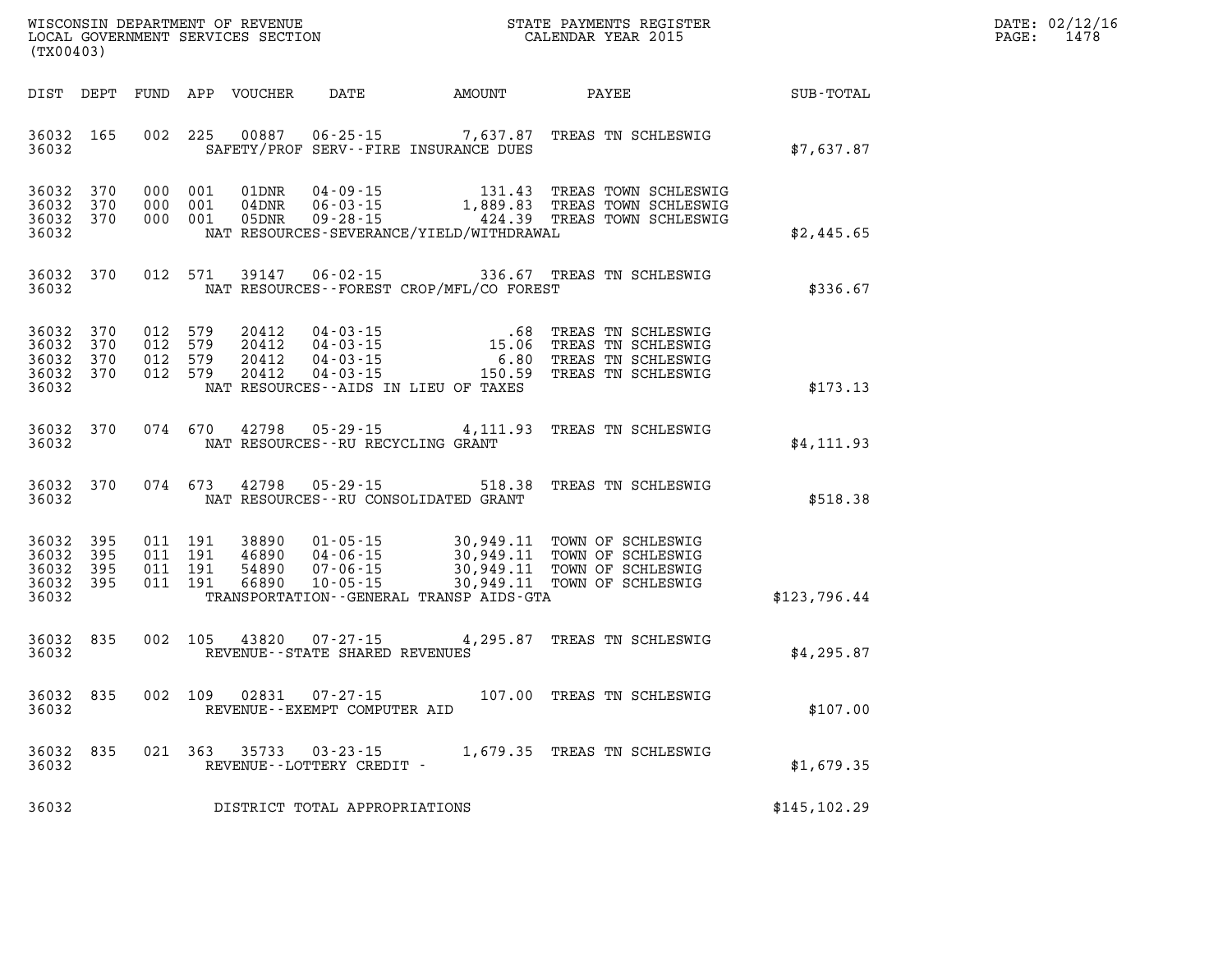| (TX00403)                                         |            |                    |                    |                                 |                                   |                                          |                                                                                                  |              | DATE: 02/12/16<br>PAGE:<br>1479 |
|---------------------------------------------------|------------|--------------------|--------------------|---------------------------------|-----------------------------------|------------------------------------------|--------------------------------------------------------------------------------------------------|--------------|---------------------------------|
|                                                   |            |                    |                    | DIST DEPT FUND APP VOUCHER DATE |                                   | AMOUNT                                   | PAYEE SUB-TOTAL                                                                                  |              |                                 |
| 36034                                             | 36034 165  |                    |                    |                                 |                                   | SAFETY/PROF SERV--FIRE INSURANCE DUES    | 002 225 00888 06-25-15 1,471.23 TREAS TN TWO CREEKS                                              | \$1,471.23   |                                 |
| 36034                                             |            |                    |                    |                                 |                                   | NAT RESOURCES--FOREST CROP/MFL/CO FOREST | 36034 370 012 571 39148 06-02-15 6.20 TREAS TN TWO CREEKS                                        | \$6.20       |                                 |
| 36034                                             | 36034 370  |                    |                    |                                 |                                   | NAT RESOURCES--AIDS IN LIEU OF TAXES     | 012 579 20413 04-03-15 12.31 TREAS TN TWO CREEKS                                                 | \$12.31      |                                 |
| 36034                                             | 36034 370  |                    |                    |                                 | NAT RESOURCES--RU RECYCLING GRANT |                                          | 074  670  42799  05-29-15  778.37  TREAS TN TWO CREEKS                                           | \$778.37     |                                 |
| 36034                                             |            |                    |                    |                                 |                                   | NAT RESOURCES -- RU CONSOLIDATED GRANT   | 36034 370 074 673 42799 05-29-15 110.88 TREAS TN TWO CREEKS                                      | \$110.88     |                                 |
| 36034 395<br>36034<br>36034<br>36034 395<br>36034 | 395<br>395 | 011 191<br>011 191 | 011 191<br>011 191 |                                 |                                   | TRANSPORTATION--GENERAL TRANSP AIDS-GTA  | 38891  01-05-15  13,916.64  TOWN OF TWO CREEKS<br>46891  04-06-15  13,916.64  TOWN OF TWO CREEKS | \$55,666.56  |                                 |
| 36034                                             | 36034 395  |                    |                    |                                 |                                   | TRANSPORTATION--LRIP/TRIP/MSIP GRANTS    | 011 278 68746 12-11-15 404,076.07 TREAS TN TWO CREEKS                                            | \$404,076.07 |                                 |
|                                                   | 36034 835  | 36034              |                    |                                 | REVENUE--STATE SHARED REVENUES    |                                          | 002 105 43821 07-27-15 34,708.86 TREAS TN TWO CREEKS                                             | \$34,708.86  |                                 |
| 36034                                             |            |                    |                    |                                 | DISTRICT TOTAL APPROPRIATIONS     |                                          |                                                                                                  | \$496,830.48 |                                 |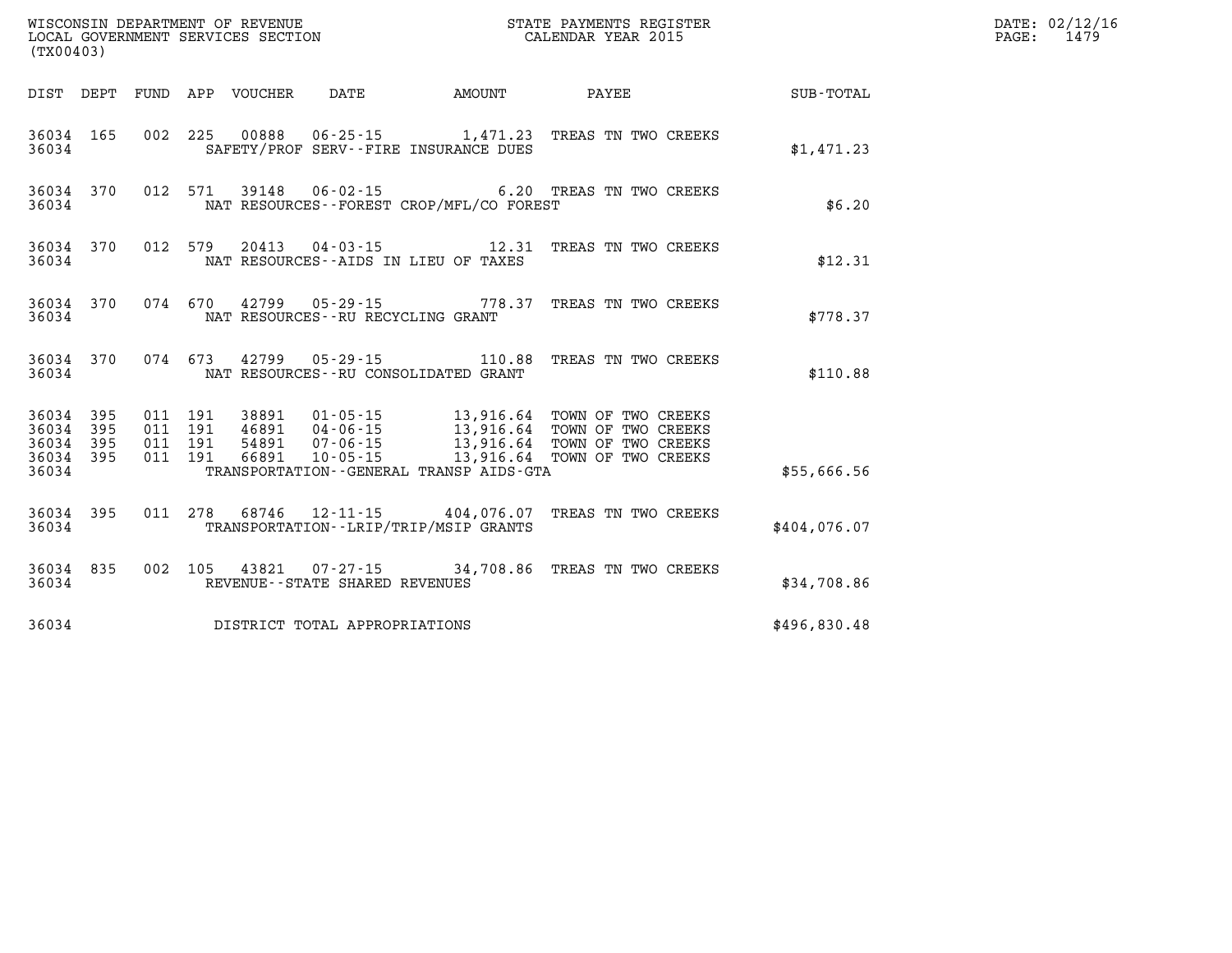| WISCONSIN DEPARTMENT OF REVENUE   | STATE PAYMENTS REGISTER |       | DATE: 02/12/16 |
|-----------------------------------|-------------------------|-------|----------------|
| LOCAL GOVERNMENT SERVICES SECTION | CALENDAR YEAR 2015      | PAGE: | 1480           |

| (TX00403)                                         |            |                                          | LOCAL GOVERNMENT SERVICES SECTION |                                                          |                                              | CALENDAR YEAR 2015                                                                                                                                                                                   |                  | PAGE: | 1480 |
|---------------------------------------------------|------------|------------------------------------------|-----------------------------------|----------------------------------------------------------|----------------------------------------------|------------------------------------------------------------------------------------------------------------------------------------------------------------------------------------------------------|------------------|-------|------|
|                                                   |            |                                          |                                   |                                                          | DIST DEPT FUND APP VOUCHER DATE AMOUNT PAYEE |                                                                                                                                                                                                      | <b>SUB-TOTAL</b> |       |      |
| 36036 165<br>36036                                |            |                                          |                                   |                                                          | SAFETY/PROF SERV--FIRE INSURANCE DUES        | 002 225 00889 06-25-15 4,836.50 TREAS TN TWO RIVERS                                                                                                                                                  | \$4,836.50       |       |      |
| 36036 370                                         |            |                                          |                                   |                                                          |                                              | 002 503 17607 01-12-15 1,397.32 TREAS TN TWO RIVERS<br>153.26 TOWN SHARE                                                                                                                             |                  |       |      |
| 36036                                             |            |                                          |                                   |                                                          | NAT RESOURCES--AIDS IN LIEU OF TAXES         |                                                                                                                                                                                                      | \$1,397.32       |       |      |
| 36036                                             | 36036 370  |                                          |                                   |                                                          | NAT RESOURCES - - FOREST CROP/MFL/CO FOREST  | 012 571 39149 06-02-15 66.96 TREAS TN TWO RIVERS                                                                                                                                                     | \$66.96          |       |      |
| 36036 370<br>36036 370<br>36036                   |            | 012 579                                  | 20414<br>012 579 20414            |                                                          | NAT RESOURCES--AIDS IN LIEU OF TAXES         | 04-03-15 15.13 TREAS TN TWO RIVERS<br>04-03-15 2,514.05 TREAS TN TWO RIVERS                                                                                                                          | \$2,529.18       |       |      |
| 36036                                             | 36036 370  |                                          |                                   | NAT RESOURCES - - RU RECYCLING GRANT                     |                                              | 074 670 42800 05-29-15 7,505.72 TREAS TN TWO RIVERS                                                                                                                                                  | \$7,505.72       |       |      |
| 36036                                             | 36036 370  |                                          |                                   |                                                          | NAT RESOURCES--RU CONSOLIDATED GRANT         | 074 673 42800 05-29-15 464.90 TREAS TN TWO RIVERS                                                                                                                                                    | \$464.90         |       |      |
| 36036<br>36036<br>36036 395<br>36036 395<br>36036 | 395<br>395 | 011 191<br>011 191<br>011 191<br>011 191 |                                   |                                                          | TRANSPORTATION--GENERAL TRANSP AIDS-GTA      | 38892  01-05-15  22,950.34  TOWN OF TWO RIVERS<br>46892  04-06-15  22,950.34  TOWN OF TWO RIVERS<br>54892  07-06-15  22,950.34  TOWN OF TWO RIVERS<br>66892  10-05-15  22,950.36  TOWN OF TWO RIVERS | \$91,801.38      |       |      |
| 36036                                             | 36036 835  |                                          |                                   | 002 105 43822 07-27-15<br>REVENUE--STATE SHARED REVENUES |                                              | 9,014.25 TREAS TN TWO RIVERS                                                                                                                                                                         | \$9,014.25       |       |      |
| 36036                                             | 36036 835  |                                          |                                   | REVENUE--EXEMPT COMPUTER AID                             |                                              | 002 109 02832 07-27-15 78.00 TREAS TN TWO RIVERS                                                                                                                                                     | \$78.00          |       |      |
| 36036 835<br>36036                                |            | 002 501                                  | 00002                             | $02 - 02 - 15$                                           | DOA-PAYMENT FOR MUNICIPAL SERVICES AID       | 247.15 TREAS TN TWO RIVERS                                                                                                                                                                           | \$247.15         |       |      |
| 36036                                             |            |                                          |                                   | DISTRICT TOTAL APPROPRIATIONS                            |                                              |                                                                                                                                                                                                      | \$117,941.36     |       |      |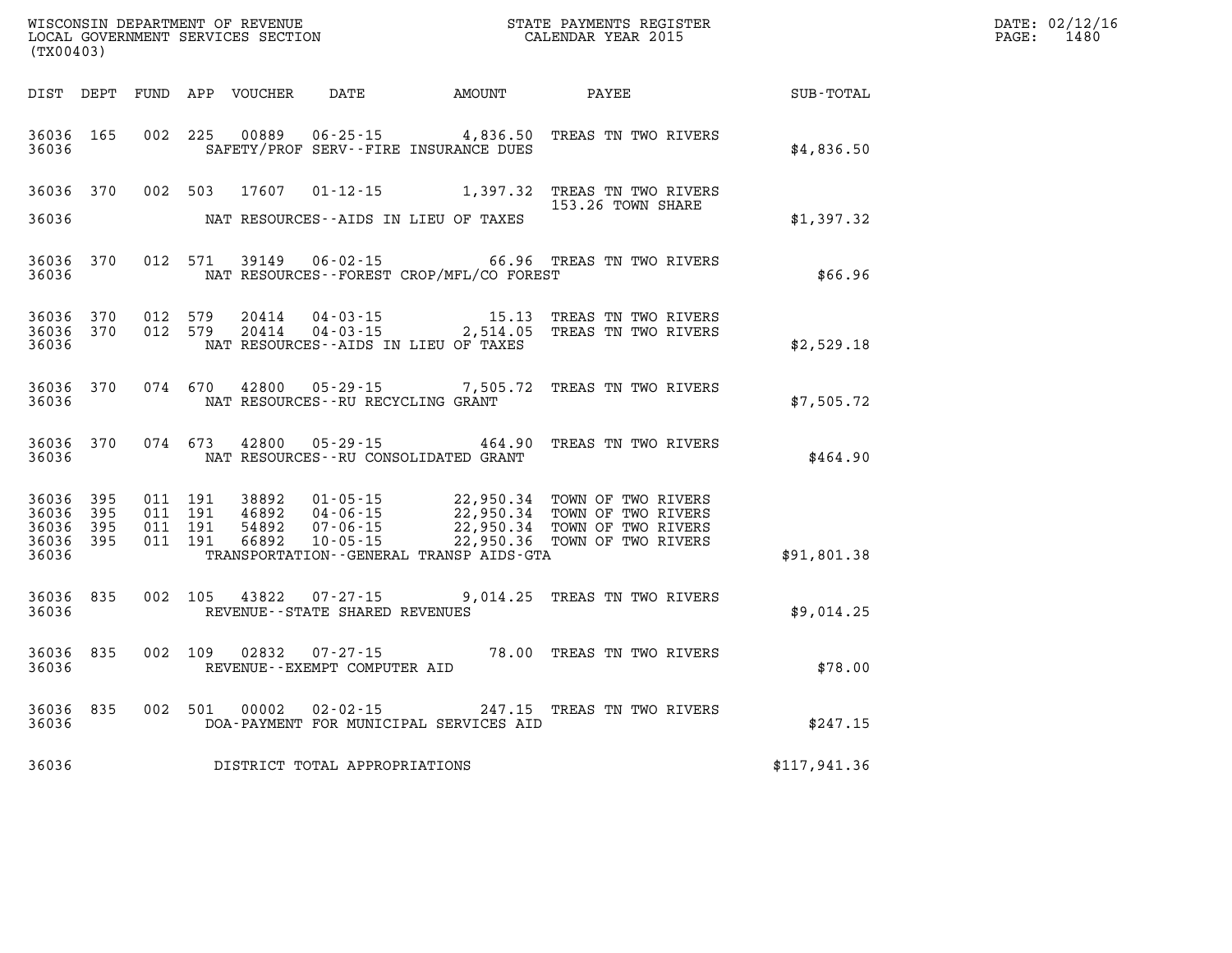| (TX00403)                       |           |  |                                   |                                              | WISCONSIN DEPARTMENT OF REVENUE<br>LOCAL GOVERNMENT SERVICES SECTION<br>(TYO0403)                                                                                                                                                                                                                                                             |              | DATE: 02/12/16<br>PAGE: 1481 |
|---------------------------------|-----------|--|-----------------------------------|----------------------------------------------|-----------------------------------------------------------------------------------------------------------------------------------------------------------------------------------------------------------------------------------------------------------------------------------------------------------------------------------------------|--------------|------------------------------|
|                                 |           |  |                                   |                                              | DIST DEPT FUND APP VOUCHER DATE AMOUNT PAYEE PATE SUB-TOTAL                                                                                                                                                                                                                                                                                   |              |                              |
| 36112 165<br>36112              |           |  |                                   | SAFETY/PROF SERV--FIRE INSURANCE DUES        | 002 225 00890 06-25-15 3,245.10 TREAS VIL CLEVELAND                                                                                                                                                                                                                                                                                           | \$3,245.10   |                              |
|                                 |           |  |                                   |                                              | 36112 370 002 503 17608 01-12-15 11,386.08 TREAS VIL CLEVELAND<br>3105.84 VILL SHARE                                                                                                                                                                                                                                                          |              |                              |
| 36112                           |           |  |                                   | NAT RESOURCES--AIDS IN LIEU OF TAXES         |                                                                                                                                                                                                                                                                                                                                               | \$11,386.08  |                              |
| 36112 370<br>36112              |           |  | NAT RESOURCES--RU RECYCLING GRANT |                                              | 074 670 42801 05-29-15 2,683.08 TREAS VIL CLEVELAND                                                                                                                                                                                                                                                                                           | \$2,683.08   |                              |
| 36112                           |           |  |                                   | NAT RESOURCES -- RU CONSOLIDATED GRANT       | 36112 370 074 673 42801 05-29-15 396.29 TREAS VIL CLEVELAND                                                                                                                                                                                                                                                                                   | \$396.29     |                              |
| 36112 395<br>36112              | 395       |  |                                   |                                              | $\begin{array}{cccc} 011 & 191 & 38893 & 01\cdot 05\cdot 15 & 22\, , 037\, .12 & \text{VILLAGE OF CLEVELAND} \\ 011 & 191 & 46893 & 04\cdot 06\cdot 15 & 22\, , 037\, .12 & \text{VILLAGE OF CLEVELAND} \\ 011 & 191 & 54893 & 07\cdot 06\cdot 15 & 22\, , 037\, .12 & \text{VILLAGE OF CLEVELAND} \\ 011 & 191 & 66893 & 10\cdot 05\cdot 15$ |              |                              |
| 36112 395<br>36112 395<br>36112 |           |  |                                   | TRANSPORTATION - - GENERAL TRANSP AIDS - GTA |                                                                                                                                                                                                                                                                                                                                               | \$88,148.50  |                              |
| 36112 835<br>36112              |           |  | REVENUE--STATE SHARED REVENUES    |                                              | 002 105 43823 07-27-15 33,949.08 TREAS VIL CLEVELAND                                                                                                                                                                                                                                                                                          | \$33,949.08  |                              |
| 36112 835<br>36112 835<br>36112 |           |  | REVENUE--EXEMPT COMPUTER AID      |                                              | 002 109 02833 07-27-15 676.00 TREAS VIL CLEVELAND<br>002 109 05178 07-27-15 90.00 TREAS VIL CLEVELAND<br>REVENIJE--EXEMPT COMPITER ATD                                                                                                                                                                                                        | \$766.00     |                              |
| 36112                           | 36112 835 |  |                                   |                                              |                                                                                                                                                                                                                                                                                                                                               | \$7,176.76   |                              |
| 36112                           |           |  | DISTRICT TOTAL APPROPRIATIONS     |                                              |                                                                                                                                                                                                                                                                                                                                               | \$147,750.89 |                              |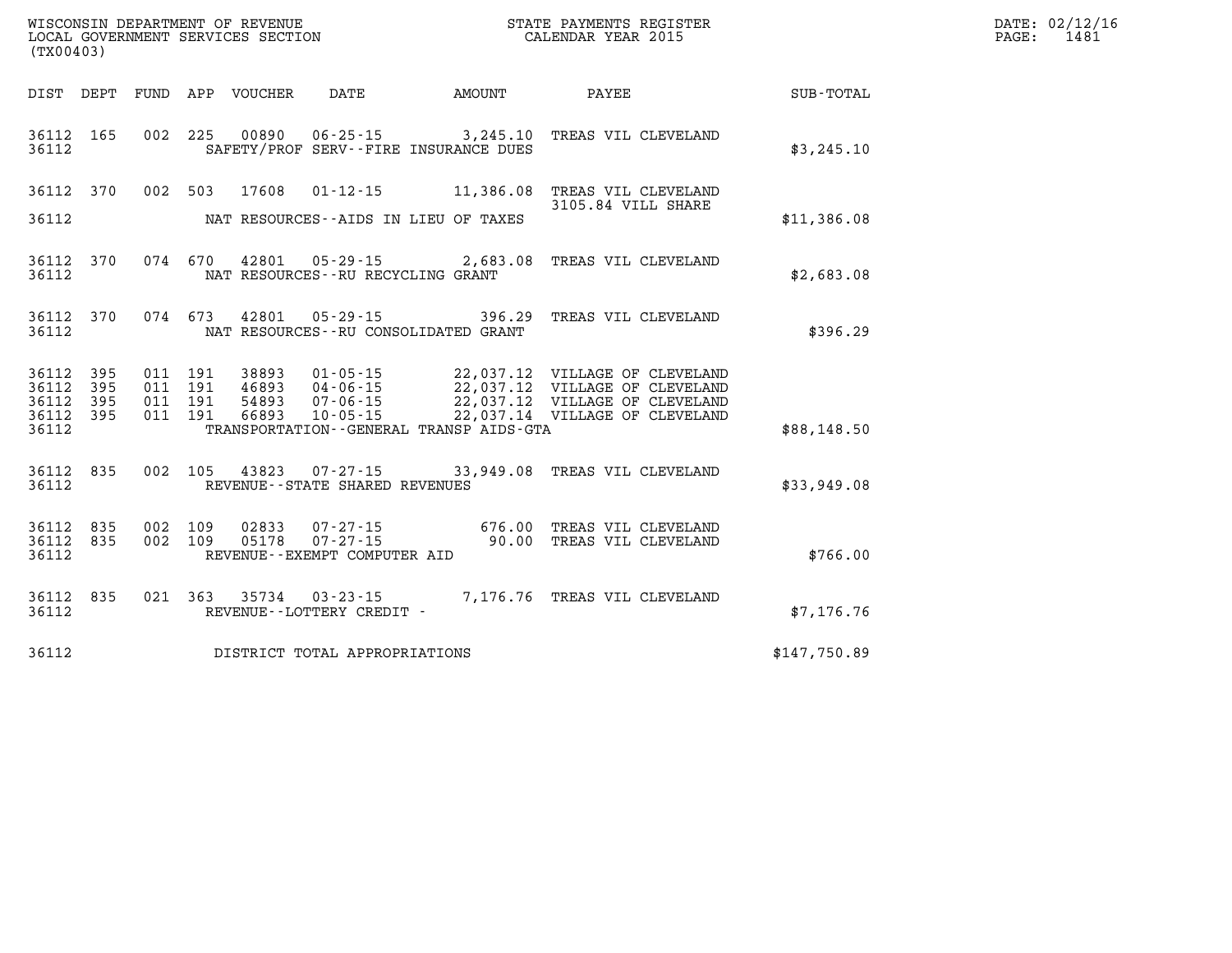| (TX00403)                       |           |  |                                       |                                            | WISCONSIN DEPARTMENT OF REVENUE<br>LOCAL GOVERNMENT SERVICES SECTION<br>LOCAL GOVERNMENT SERVICES SECTION<br>CALENDAR YEAR 2015                                                                                                        |  |             | DATE: 02/12/16<br>PAGE: 1482 |  |
|---------------------------------|-----------|--|---------------------------------------|--------------------------------------------|----------------------------------------------------------------------------------------------------------------------------------------------------------------------------------------------------------------------------------------|--|-------------|------------------------------|--|
|                                 |           |  |                                       | DIST DEPT FUND APP VOUCHER DATE AMOUNT     | PAYEE SUB-TOTAL                                                                                                                                                                                                                        |  |             |                              |  |
| 36126                           |           |  |                                       | SAFETY/PROF SERV--FIRE INSURANCE DUES      | 36126 165 002 225 00891 06-25-15 1,704.49 TREAS VIL FRANCIS CREEK                                                                                                                                                                      |  | \$1,704.49  |                              |  |
|                                 |           |  |                                       |                                            | 36126 370 002 503 17609 01-12-15 646.35 TREAS VIL FRANCIS CREEK<br>122.41 VIL SHARE                                                                                                                                                    |  |             |                              |  |
|                                 |           |  |                                       | 36126 MAT RESOURCES--AIDS IN LIEU OF TAXES |                                                                                                                                                                                                                                        |  | \$646.35    |                              |  |
| 36126                           |           |  | NAT RESOURCES--RU RECYCLING GRANT     |                                            | 36126 370 074 670 42802 05-29-15 739.68 TREAS VIL FRANCIS CREEK                                                                                                                                                                        |  | \$739.68    |                              |  |
|                                 |           |  |                                       |                                            | 36126 370 074 673 42802 05-29-15 173.75 TREAS VIL FRANCIS CREEK                                                                                                                                                                        |  | \$173.75    |                              |  |
| 36126 395<br>36126              | 395       |  |                                       |                                            | 011 191 38894 01-05-15 4,620.35 VILLAGE OF FRANCIS CREEK<br>011 191 46894 04-06-15 4,620.35 VILLAGE OF FRANCIS CREEK<br>011 191 66894 10-05-15 4,620.35 VILLAGE OF FRANCIS CREEK<br>011 191 66894 10-05-15 4,620.36 VILLAGE OF FRANCIS |  |             |                              |  |
| 36126 395<br>36126 395<br>36126 |           |  |                                       | TRANSPORTATION--GENERAL TRANSP AIDS-GTA    |                                                                                                                                                                                                                                        |  | \$18,481.41 |                              |  |
|                                 |           |  |                                       |                                            |                                                                                                                                                                                                                                        |  |             |                              |  |
|                                 |           |  | 36126 REVENUE - STATE SHARED REVENUES |                                            | 36126 835 002 105 43824 07-27-15 10,521.63 TREAS VIL FRANCIS CREEK                                                                                                                                                                     |  | \$10,521.63 |                              |  |
| 36126 835                       | 36126 835 |  |                                       |                                            | 002 109 02834 07-27-15 123.00 TREAS VIL FRANCIS CREEK<br>002 109 05179 07-27-15 138.00 TREAS VIL FRANCIS CREEK                                                                                                                         |  |             |                              |  |
| 36126                           |           |  | REVENUE--EXEMPT COMPUTER AID          |                                            |                                                                                                                                                                                                                                        |  | \$261.00    |                              |  |
| 36126                           |           |  | DISTRICT TOTAL APPROPRIATIONS         |                                            |                                                                                                                                                                                                                                        |  | \$32,528.31 |                              |  |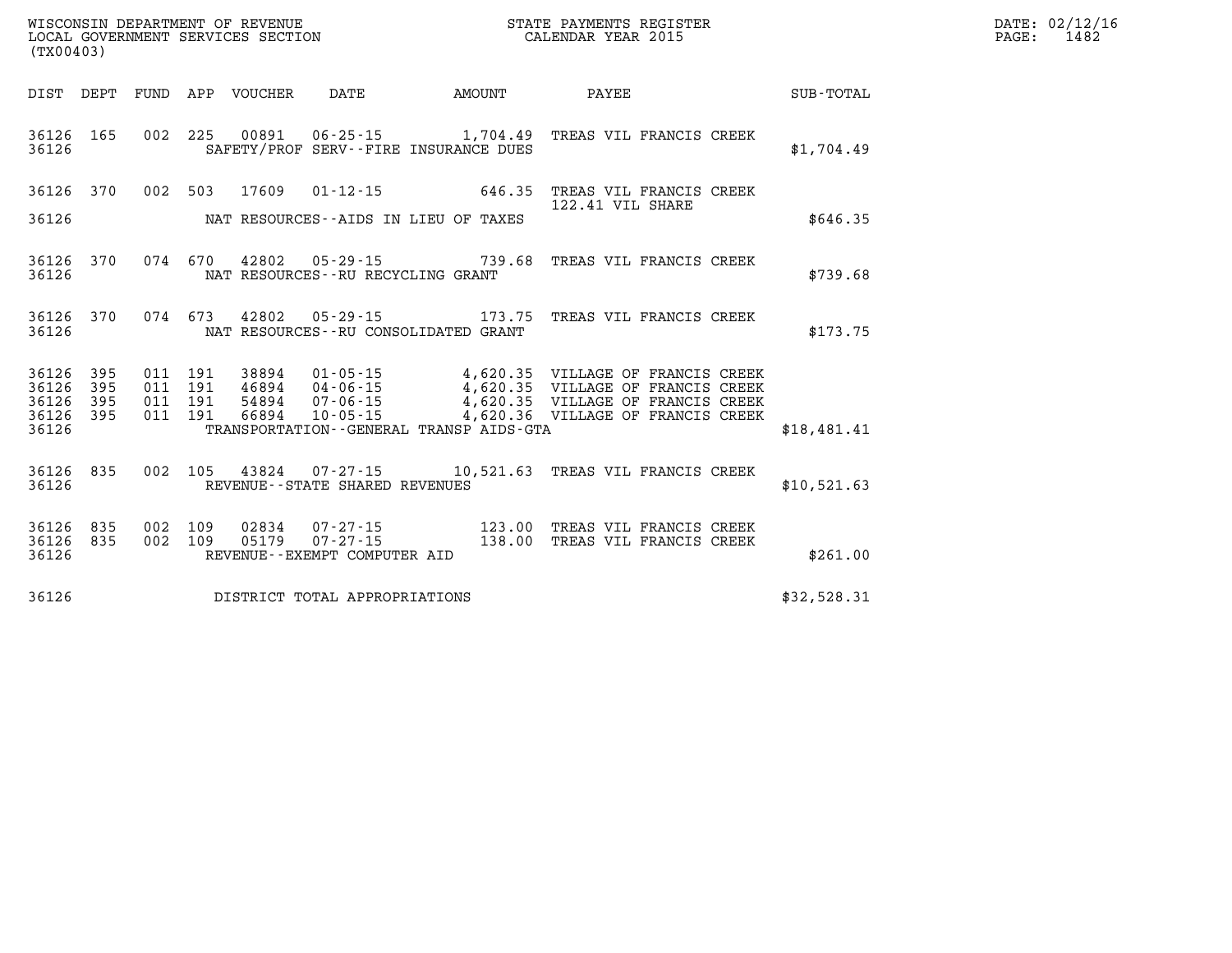| (TX00403)                                             |           |  |                                   |                                         |                                                                                                                |              | DATE: 02/12/16<br>PAGE: 1483 |
|-------------------------------------------------------|-----------|--|-----------------------------------|-----------------------------------------|----------------------------------------------------------------------------------------------------------------|--------------|------------------------------|
|                                                       |           |  |                                   | DIST DEPT FUND APP VOUCHER DATE AMOUNT  | <b>PAYEE</b> PAYEE                                                                                             | SUB-TOTAL    |                              |
| 36132                                                 | 36132 165 |  |                                   | SAFETY/PROF SERV--FIRE INSURANCE DUES   | 002 225 00892 06-25-15 553.90 TREAS VIL KELLNERSVILLE                                                          | \$553.90     |                              |
| 36132                                                 |           |  | NAT RESOURCES--RU RECYCLING GRANT |                                         | 36132 370 074 670 42803 05-29-15 2,380.94 TREAS VIL KELLNERSVILLE                                              | \$2,380.94   |                              |
| 36132 395<br>36132<br>36132 395<br>36132 395<br>36132 | 395       |  |                                   | TRANSPORTATION--GENERAL TRANSP AIDS-GTA |                                                                                                                | \$5,217.67   |                              |
| 36132                                                 |           |  |                                   | TRANSPORTATION--LRIP/TRIP/MSIP GRANTS   | 36132 395 011 278 57604 08-19-15 10,000.00 TREAS VIL KELLNERSVILLE                                             | \$10,000.00  |                              |
| 36132                                                 | 36132 835 |  | REVENUE--STATE SHARED REVENUES    |                                         | 002 105 43825 07-27-15 10,911.57 TREAS VIL KELLNERSVILLE                                                       | \$10.911.57  |                              |
| 36132 835<br>36132 835<br>36132                       |           |  | REVENUE--EXEMPT COMPUTER AID      |                                         | 002 109 02835 07-27-15  4.00 TREAS VIL KELLNERSVILLE<br>002 109 05180 07-27-15  155.00 TREAS VIL KELLNERSVILLE | \$159.00     |                              |
| 36132                                                 | 36132 835 |  | REVENUE--LOTTERY CREDIT -         |                                         | 021  363  35735  03-23-15  1,003.44  TREAS VIL KELLNERSVILLE                                                   | \$1,003.44   |                              |
| 36132                                                 |           |  | DISTRICT TOTAL APPROPRIATIONS     |                                         |                                                                                                                | \$30, 226.52 |                              |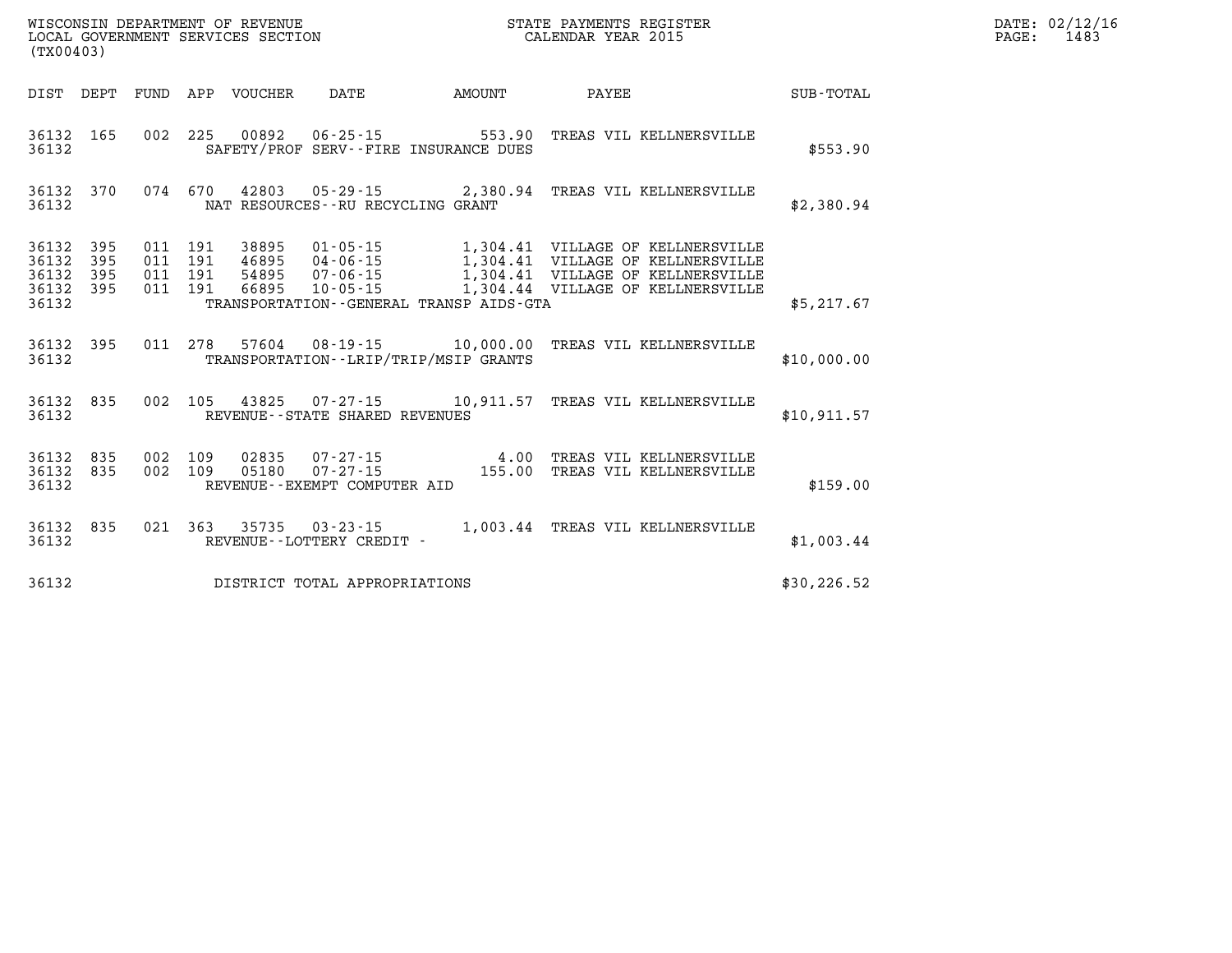| (TX00403)                                                                                                                                                                                                                                       |                                                            |                  | DATE: 02/12/16<br>PAGE: 1484 |  |
|-------------------------------------------------------------------------------------------------------------------------------------------------------------------------------------------------------------------------------------------------|------------------------------------------------------------|------------------|------------------------------|--|
| DIST DEPT FUND APP VOUCHER DATE AMOUNT PAYEE                                                                                                                                                                                                    |                                                            |                  | SUB-TOTAL                    |  |
| 002 225 00893 06-25-15 710.29 TREAS VIL MARIBEL<br>36147 165<br>SAFETY/PROF SERV--FIRE INSURANCE DUES<br>36147                                                                                                                                  |                                                            |                  | \$710.29                     |  |
| 36147 370 002 503 17610 01-12-15 540.76 TREAS VIL MARIBEL<br>36147 MAT RESOURCES--AIDS IN LIEU OF TAXES                                                                                                                                         |                                                            | 66.80 VILL SHARE | \$540.76                     |  |
| 074 670 42804 05-29-15 1,584.87 TREAS VIL MARIBEL<br>36147 370<br>36147<br>NAT RESOURCES--RU RECYCLING GRANT                                                                                                                                    |                                                            |                  | \$1,584.87                   |  |
| 36147 370 074 673 42804 05-29-15 90.53 TREAS VIL MARIBEL<br>36147<br>NAT RESOURCES--RU CONSOLIDATED GRANT                                                                                                                                       |                                                            |                  | \$90.53                      |  |
| 38896  01-05-15   1,144.78   VILLAGE OF MARIBEL<br>46896  04-06-15   1,144.78   VILLAGE OF MARIBEL<br>36147 395<br>011 191<br>011<br>36147<br>395<br>191<br>36147<br>395<br>011 191<br>54896 07-06-15<br>36147 395<br>011 191<br>66896 10-05-15 | 1,144.78 VILLAGE OF MARIBEL<br>1,144.79 VILLAGE OF MARIBEL |                  |                              |  |
| 36147<br>TRANSPORTATION - - GENERAL TRANSP AIDS - GTA                                                                                                                                                                                           |                                                            |                  | \$4,579.13                   |  |
| 002 105 43826 07-27-15 6,905.31 TREAS VIL MARIBEL<br>36147 835<br>36147<br>REVENUE--STATE SHARED REVENUES                                                                                                                                       |                                                            |                  | \$6,905.31                   |  |
| 002 109 02836 07-27-15 149.00 TREAS VIL MARIBEL<br>36147 835<br>REVENUE--EXEMPT COMPUTER AID<br>36147                                                                                                                                           |                                                            |                  | \$149.00                     |  |
| DISTRICT TOTAL APPROPRIATIONS<br>36147                                                                                                                                                                                                          |                                                            |                  | \$14,559.89                  |  |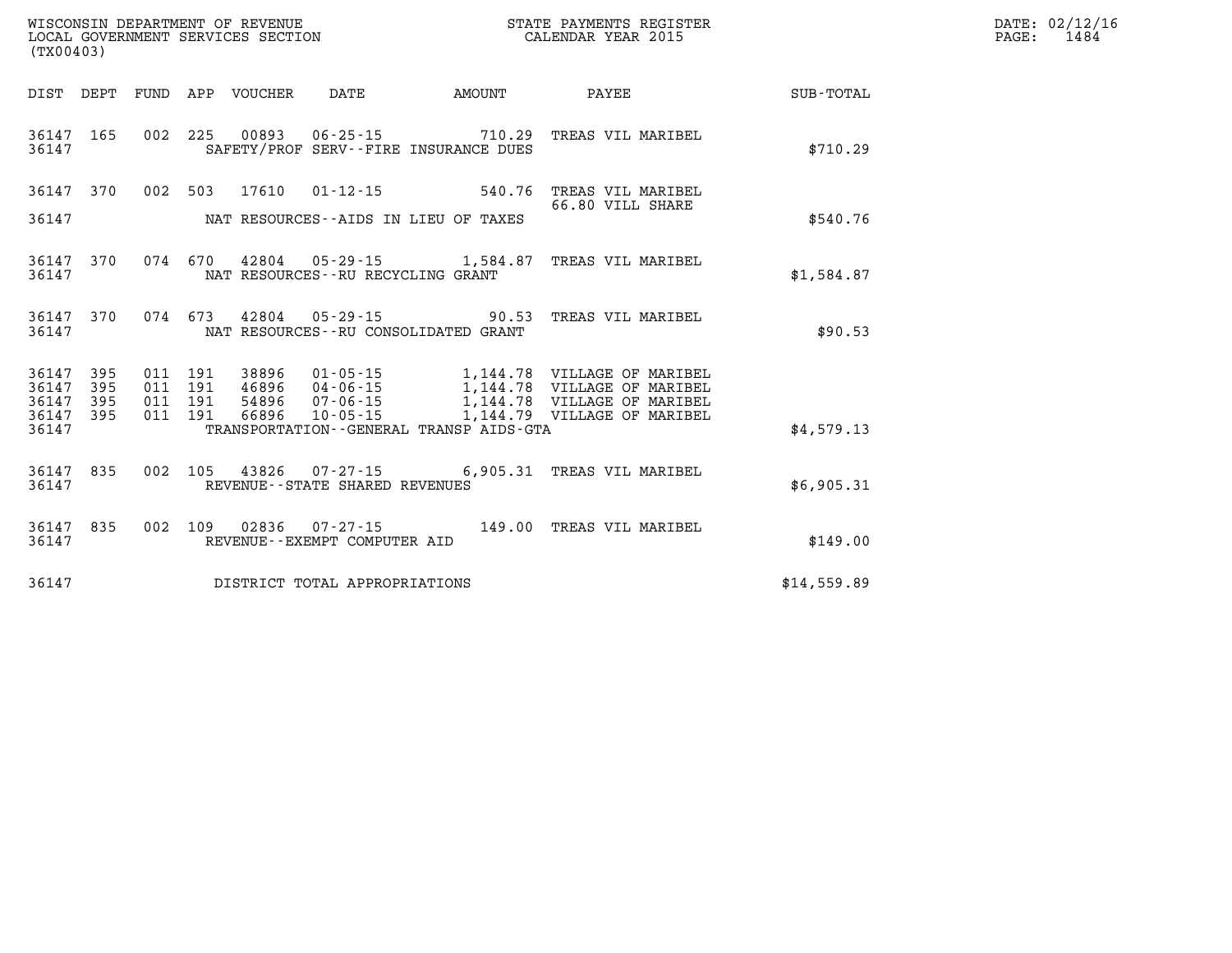|                                           | LOCAL GOVERNMENT SERVICES SECTION<br>(TX00403) |  |                                          |                                 | CALENDAR YEAR 2015                  |                                         | PAGE:                                                                                                                                                                                                    | 1485        |  |  |
|-------------------------------------------|------------------------------------------------|--|------------------------------------------|---------------------------------|-------------------------------------|-----------------------------------------|----------------------------------------------------------------------------------------------------------------------------------------------------------------------------------------------------------|-------------|--|--|
|                                           |                                                |  |                                          | DIST DEPT FUND APP VOUCHER DATE |                                     | AMOUNT                                  | PAYEE                                                                                                                                                                                                    | SUB-TOTAL   |  |  |
| 36151                                     |                                                |  |                                          |                                 |                                     | SAFETY/PROF SERV--FIRE INSURANCE DUES   | 36151 165 002 225 00894 06-25-15 3,382.17 TREAS VIL MISHICOT                                                                                                                                             | \$3,382.17  |  |  |
| 36151                                     |                                                |  |                                          |                                 | NAT RESOURCES--RU RECYCLING GRANT   |                                         | 36151 370 074 670 42805 05-29-15 500.00 TREAS VIL MISHICOT                                                                                                                                               | \$500.00    |  |  |
| 36151<br>36151<br>36151<br>36151<br>36151 | 395<br>395<br>395<br>395                       |  | 011 191<br>011 191<br>011 191<br>011 191 |                                 |                                     | TRANSPORTATION--GENERAL TRANSP AIDS-GTA | 38897  01-05-15  11,960.61  VILLAGE OF MISHICOT<br>46897  04-06-15  11,960.61  VILLAGE OF MISHICOT<br>54897  07-06-15  11,960.61  VILLAGE OF MISHICOT<br>66897  10-05-15  11,960.61  VILLAGE OF MISHICOT | \$47,842.44 |  |  |
| 36151                                     |                                                |  |                                          |                                 | JUSTICE -- LAW ENFORCEMENT TRAINING |                                         | 36151 455 002 231 16 04-20-15 320.00 TREAS VIL MISHICOT                                                                                                                                                  | \$320.00    |  |  |
| 36151                                     | 36151 835                                      |  |                                          |                                 | REVENUE - - STATE SHARED REVENUES   |                                         | 002 105 43827 07-27-15 27,604.50 TREAS VIL MISHICOT                                                                                                                                                      | \$27,604.50 |  |  |
| 36151                                     | 36151 835                                      |  |                                          |                                 | REVENUE--EXEMPT COMPUTER AID        |                                         | 002 109 02837 07-27-15 2,447.00 TREAS VIL MISHICOT                                                                                                                                                       | \$2,447.00  |  |  |
| 36151                                     |                                                |  |                                          |                                 | DISTRICT TOTAL APPROPRIATIONS       |                                         |                                                                                                                                                                                                          | \$82,096.11 |  |  |

**WISCONSIN DEPARTMENT OF REVENUE STATE PAYMENTS REGISTER DATE: 02/12/16**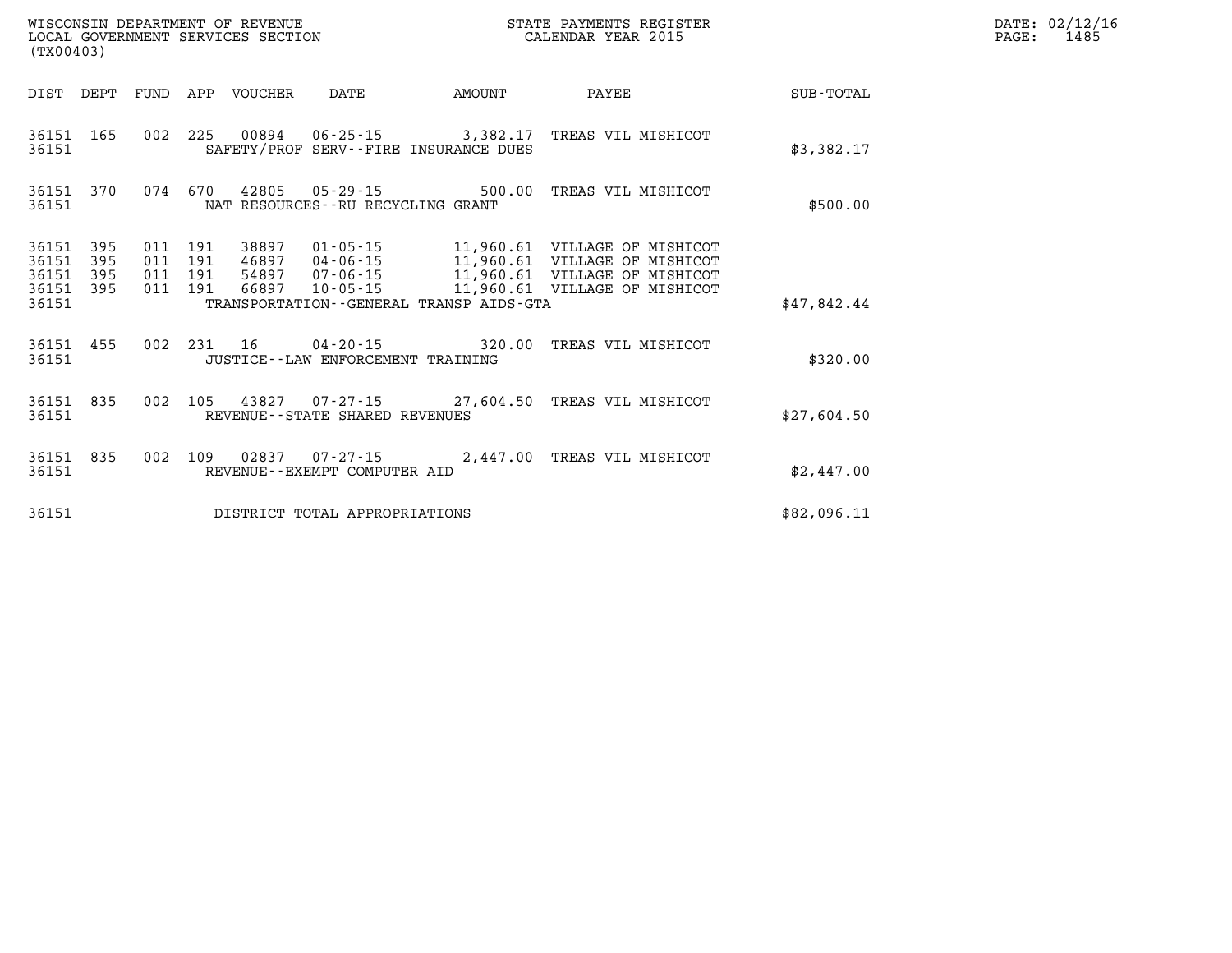| (TX00403)                                |                  |  |                                       |                                              | WISCONSIN DEPARTMENT OF REVENUE<br>LOCAL GOVERNMENT SERVICES SECTION<br>CALENDAR YEAR 2015 |               | DATE: 02/12/16<br>PAGE: 1486 |
|------------------------------------------|------------------|--|---------------------------------------|----------------------------------------------|--------------------------------------------------------------------------------------------|---------------|------------------------------|
|                                          |                  |  |                                       | DIST DEPT FUND APP VOUCHER DATE AMOUNT PAYEE |                                                                                            | SUB-TOTAL     |                              |
| 36176                                    |                  |  | SAFETY/PROF SERV--FIRE INSURANCE DUES |                                              | 36176 165 002 225 00895 06-25-15 2,172.59 TREAS VIL REEDSVILLE                             | \$2,172.59    |                              |
| 36176                                    |                  |  | NAT RESOURCES -- RU RECYCLING GRANT   |                                              | 36176 370 074 670 42806 05-29-15 2,121.90 TREAS VIL REEDSVILLE                             | \$2,121.90    |                              |
| 36176                                    |                  |  | NAT RESOURCES--RU CONSOLIDATED GRANT  |                                              | 36176 370 074 673 42806 05-29-15 313.33 TREAS VIL REEDSVILLE                               | \$313.33      |                              |
| 36176 395<br>36176<br>36176 395<br>36176 | 395<br>36176 395 |  |                                       | TRANSPORTATION--GENERAL TRANSP AIDS-GTA      |                                                                                            | \$84,429.69   |                              |
| 36176                                    |                  |  | JUSTICE--LAW ENFORCEMENT TRAINING     |                                              | 36176 455 002 231 18 04-20-15 160.00 TREAS VIL REEDSVILLE                                  | \$160.00      |                              |
| 36176                                    |                  |  | REVENUE--STATE SHARED REVENUES        |                                              | 36176 835 002 105 43828 07-27-15 42,757.83 TREAS VIL REEDSVILLE                            | \$42,757.83   |                              |
| 36176                                    |                  |  | REVENUE--EXEMPT COMPUTER AID          |                                              | 36176 835 002 109 02838 07-27-15 803.00 TREAS VIL REEDSVILLE                               | \$803.00      |                              |
| 36176                                    |                  |  | REVENUE--LOTTERY CREDIT -             |                                              | 36176 835 021 363 35736 03-23-15 2,365.68 TREAS VIL REEDSVILLE                             | \$2,365.68    |                              |
| 36176                                    |                  |  | DISTRICT TOTAL APPROPRIATIONS         |                                              |                                                                                            | \$135, 124.02 |                              |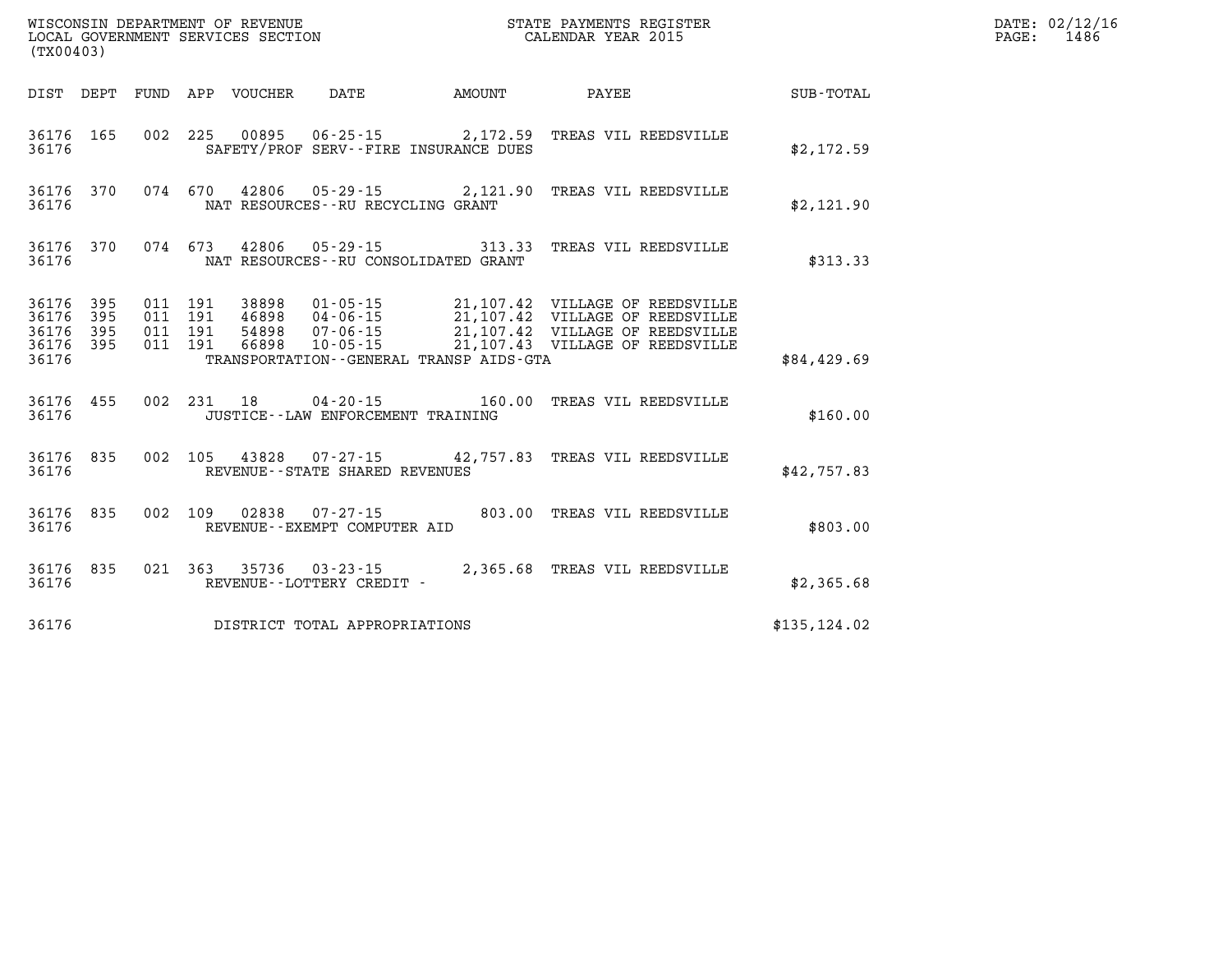|           | (TX00403)              |  |  |  |                                         |                                            |                                                                                                                                                                                                                                         |              | DATE: 02/12/16<br>1487<br>$\mathtt{PAGE:}$ |
|-----------|------------------------|--|--|--|-----------------------------------------|--------------------------------------------|-----------------------------------------------------------------------------------------------------------------------------------------------------------------------------------------------------------------------------------------|--------------|--------------------------------------------|
|           |                        |  |  |  |                                         |                                            | DIST DEPT FUND APP VOUCHER DATE AMOUNT PAYEE TOTAL                                                                                                                                                                                      |              |                                            |
|           | 36181                  |  |  |  |                                         | SAFETY/PROF SERV--FIRE INSURANCE DUES      | 36181 165 002 225 00896 06-25-15 1,627.28 TREAS VIL ST NAZIANZ                                                                                                                                                                          | \$1,627.28   |                                            |
| 36181     |                        |  |  |  |                                         | NAT RESOURCES--FOREST CROP/MFL/CO FOREST   | 36181 370 012 571 39150 06-02-15 .79 TREAS VIL ST NAZIANZ                                                                                                                                                                               | \$0.79       |                                            |
|           |                        |  |  |  | 36181 NAT RESOURCES--RU RECYCLING GRANT |                                            | 36181 370 074 670 42807 05-29-15 2,649.00 TREAS VIL ST NAZIANZ                                                                                                                                                                          | \$2.649.00   |                                            |
|           |                        |  |  |  |                                         |                                            | 36181 370 074 673 42807 05-29-15 203.23 TREAS VIL ST NAZIANZ                                                                                                                                                                            | \$203.23     |                                            |
| 36181 395 | 36181 395<br>36181 395 |  |  |  |                                         |                                            | 011 191 38899 01-05-15 5,280.60 VILLAGE OF SAINT NAZIANZ<br>011 191 46899 04-06-15 5,280.60 VILLAGE OF SAINT NAZIANZ<br>011 191 66899 10-05-15 5,280.60 VILLAGE OF SAINT NAZIANZ<br>011 191 66899 10-05-15 5,280.62 VILLAGE OF SAINT NA |              |                                            |
| 36181     | 36181 395              |  |  |  |                                         | TRANSPORTATION - - GENERAL TRANSP AIDS-GTA |                                                                                                                                                                                                                                         | \$21,122.42  |                                            |
| 36181     |                        |  |  |  | REVENUE - - STATE SHARED REVENUES       |                                            | 36181 835 002 105 43829 07-27-15 23,030.93 TREAS VIL ST NAZIANZ                                                                                                                                                                         | \$23,030.93  |                                            |
|           |                        |  |  |  | 36181 REVENUE - - EXEMPT COMPUTER AID   |                                            | 36181 835 002 109 02839 07-27-15 4,613.00 TREAS VIL ST NAZIANZ                                                                                                                                                                          | \$4,613.00   |                                            |
| 36181     |                        |  |  |  | REVENUE--LOTTERY CREDIT -               |                                            | 36181 835 021 363 35737 03-23-15 2,966.04 TREAS VIL ST NAZIANZ                                                                                                                                                                          | \$2,966.04   |                                            |
|           |                        |  |  |  | 36181 DISTRICT TOTAL APPROPRIATIONS     |                                            |                                                                                                                                                                                                                                         | \$56, 212.69 |                                            |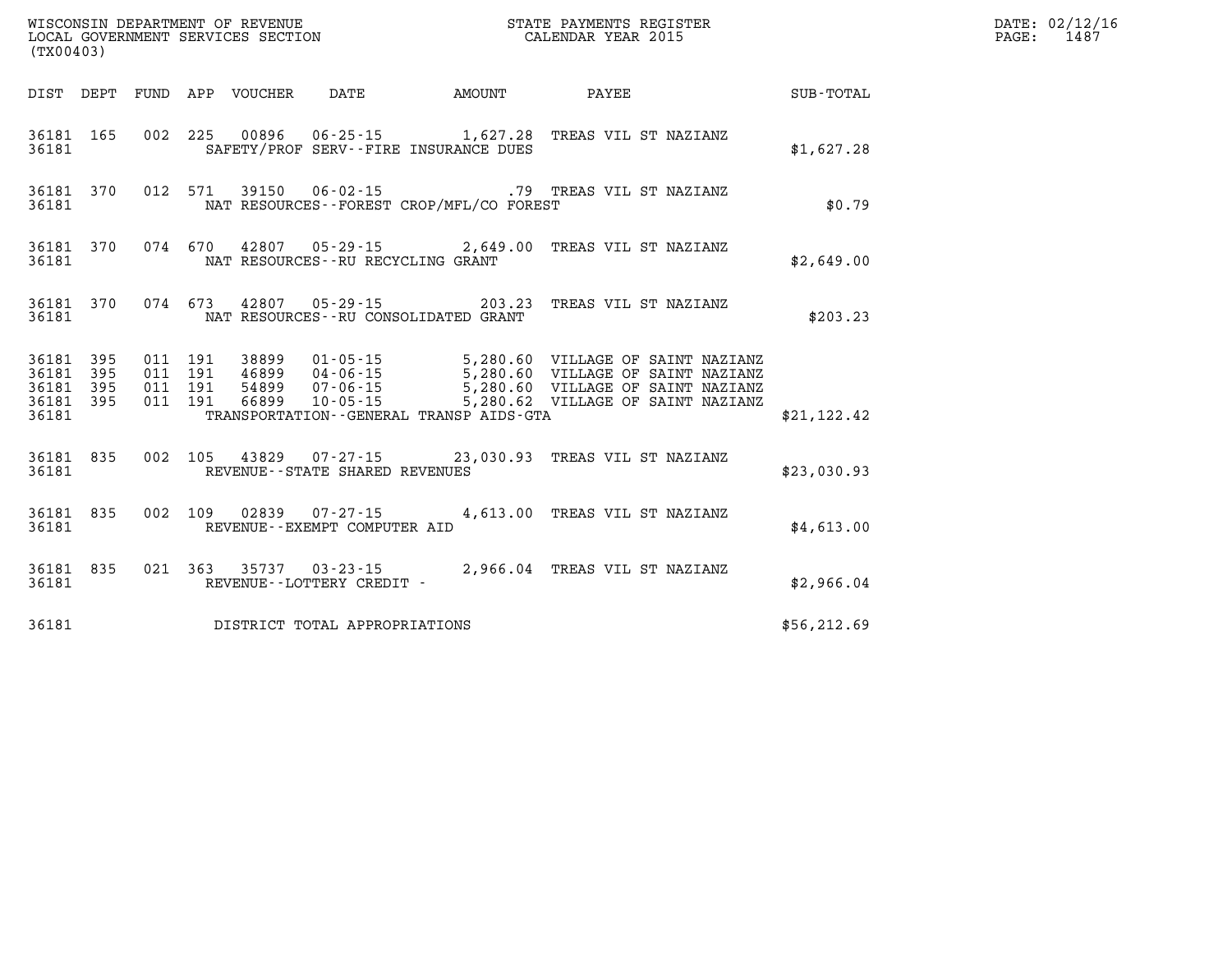| (TX00403)                                    |           |  |  |                         |                                                                         |                                              |                                                               |             | DATE: 02/12/16<br>$\mathtt{PAGE:}$<br>1488 |
|----------------------------------------------|-----------|--|--|-------------------------|-------------------------------------------------------------------------|----------------------------------------------|---------------------------------------------------------------|-------------|--------------------------------------------|
|                                              |           |  |  |                         |                                                                         | DIST DEPT FUND APP VOUCHER DATE AMOUNT PAYEE |                                                               | SUB-TOTAL   |                                            |
|                                              |           |  |  |                         | 36186 SAFETY/PROF SERV--FIRE INSURANCE DUES                             | 36186 165 002 225 00897 06-25-15 2,078.19    | TREAS VIL VALDERS                                             | \$2,078.19  |                                            |
| 36186                                        |           |  |  |                         | NAT RESOURCES--RU RECYCLING GRANT                                       |                                              | 36186 370 074 670 42808 05-29-15 3,408.35 TREAS VIL VALDERS   | \$3,408.35  |                                            |
| 36186                                        |           |  |  | 36186 370 074 673 42808 | NAT RESOURCES--RU CONSOLIDATED GRANT                                    |                                              | 05-29-15 249.67 TREAS VIL VALDERS                             | \$249.67    |                                            |
| 36186 395<br>36186 395<br>36186 395<br>36186 | 36186 395 |  |  |                         |                                                                         | TRANSPORTATION - - GENERAL TRANSP AIDS - GTA |                                                               | \$50,037.70 |                                            |
| 36186                                        | 36186 435 |  |  |                         | 005 162 01DHS 09-11-15                                                  | HS--AMBULANCE FUNDING ASSISTANCE GRANTS      | 5,780.24 VILL OF VALDERS                                      | \$5,780.24  |                                            |
| 36186                                        | 36186 435 |  |  |                         |                                                                         | HS--PREPAID MEDICAL TRANSPORT REIMBURSE      | 005 163 01LGS 11-16-15 3,941.17 DHS PREPAID MEDICAL TRANSPORT | \$3,941.17  |                                            |
| 36186                                        | 36186 455 |  |  |                         | JUSTICE - - LAW ENFORCEMENT TRAINING                                    |                                              | 002 231 11 03-19-15 160.00 TREAS VIL VALDERS                  | \$160.00    |                                            |
| 36186                                        | 36186 835 |  |  |                         | REVENUE--STATE SHARED REVENUES                                          |                                              | 002 105 43830 07-27-15 29,896.98 TREAS VIL VALDERS            | \$29,896.98 |                                            |
|                                              |           |  |  |                         | 36186 835 002 109 02840 07-27-15<br>36186 REVENUE - EXEMPT COMPUTER AID |                                              | 1,467.00 TREAS VIL VALDERS                                    | \$1,467.00  |                                            |
| 36186                                        |           |  |  |                         | REVENUE--LOTTERY CREDIT -                                               |                                              | 36186 835 021 363 35738 03-23-15 1,602.71 TREAS VIL VALDERS   | \$1,602.71  |                                            |
| 36186                                        |           |  |  |                         | DISTRICT TOTAL APPROPRIATIONS                                           |                                              |                                                               | \$98,622.01 |                                            |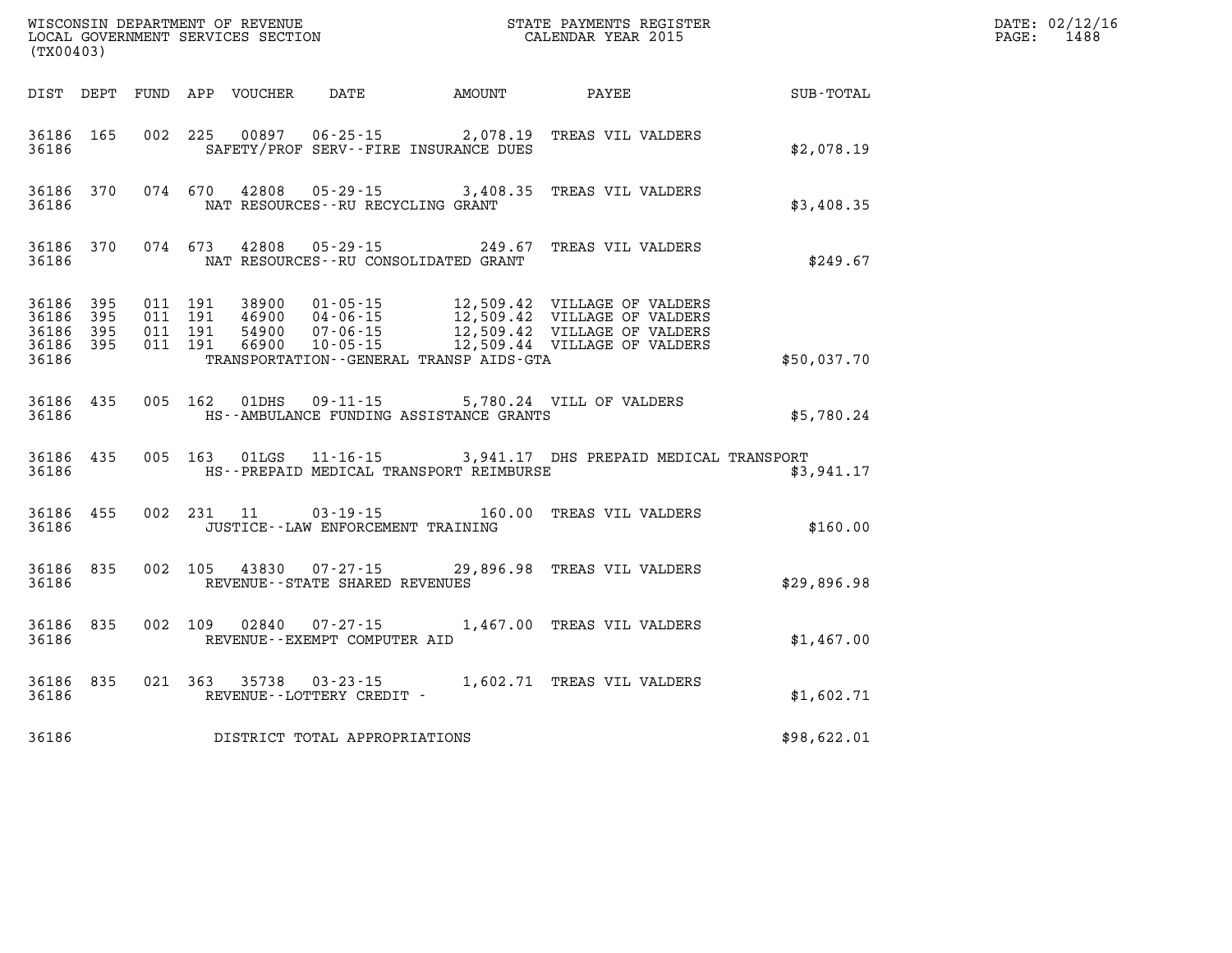| (TX00403)                                    |     |                    |  |                                 |                                   | STATE PAYMENTS REGISTER                 |                                                                                                                                                           |             | DATE: 02/12/16<br>PAGE: 1489 |
|----------------------------------------------|-----|--------------------|--|---------------------------------|-----------------------------------|-----------------------------------------|-----------------------------------------------------------------------------------------------------------------------------------------------------------|-------------|------------------------------|
|                                              |     |                    |  | DIST DEPT FUND APP VOUCHER DATE |                                   | <b>EXAMPLE THE AMOUNT</b>               | <b>PAYEE</b>                                                                                                                                              | SUB-TOTAL   |                              |
| 36191                                        |     |                    |  |                                 |                                   | SAFETY/PROF SERV--FIRE INSURANCE DUES   | 36191 165 002 225 00898 06-25-15 1,652.68 TREAS VIL WHITELAW                                                                                              | \$1,652.68  |                              |
| 36191                                        |     |                    |  |                                 | NAT RESOURCES--RU RECYCLING GRANT |                                         | 36191 370 074 670 42809 05-29-15 3,429.07 TREAS VIL WHITELAW                                                                                              | \$3,429.07  |                              |
| 36191                                        |     |                    |  |                                 |                                   | NAT RESOURCES - - RU CONSOLIDATED GRANT | 36191 370 074 673 42809 05-29-15 196.97 TREAS VIL WHITELAW                                                                                                | \$196.97    |                              |
| 36191 395<br>36191<br>36191 395<br>36191 395 | 395 | 011 191<br>011 191 |  |                                 |                                   |                                         | 011 191 46901 04-06-15 6,596.66 VILLAGE OF WHITELAW<br>011 191 54901 07-06-15 6,596.66 VILLAGE OF WHITELAW<br>66901 10-05-15 6,596.68 VILLAGE OF WHITELAW |             |                              |
| 36191                                        |     |                    |  |                                 |                                   | TRANSPORTATION--GENERAL TRANSP AIDS-GTA |                                                                                                                                                           | \$26,386.66 |                              |
| 36191                                        |     |                    |  |                                 | REVENUE--STATE SHARED REVENUES    |                                         | 36191 835 002 105 43831 07-27-15 13,768.01 TREAS VIL WHITELAW                                                                                             | \$13,768.01 |                              |
| 36191                                        |     |                    |  |                                 | REVENUE--EXEMPT COMPUTER AID      |                                         | 36191 835 002 109 02841 07-27-15 63.00 TREAS VIL WHITELAW                                                                                                 | \$63.00     |                              |
| 36191                                        |     |                    |  |                                 | DISTRICT TOTAL APPROPRIATIONS     |                                         |                                                                                                                                                           | \$45,496.39 |                              |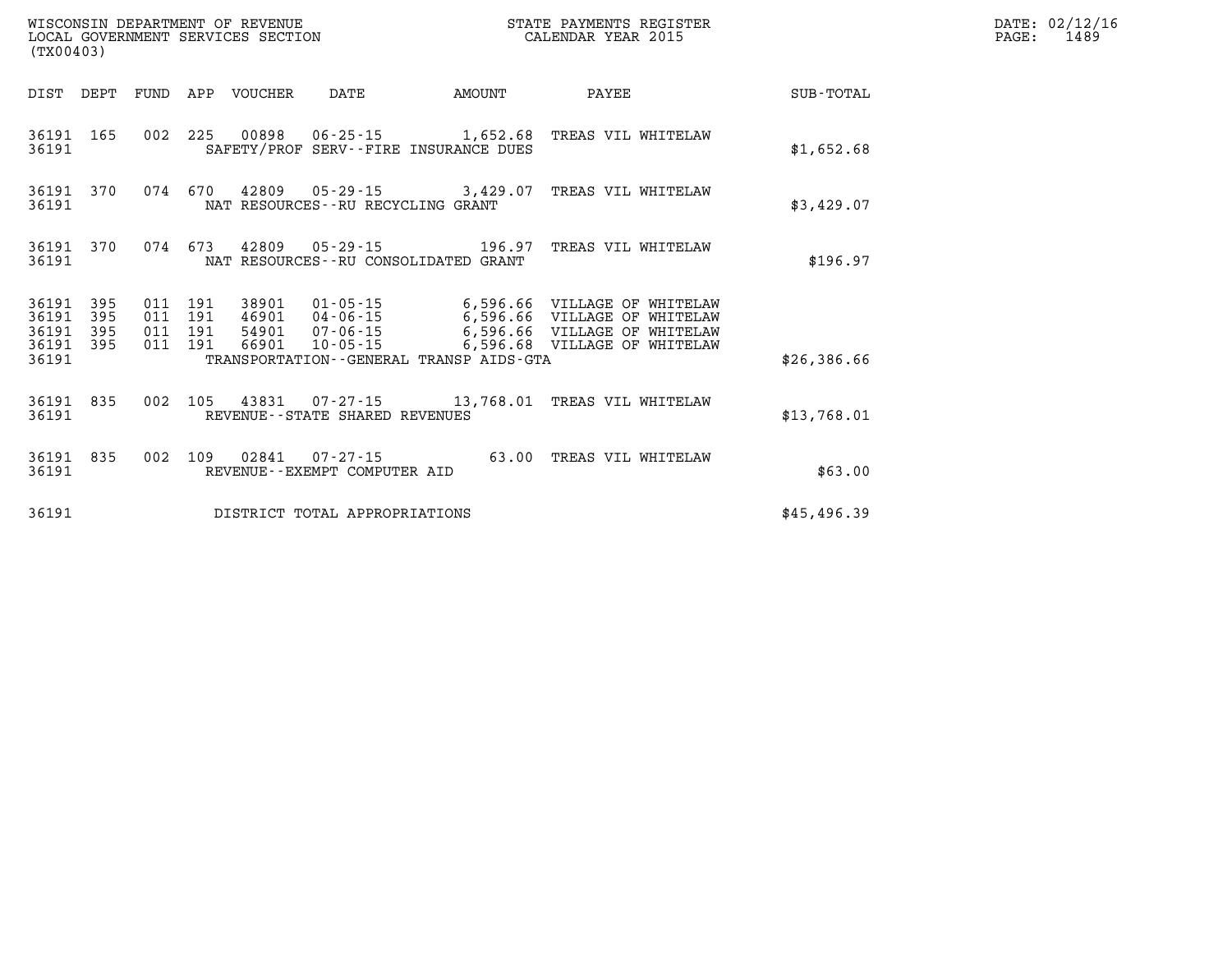| (TX00403)                                             |           |                                          |                    |                            |                                      |                                                                                                                                                                                                         |                                                                                   |               | DATE: 02/12/16<br>1490<br>$\mathtt{PAGE:}$ |
|-------------------------------------------------------|-----------|------------------------------------------|--------------------|----------------------------|--------------------------------------|---------------------------------------------------------------------------------------------------------------------------------------------------------------------------------------------------------|-----------------------------------------------------------------------------------|---------------|--------------------------------------------|
|                                                       |           |                                          |                    | DIST DEPT FUND APP VOUCHER | DATE                                 | AMOUNT                                                                                                                                                                                                  | PAYEE                                                                             | SUB-TOTAL     |                                            |
| 36241 165<br>36241                                    |           |                                          |                    |                            |                                      | 002 225 00899 06-25-15 10,879.08<br>SAFETY/PROF SERV--FIRE INSURANCE DUES                                                                                                                               | TREAS CITY KIEL                                                                   | \$10,879.08   |                                            |
| 36241                                                 | 36241 370 |                                          |                    |                            |                                      | NAT RESOURCES--WATER OUALITY PROGRAMS                                                                                                                                                                   | 002 685 00209 05-01-15 13,005.17 TREAS CITY KIEL                                  | \$13,005.17   |                                            |
| 36241 370<br>36241                                    | 36241 370 | 012 579<br>012 579                       |                    |                            |                                      | NAT RESOURCES--AIDS IN LIEU OF TAXES                                                                                                                                                                    | 20415  04-03-15   1.23 TREAS CITY KIEL<br>37001  04-03-15   12.26 TREAS CITY KIEL | \$13.49       |                                            |
| 36241                                                 | 36241 370 |                                          |                    |                            | NAT RESOURCES--RU RECYCLING GRANT    |                                                                                                                                                                                                         | 074 670 42810 05-29-15 21,581.52 TREAS CITY KIEL                                  | \$21,581.52   |                                            |
| 36241                                                 | 36241 370 |                                          |                    |                            |                                      | NAT RESOURCES--RU CONSOLIDATED GRANT                                                                                                                                                                    | 074 673 42810 05-29-15 984.33 TREAS CITY KIEL                                     | \$984.33      |                                            |
| 36241 395<br>36241 395<br>36241<br>36241 395<br>36241 | 395       | 011 162<br>011 162<br>011 162<br>011 162 |                    |                            | 40048 01-05-15                       | 40048 01-05-15 4,621.22 CITY OF KIEL<br>48048 04-06-15 4,621.22 CITY OF KIEL<br>56048 07-06-15 4,621.22 CITY OF KIEL<br>68048 10-05-15 4,621.24 CITY OF KIEL<br>TRANSPORTATION--CONNECTING HIGHWAY AIDS | 4,621.22 CITY OF KIEL                                                             | \$18,484.90   |                                            |
| 36241                                                 | 36241 395 |                                          | 011 185            |                            |                                      | TRANSPORTATION - - HIGHWAY SAFETY - FEDERAL                                                                                                                                                             | 52185  07-01-15  3,923.25  TREAS CITY KIEL                                        | \$3,923.25    |                                            |
| 36241 395<br>36241<br>36241 395<br>36241 395<br>36241 | 395       | 011 191<br>011 191                       | 011 191<br>011 191 | 66902                      | $10 - 05 - 15$                       | 44,179.57 CITY OF KIEL<br>TRANSPORTATION--GENERAL TRANSP AIDS-GTA                                                                                                                                       |                                                                                   | \$176, 718.28 |                                            |
| 36241 435<br>36241                                    |           |                                          | 005 162            | 01DHS                      | $09 - 11 - 15$                       | HS--AMBULANCE FUNDING ASSISTANCE GRANTS                                                                                                                                                                 | 5,268.29 KIEL FIRE DEPT                                                           | \$5,268.29    |                                            |
| 36241                                                 |           |                                          |                    |                            |                                      | HS--PREPAID MEDICAL TRANSPORT REIMBURSE                                                                                                                                                                 | 36241 435 005 163 01LGS 11-16-15 4,115.04 DHS PREPAID MEDICAL TRANSPORT           | \$4.115.04    |                                            |
| 36241                                                 | 36241 455 |                                          |                    |                            | JUSTICE - - LAW ENFORCEMENT TRAINING |                                                                                                                                                                                                         | 002 231 14 04-08-15 1,920.00 TREAS CITY KIEL                                      | \$1,920.00    |                                            |
| 36241                                                 | 36241 835 |                                          |                    |                            | REVENUE--STATE SHARED REVENUES       |                                                                                                                                                                                                         | 002 105 43832 07-27-15 82,150.54 TREAS CITY KIEL                                  | \$82,150.54   |                                            |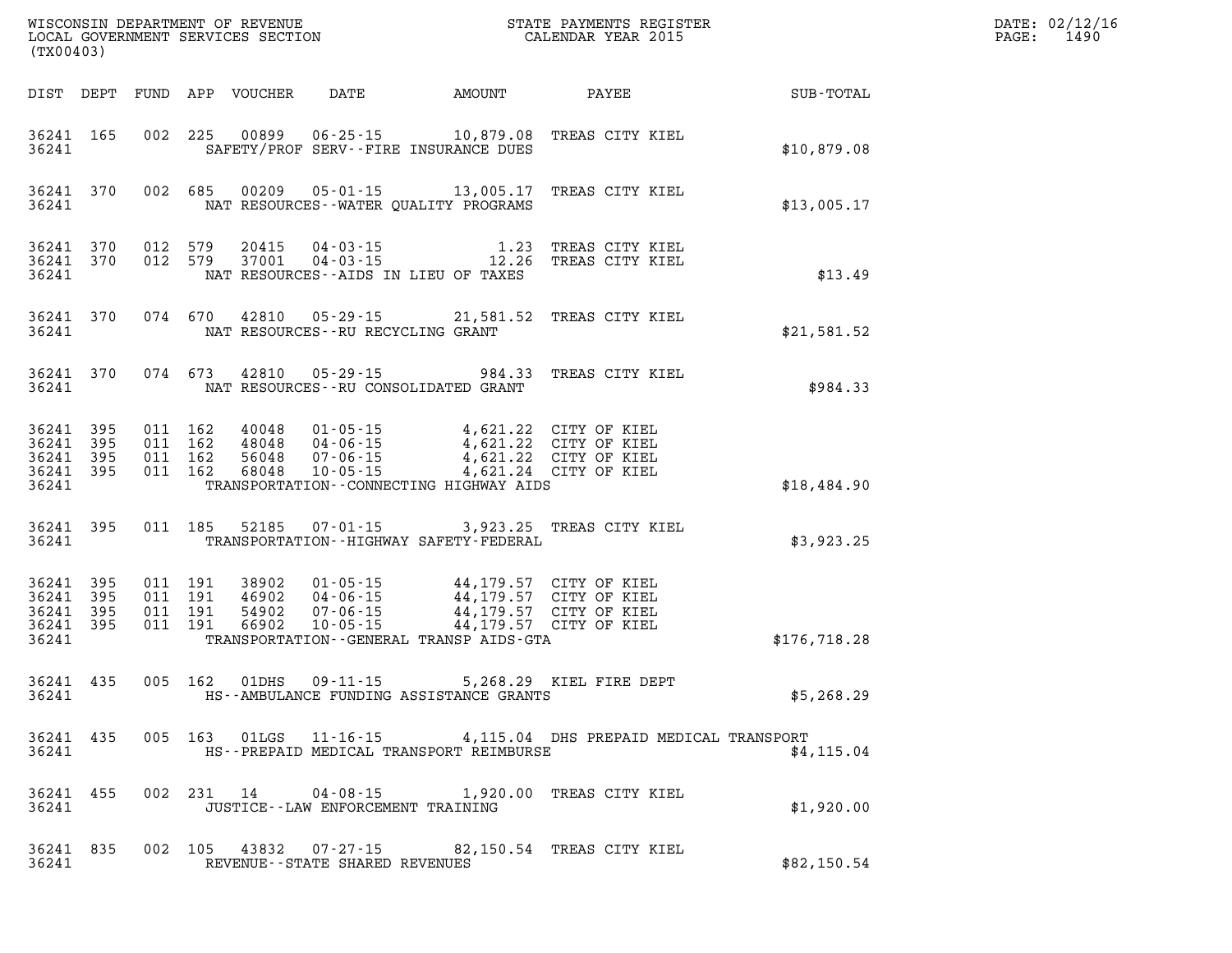| (TX00403)               |            |            |            | WISCONSIN DEPARTMENT OF REVENUE<br>LOCAL GOVERNMENT SERVICES SECTION |                                                               | STATE PAYMENTS REGISTER<br>CALENDAR YEAR 2015 | PAGE:                              | DATE: 02/12/16<br>1491 |  |  |
|-------------------------|------------|------------|------------|----------------------------------------------------------------------|---------------------------------------------------------------|-----------------------------------------------|------------------------------------|------------------------|--|--|
| DIST                    | DEPT       | FUND       | APP        | VOUCHER                                                              | DATE                                                          | AMOUNT                                        | PAYEE                              | SUB-TOTAL              |  |  |
| 36241<br>36241<br>36241 | 835<br>835 | 002<br>002 | 109<br>109 | 02842<br>05181                                                       | 07-27-15<br>$07 - 27 - 15$<br>REVENUE - - EXEMPT COMPUTER AID | 3,981.00<br>1,462.00                          | TREAS CITY KIEL<br>TREAS CITY KIEL | \$5,443.00             |  |  |
| 36241<br>36241          | 835        | 021        | 363        | 35527                                                                | $03 - 23 - 15$<br>REVENUE - - LOTTERY CREDIT -                | 5,149.20                                      | TREAS CITY KIEL                    | \$5,149.20             |  |  |
| 36241                   |            |            |            |                                                                      | DISTRICT TOTAL APPROPRIATIONS                                 |                                               |                                    | \$349,636.09           |  |  |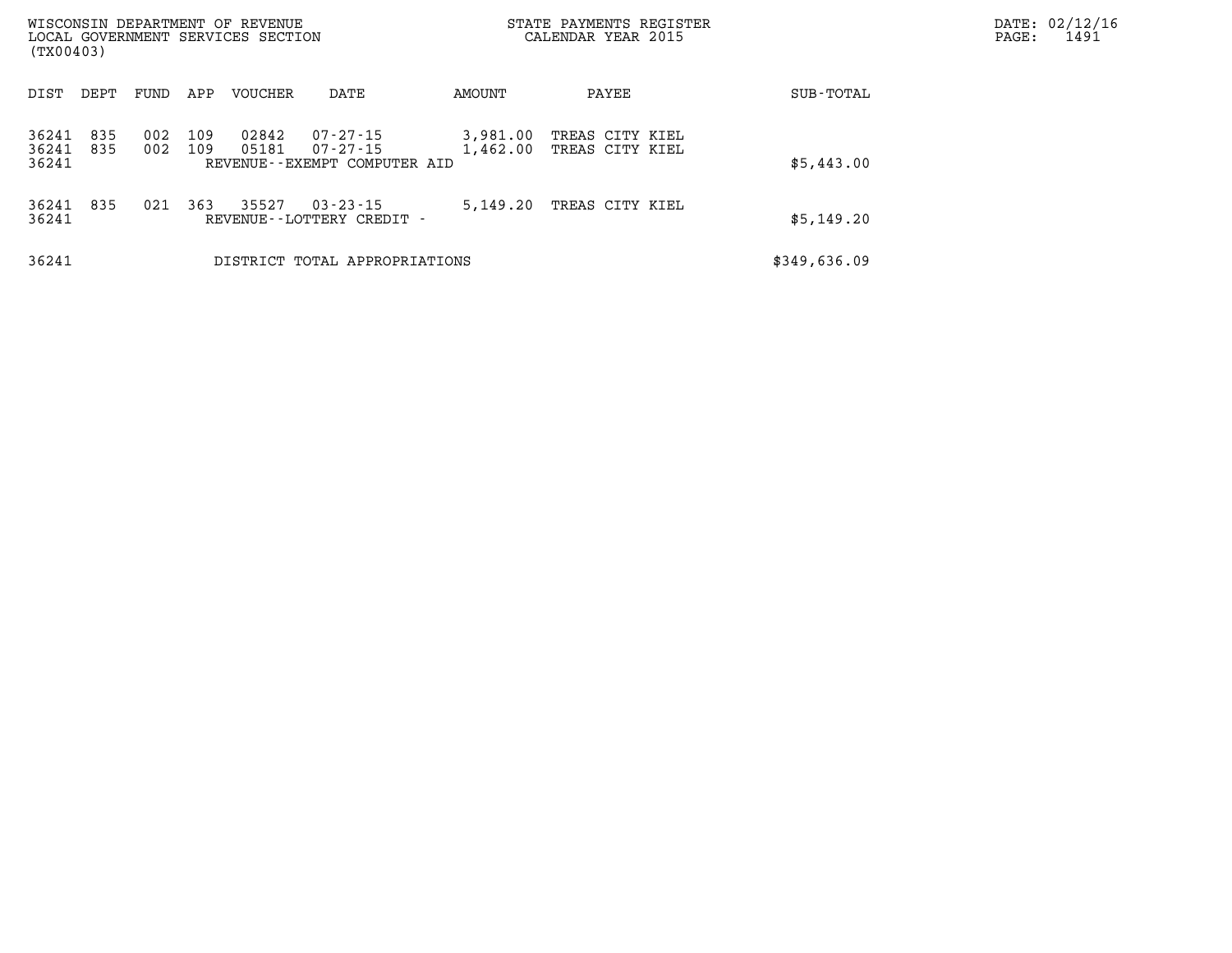| WISCONSIN DEPARTMENT OF REVENUE<br>LOCAL GOVERNMENT SERVICES SECTION CALENDAR YEAR 2015<br>(TX00403) |     |                                                     |                    |                                                    |                                                                                        |                                                                                     | STATE PAYMENTS REGISTER                                                                                                                                                                                                                                                                                  | DATE: 02/12/16<br>PAGE:<br>1492 |  |
|------------------------------------------------------------------------------------------------------|-----|-----------------------------------------------------|--------------------|----------------------------------------------------|----------------------------------------------------------------------------------------|-------------------------------------------------------------------------------------|----------------------------------------------------------------------------------------------------------------------------------------------------------------------------------------------------------------------------------------------------------------------------------------------------------|---------------------------------|--|
| DIST DEPT                                                                                            |     |                                                     |                    | FUND APP VOUCHER                                   | <b>DATE</b>                                                                            | AMOUNT                                                                              | <b>PAYEE</b>                                                                                                                                                                                                                                                                                             | SUB-TOTAL                       |  |
| 36251 165<br>36251                                                                                   |     |                                                     |                    |                                                    |                                                                                        | SAFETY/PROF SERV--FIRE INSURANCE DUES                                               | 002 225 00900 06-25-15 74,802.18 TREAS CITY MANITOWOC                                                                                                                                                                                                                                                    | \$74,802.18                     |  |
| 36251 370<br>36251                                                                                   |     |                                                     |                    |                                                    |                                                                                        | NAT RESOURCES - - RU RECYCLING GRANT                                                | 074 670 42811 05-29-15 207,605.72 TREAS CITY MANITOWOC                                                                                                                                                                                                                                                   | \$207,605.72                    |  |
| 36251 370<br>36251                                                                                   |     |                                                     |                    |                                                    |                                                                                        | NAT RESOURCES -- RU CONSOLIDATED GRANT                                              | 074 673 42811 05-29-15 8,778.63 TREAS CITY MANITOWOC                                                                                                                                                                                                                                                     | \$8,778.63                      |  |
| 36251 370<br>36251                                                                                   |     |                                                     | 095 512            |                                                    |                                                                                        | NAT RESOURCES - - STEWARDSHIP 2000                                                  | 02553  05-14-15  5,500.50  TREAS CITY MANITOWOC                                                                                                                                                                                                                                                          | \$5,500.50                      |  |
| 36251 395<br>36251 395<br>36251 395<br>36251 395<br>36251                                            |     | 011 162<br>011 162                                  | 011 162<br>011 162 |                                                    |                                                                                        | TRANSPORTATION--CONNECTING HIGHWAY AIDS                                             | 40049  01-05-15  56,734.39  CITY OF MANITOWOC<br>48049  04-06-15  56,734.39  CITY OF MANITOWOC<br>56049  07-06-15  56,734.39  CITY OF MANITOWOC<br>68049  10-05-15  56,734.39  CITY OF MANITOWOC<br>56,734.39 CITY OF MANITOWOC                                                                          | \$226,937.56                    |  |
| 36251 395<br>36251                                                                                   |     |                                                     |                    | 011 164 51891                                      |                                                                                        | TRANSPORTATION--LIFT BRIDGE AIDS                                                    | 06-29-15 220,749.01 TREAS CITY MANITOWOC                                                                                                                                                                                                                                                                 | \$220,749.01                    |  |
| 36251 395<br>36251                                                                                   |     |                                                     |                    | 011 175 43701                                      | $03 - 31 - 15$                                                                         | TRANSPORTATION - - PARATRANSIT AIDS, STATE                                          | 22,774.00 TREAS CITY MANITOWOC                                                                                                                                                                                                                                                                           | \$22,774.00                     |  |
| 36251 395<br>36251 395<br>36251 395<br>36251 395<br>36251                                            |     | 011 177<br>011 177                                  | 011 177<br>011 177 | 53610<br>58036<br>60036<br>62036                   | TRANSPORTATION--TRANSIT AID                                                            |                                                                                     | 07-15-15 55,503.00 TREAS CITY MANITOWOC<br>06-25-15 70,189.00 CITY OF MANITOWOC<br>07-06-15 70,189.00 CITY OF MANITOWOC<br>09-30-15 70,189.00 CITY OF MANITOWOC                                                                                                                                          | \$266,070.00                    |  |
| 36251 395<br>36251 395<br>36251 395<br>36251 395<br>36251 395<br>36251 395<br>36251 395<br>36251     |     | 011 182<br>011 182<br>011 182<br>011 182<br>011 182 | 011 182            | 40083<br>40456<br>45370<br>64964<br>65093<br>68549 | $11 - 05 - 15$<br>$11 - 06 - 15$<br>$12 - 14 - 15$                                     | 191,533.00<br>240,598.00<br>219,940.00<br>TRANSPORTATION - - TRANSIT AIDS - FEDERAL | 02-20-15 238,292.00 TREAS CITY MANITOWOC<br>02-24-15 36,193.80 TREAS CITY MANITOWOC<br>04-17-15 96,242.40 TREAS CITY MANITOWOC<br>07-15-15 2.797.00 TREAS CITY MANITOWOC<br>011 182 53610 07-15-15 2,797.00 TREAS CITY MANITOWOC<br>TREAS CITY MANITOWOC<br>TREAS CITY MANITOWOC<br>TREAS CITY MANITOWOC | \$1,025,596.20                  |  |
| 36251 395<br>36251 395<br>36251<br>36251 395<br>36251 395                                            | 395 | 011 185<br>011 185<br>011 185<br>011 185            | 011 185            | 37552<br>40307<br>43024<br>45796<br>50150          | $01 - 28 - 15$<br>$02 - 23 - 15$<br>$03 - 24 - 15$<br>$04 - 23 - 15$<br>$06 - 11 - 15$ | 1,141.65<br>1,038.20<br>807.05<br>805.54                                            | 1,643.54 TREAS CITY MANITOWOC<br>TREAS CITY MANITOWOC<br>TREAS CITY MANITOWOC<br>TREAS CITY MANITOWOC<br>TREAS CITY MANITOWOC                                                                                                                                                                            |                                 |  |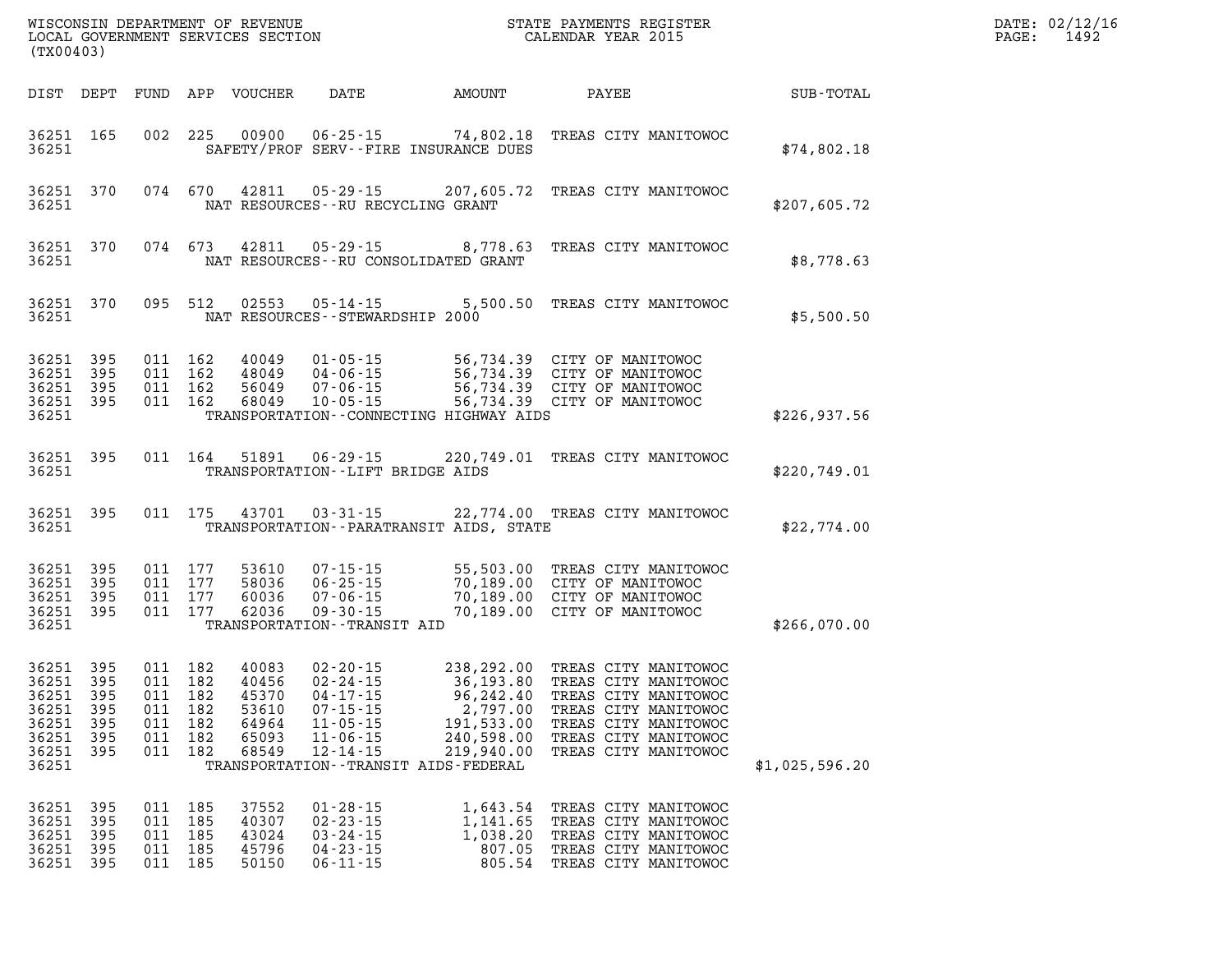| (TX00403)                                 |                          |                          |                          |                                  |                                                                  |                                                                                                                                                           |                                                                                                                                                                       |                |
|-------------------------------------------|--------------------------|--------------------------|--------------------------|----------------------------------|------------------------------------------------------------------|-----------------------------------------------------------------------------------------------------------------------------------------------------------|-----------------------------------------------------------------------------------------------------------------------------------------------------------------------|----------------|
| DIST                                      | DEPT                     | FUND APP                 |                          | VOUCHER                          | <b>DATE</b>                                                      | AMOUNT                                                                                                                                                    | PAYEE                                                                                                                                                                 | SUB-TOTAL      |
| 36251<br>36251<br>36251<br>36251<br>36251 | 395<br>395<br>395<br>395 | 011<br>011<br>011<br>011 | 185<br>185<br>185<br>185 | 50150<br>52398<br>57093<br>59339 | $06 - 11 - 15$<br>08-17-15<br>$09 - 10 - 15$                     | 845.13<br>06-11-15                       845.13<br>07-03-15                 1,162.29<br>524.50<br>1,617.10<br>TRANSPORTATION - - HIGHWAY SAFETY - FEDERAL | TREAS CITY MANITOWOC<br>TREAS CITY MANITOWOC<br>TREAS CITY MANITOWOC<br>TREAS CITY MANITOWOC                                                                          | \$9,585.00     |
| 36251<br>36251<br>36251<br>36251<br>36251 | 395<br>395<br>395<br>395 | 011<br>011<br>011<br>011 | 191<br>191<br>191<br>191 | 38903<br>46903<br>54903<br>66903 | $04 - 06 - 15$<br>$07 - 06 - 15$<br>$10 - 05 - 15$               | TRANSPORTATION - - GENERAL TRANSP AIDS - GTA                                                                                                              | 01-05-15 418,959.84 CITY OF MANITOWOC<br>418,959.84 CITY OF MANITOWOC<br>418,959.84 CITY OF MANITOWOC<br>418,959.84 CITY OF MANITOWOC<br>418,959.85 CITY OF MANITOWOC | \$1,675,839.37 |
| 36251<br>36251                            | 435                      | 005                      | 162                      | 01DHS                            |                                                                  | HS--AMBULANCE FUNDING ASSISTANCE GRANTS                                                                                                                   | 09-11-15 4,907.82 CITY OF MANITOWOC - FIRE DEPT                                                                                                                       | \$4,907.82     |
| 36251<br>36251                            | 435                      | 005                      | 163                      | 01LGS                            |                                                                  | HS--PREPAID MEDICAL TRANSPORT REIMBURSE                                                                                                                   | 11-16-15 66,710.05 DHS PREPAID MEDICAL TRANSPORT                                                                                                                      | \$66,710.05    |
| 36251<br>36251                            | 455                      | 002                      | 221                      | 14                               | $07 - 21 - 15$                                                   | 70.00<br>JUSTICE--LAW ENFORCEMENT SERVICES AID                                                                                                            | TREAS CITY MANITOWOC                                                                                                                                                  | \$70.00        |
| 36251<br>36251                            | 455                      | 002                      | 231                      | 20                               | $04 - 27 - 15$                                                   | 9,120.00<br>JUSTICE -- LAW ENFORCEMENT TRAINING                                                                                                           | TREAS CITY MANITOWOC                                                                                                                                                  | \$9,120.00     |
| 36251<br>36251                            | 835                      | 002                      | 105                      | 43833                            | 07-27-15<br>REVENUE - - STATE SHARED REVENUES                    |                                                                                                                                                           | 1,235,422.98 TREAS CITY MANITOWOC                                                                                                                                     | \$1,235,422.98 |
| 36251<br>36251<br>36251                   | 835<br>835               | 002<br>002               | 109<br>109               | 02843<br>05182                   | $07 - 27 - 15$<br>$07 - 27 - 15$<br>REVENUE--EXEMPT COMPUTER AID | 191,423.00                                                                                                                                                | 88,481.00 TREAS CITY MANITOWOC<br>TREAS CITY MANITOWOC                                                                                                                | \$279,904.00   |
| 36251<br>36251<br>36251                   | 835<br>835               | 002<br>002               | 302<br>302               | 10052<br>11052                   | $07 - 27 - 15$<br>$07 - 27 - 15$                                 | REVENUE-FIRST DOLLAR/SCHOOL LEVY CREDITS                                                                                                                  | 2,391,790.97 TREAS CITY MANITOWOC<br>668,455.83 TREAS CITY MANITOWOC                                                                                                  | \$3,060,246.80 |
| 36251<br>36251                            | 835                      | 002                      | 501                      | 00002                            | $02 - 02 - 15$                                                   | DOA-PAYMENT FOR MUNICIPAL SERVICES AID                                                                                                                    | 37,972.33 TREAS CITY MANITOWOC                                                                                                                                        | \$37,972.33    |
| 36251<br>36251<br>36251                   | 835<br>835               | 021<br>021               | 363<br>363               | 35739<br>37191                   | $03 - 23 - 15$<br>$03 - 23 - 15$<br>REVENUE--LOTTERY CREDIT -    | 10,371.38<br>813, 319.78                                                                                                                                  | TREAS CITY MANITOWOC<br>TREAS CITY MANITOWOC                                                                                                                          | \$823,691.16   |

LOCAL GOVERNMENT SERVICES SECTION

**36251 DISTRICT TOTAL APPROPRIATIONS \$9,262,283.31**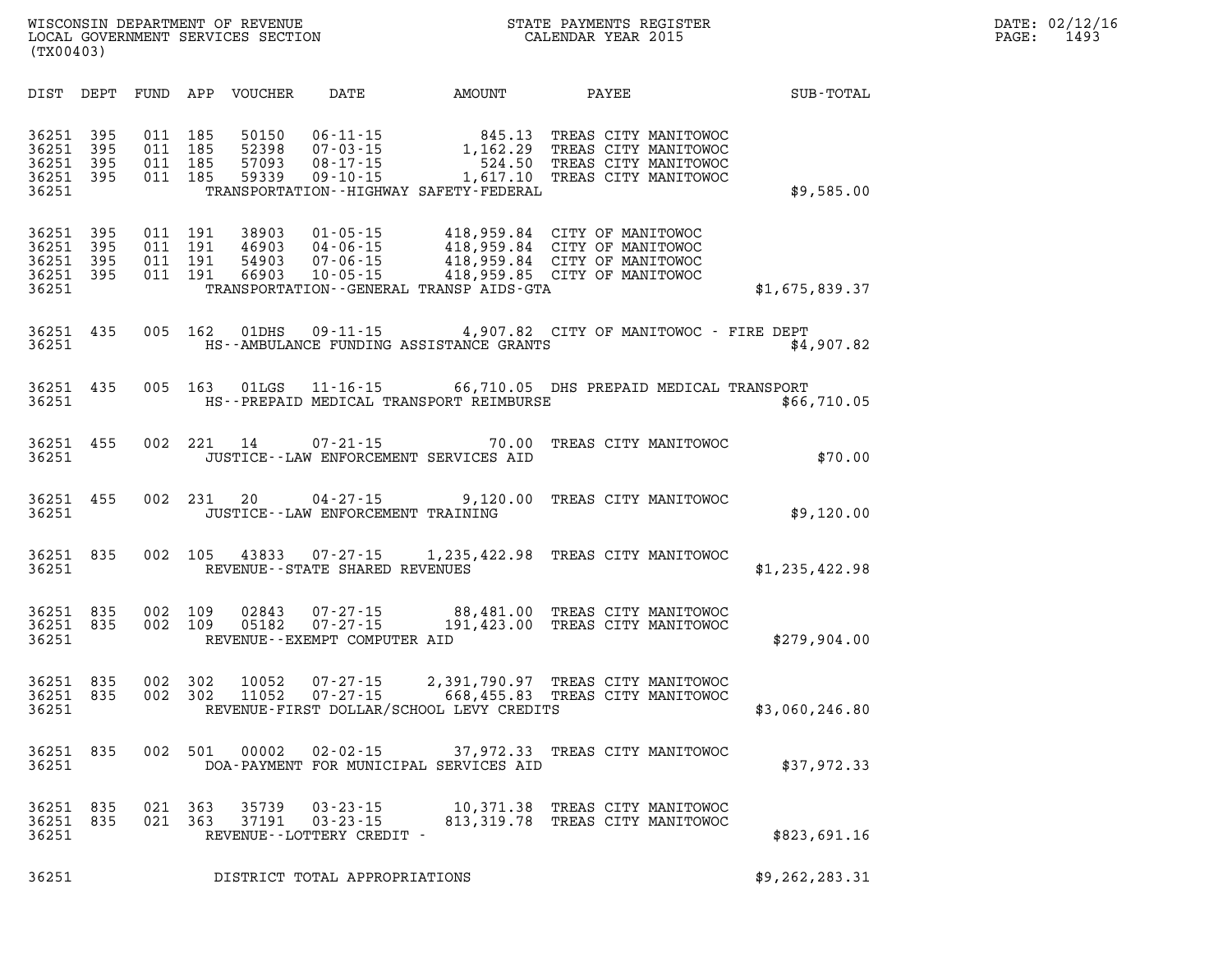| DATE: | 02/12/16 |
|-------|----------|
| PAGE: | 1494     |

| (TX00403)                                                                                               |                                                      |         |                                                                                                 | LOCAL GOVERNMENT SERVICES SECTION                                                      |                                   |                                             | CALENDAR YEAR 2015                                                                                                                                                                                                                                                                                                                                 |              | PAGE: | 1494 |
|---------------------------------------------------------------------------------------------------------|------------------------------------------------------|---------|-------------------------------------------------------------------------------------------------|----------------------------------------------------------------------------------------|-----------------------------------|---------------------------------------------|----------------------------------------------------------------------------------------------------------------------------------------------------------------------------------------------------------------------------------------------------------------------------------------------------------------------------------------------------|--------------|-------|------|
| DIST DEPT                                                                                               |                                                      |         |                                                                                                 | FUND APP VOUCHER                                                                       |                                   |                                             | DATE AMOUNT PAYEE SUB-TOTAL                                                                                                                                                                                                                                                                                                                        |              |       |      |
| 36286 165<br>36286                                                                                      |                                                      |         | 002 225                                                                                         | 00901                                                                                  |                                   | SAFETY/PROF SERV--FIRE INSURANCE DUES       | 06-25-15 21,998.17 TREAS CITY TWO RIVERS                                                                                                                                                                                                                                                                                                           | \$21,998.17  |       |      |
| 36286 370                                                                                               |                                                      |         | 002 503                                                                                         | 17611                                                                                  | $01 - 12 - 15$                    | 51.01                                       | TREAS CITY TWO RIVERS<br>19.30 CITY SHARE                                                                                                                                                                                                                                                                                                          |              |       |      |
| 36286                                                                                                   |                                                      |         |                                                                                                 |                                                                                        |                                   | NAT RESOURCES--AIDS IN LIEU OF TAXES        |                                                                                                                                                                                                                                                                                                                                                    | \$51.01      |       |      |
| 36286 370<br>36286                                                                                      |                                                      |         | 074 670                                                                                         |                                                                                        | NAT RESOURCES--RU RECYCLING GRANT |                                             | 42812  05-29-15  80,026.52  TREAS CITY TWO RIVERS                                                                                                                                                                                                                                                                                                  | \$80,026.52  |       |      |
| 36286 370<br>36286                                                                                      |                                                      |         | 074 673                                                                                         | 42812                                                                                  |                                   | NAT RESOURCES - - RU CONSOLIDATED GRANT     | 05-29-15 3,033.61 TREAS CITY TWO RIVERS                                                                                                                                                                                                                                                                                                            | \$3,033.61   |       |      |
| 36286<br>36286<br>36286<br>36286 395<br>36286                                                           | 395<br>395<br>395                                    |         | 011 162<br>011 162<br>011 162<br>011 162                                                        | 40050<br>48050<br>56050<br>68050                                                       |                                   | TRANSPORTATION--CONNECTING HIGHWAY AIDS     | 01-05-15 22,064.91 CITY OF TWO RIVERS<br>04-06-15 22,064.91 CITY OF TWO RIVERS<br>07-06-15 22,064.91 CITY OF TWO RIVERS<br>10-05-15 22,064.93 CITY OF TWO RIVERS                                                                                                                                                                                   | \$88,259.66  |       |      |
| 36286<br>36286<br>36286<br>36286<br>36286<br>36286<br>36286<br>36286<br>36286 395<br>36286 395<br>36286 | 395<br>395<br>395<br>395<br>395<br>395<br>395<br>395 | 011 185 | 011 185<br>011 185<br>011 185<br>011 185<br>011 185<br>011 185<br>011 185<br>011 185<br>011 185 | 38800<br>42322<br>45235<br>47191<br>50306<br>52399<br>55874<br>59340<br>62740<br>62740 | $10 - 14 - 15$<br>$10 - 14 - 15$  | TRANSPORTATION - - HIGHWAY SAFETY - FEDERAL | 02-10-15<br>03-16-15<br>03-16-15<br>04-16-15<br>759.15<br>759.15<br>759.15<br>759.15<br>759.15<br>769.15<br>769.15<br>769.15<br>769.15<br>769.15<br>768.2017<br>77.15<br>768.2017<br>768.2017<br>768.2017<br>768.2017<br>768.2017<br>768.2017<br>768.2017<br>768.2017<br>768.2<br>2,208.54 TREAS CITY TWO RIVERS<br>1,502.67 TREAS CITY TWO RIVERS | \$10,056.32  |       |      |
| 36286<br>36286<br>36286<br>36286 395<br>36286                                                           | 395<br>395<br>395                                    |         | 011 191<br>011 191<br>011 191<br>011 191                                                        | 38904<br>46904<br>54904<br>66904                                                       |                                   | TRANSPORTATION--GENERAL TRANSP AIDS-GTA     | 01-05-15 149,299.19 CITY OF TWO RIVERS<br>04-06-15 149,299.19 CITY OF TWO RIVERS<br>07-06-15 149,299.19 CITY OF TWO RIVERS<br>10-05-15 149,299.19 CITY OF TWO RIVERS                                                                                                                                                                               | \$597,196.76 |       |      |
| 36286 395<br>36286 395<br>36286                                                                         |                                                      |         | 011 905<br>011 905                                                                              | 69426<br>69809                                                                         | 12-21-15<br>$12 - 28 - 15$        | TRANSPORTATION-HARBOR BOND CLEARING ACCT    | 360,000.00 TREAS CITY TWO RIVERS<br>41,536.71 TREAS CITY TWO RIVERS                                                                                                                                                                                                                                                                                | \$401,536.71 |       |      |
| 36286 435<br>36286                                                                                      |                                                      |         | 005 162                                                                                         | 01DHS                                                                                  | $09 - 11 - 15$                    | HS--AMBULANCE FUNDING ASSISTANCE GRANTS     | 5,555.75 TWO RIVERS FIRE DEPT                                                                                                                                                                                                                                                                                                                      | \$5,555.75   |       |      |
| 36286 435                                                                                               |                                                      |         | 005 163                                                                                         |                                                                                        |                                   |                                             | 01LGS  11-16-15  28,573.46 DHS PREPAID MEDICAL TRANSPORT                                                                                                                                                                                                                                                                                           |              |       |      |

WISCONSIN DEPARTMENT OF REVENUE **STATE PAYMENTS REGISTER**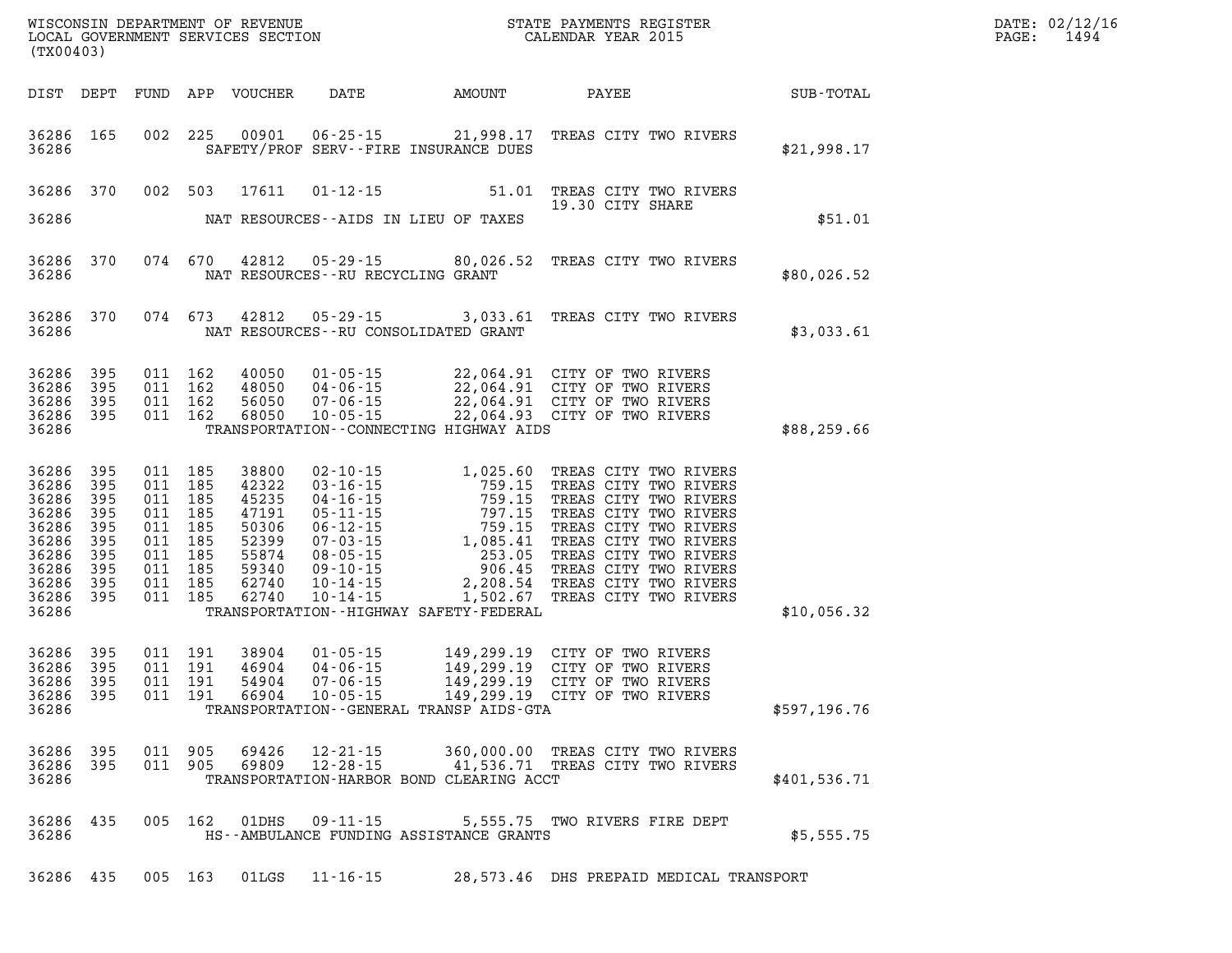| WISCONSIN DEPARTMENT OF REVENUE<br>LOCAL GOVERNMENT SERVICES SECTION<br>CALENDAR YEAR 2015<br>(TX00403) |                        |  |  |                                 |                                   |                                                                                                                                                                |  | DATE: 02/12/16<br>PAGE: 1495 |  |
|---------------------------------------------------------------------------------------------------------|------------------------|--|--|---------------------------------|-----------------------------------|----------------------------------------------------------------------------------------------------------------------------------------------------------------|--|------------------------------|--|
|                                                                                                         |                        |  |  | DIST DEPT FUND APP VOUCHER DATE |                                   |                                                                                                                                                                |  |                              |  |
| 36286                                                                                                   |                        |  |  |                                 |                                   | HS--PREPAID MEDICAL TRANSPORT REIMBURSE                                                                                                                        |  | \$28,573.46                  |  |
| 36286                                                                                                   | 36286 455              |  |  |                                 |                                   | 002 221 15 07-21-15 20.00 TREAS CITY TWO RIVERS<br>JUSTICE -- LAW ENFORCEMENT SERVICES AID                                                                     |  | \$20.00                      |  |
| 36286 455<br>36286                                                                                      |                        |  |  |                                 | JUSTICE--LAW ENFORCEMENT TRAINING | 002 231 10 03-19-15 3,840.00 TREAS CITY TWO RIVERS                                                                                                             |  | \$3,840.00                   |  |
| 36286                                                                                                   | 36286 835              |  |  |                                 | REVENUE--STATE SHARED REVENUES    | 002 105 43834 07-27-15 742,141.37 TREAS CITY TWO RIVERS                                                                                                        |  | \$742, 141.37                |  |
| 36286 835<br>36286                                                                                      | 36286 835              |  |  |                                 | REVENUE--EXEMPT COMPUTER AID      | 002 109 02844 07-27-15 17,473.00 TREAS CITY TWO RIVERS<br>002 109 05183 07-27-15 12,498.00 TREAS CITY TWO RIVERS                                               |  | \$29,971.00                  |  |
| 36286                                                                                                   | 36286 835<br>36286 835 |  |  |                                 |                                   | 002 302 10053 07-27-15 809,566.35 TREAS CITY TWO RIVERS<br>002 302 11053 07-27-15 319,447.06 TREAS CITY TWO RIVERS<br>REVENUE-FIRST DOLLAR/SCHOOL LEVY CREDITS |  | \$1,129,013.41               |  |
| 36286 835<br>36286                                                                                      |                        |  |  |                                 |                                   | 002 501 00002 02-02-15 2,473.16 TREAS CITY TWO RIVERS<br>DOA-PAYMENT FOR MUNICIPAL SERVICES AID                                                                |  | \$2,473.16                   |  |
| 36286                                                                                                   | 36286 835              |  |  |                                 | REVENUE--LOTTERY CREDIT -         | 021 363 37192 03-23-15 389,164.73 TREAS CITY TWO RIVERS                                                                                                        |  | \$389,164.73                 |  |
| 36286                                                                                                   |                        |  |  |                                 | DISTRICT TOTAL APPROPRIATIONS     |                                                                                                                                                                |  | \$3,532,911.64               |  |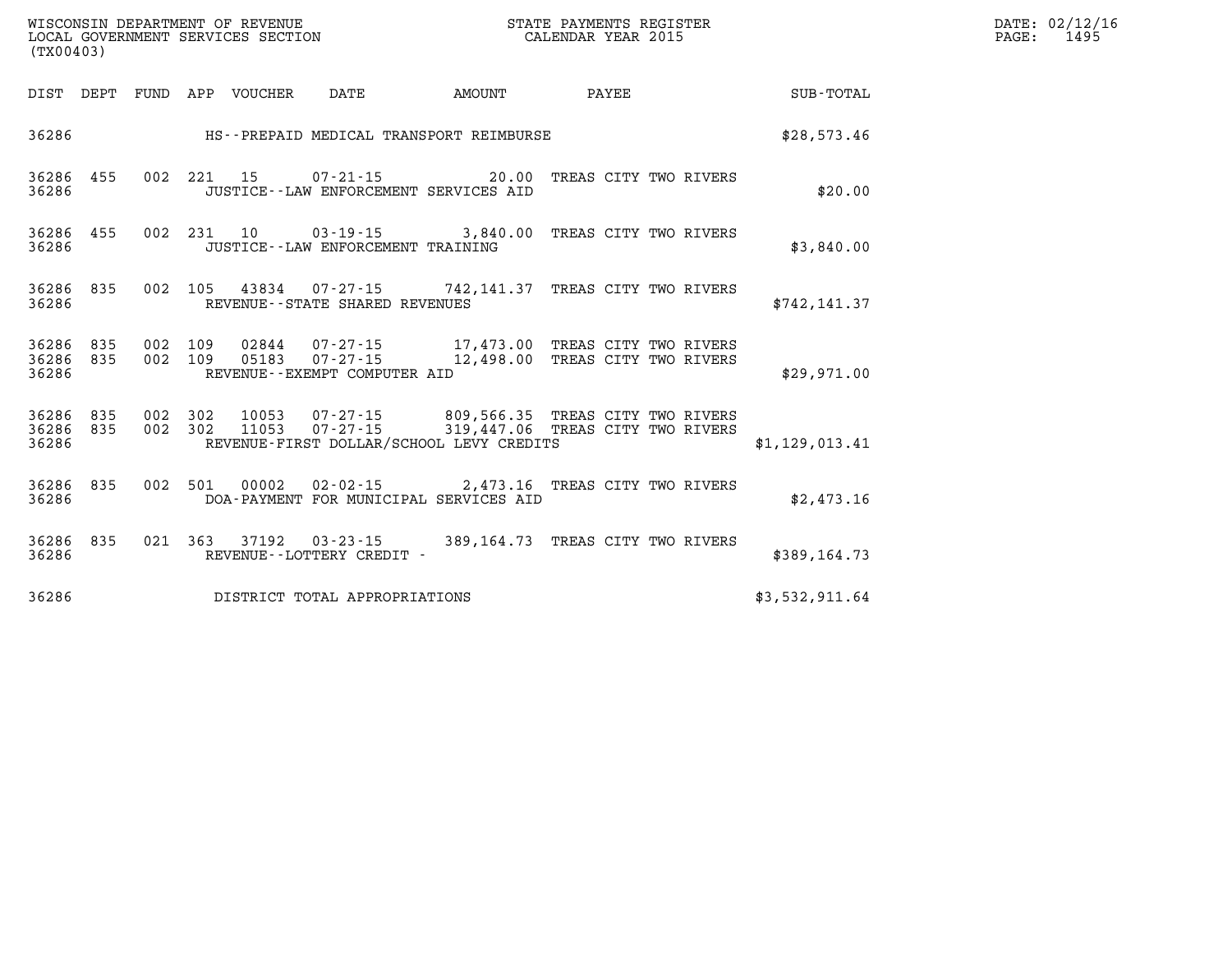| <b>District</b> | <b>District Name (Payee)</b> | Dept. | <b>Agency Name</b>             | Fund  |              | <b>Appropriati Payment Description</b> | Voucher  | Date                   | <b>Payment Amount</b> |
|-----------------|------------------------------|-------|--------------------------------|-------|--------------|----------------------------------------|----------|------------------------|-----------------------|
| M36000          | Manitowoc County             | 11500 | Dept of Ag, Trade & Cons Protc | 10000 | 70300        | Soil_Water Resource Mgmt               | 00002247 | 11/18/2015             | 53,535.00<br>\$       |
| M36000          | Manitowoc County             | 11500 | Dept of Ag, Trade & Cons Protc | 27400 | 76300        | Soil_Water Mgmt_Cnty Staffing          | 00002247 | 11/18/2015             | \$<br>103,504.00      |
| M36000          | Manitowoc County             | 11500 | Dept of Ag, Trade & Cons Protc | 27400 | 76400        | Soil_Water Mgmt Aids                   | 00003261 | 12/11/2015 \$          | 2,475.20              |
| M36000          | Manitowoc County             | 11500 | Dept of Ag, Trade & Cons Protc | 27400 | 76400        | Soil_Water Mgmt Aids                   | 00003262 | 12/11/2015 \$          | 1,792.00              |
| M36000          | Manitowoc County             | 11500 | Dept of Ag, Trade & Cons Protc | 27400 | 76400        | Soil_Water Mgmt Aids                   | 00003263 | $12/11/2015$ \$        | 560.00                |
| M36000          | <b>Manitowoc County</b>      | 11500 | Dept of Ag, Trade & Cons Protc | 27400 | 76400        | Soil_Water Mgmt Aids                   | 00003264 | 12/11/2015 \$          | 336.00                |
| M36000          | Manitowoc County             | 11500 | Dept of Ag, Trade & Cons Protc | 27400 | 76400        | Soil_Water Mgmt Aids                   | 00003267 | 12/11/2015 \$          | 2,240.00              |
| M36000          | Manitowoc County             | 11500 | Dept of Ag, Trade & Cons Protc | 27400 | 76400        | Soil_Water Mgmt Aids                   | 00003270 | 12/11/2015 \$          | 7,344.40              |
| M36000          | <b>Manitowoc County</b>      | 11500 | Dept of Ag, Trade & Cons Protc | 27400 | 76400        | Soil_Water Mgmt Aids                   | 00003273 | 12/11/2015 \$          | 1,483.72              |
| M36000          | <b>Manitowoc County</b>      | 11500 | Dept of Ag, Trade & Cons Protc | 27400 | 76400        | Soil_Water Mgmt Aids                   | 00003274 | 12/11/2015 \$          | 1,624.00              |
| M36000          | Manitowoc County             | 11500 | Dept of Ag, Trade & Cons Protc | 27400 | 76400        | Soil_Water Mgmt Aids                   | 00004208 | 12/30/2015 \$          | 1,552.72              |
| M36000          | Manitowoc County             | 11500 | Dept of Ag, Trade & Cons Protc | 36300 | WE100        | <b>AGRICULTURE-SOIL &amp; WATER</b>    | 00003265 | 12/11/2015             | \$<br>8,870.40        |
| M36000          | Manitowoc County             | 11500 | Dept of Ag, Trade & Cons Protc | 36300 | <b>WE100</b> | <b>AGRICULTURE-SOIL &amp; WATER</b>    | 00003266 | 12/11/2015 \$          | 1,226.05              |
| M36000          | <b>Manitowoc County</b>      | 11500 | Dept of Ag, Trade & Cons Protc | 36300 | <b>WE100</b> | <b>AGRICULTURE-SOIL &amp; WATER</b>    | 00003268 | 12/11/2015 \$          | 1,020.31              |
| M36000          | <b>Manitowoc County</b>      | 11500 | Dept of Ag, Trade & Cons Protc | 36300 | <b>WE100</b> | <b>AGRICULTURE-SOIL &amp; WATER</b>    | 00003269 | 12/11/2015 \$          | 4,281.18              |
| M36000          | Manitowoc County             | 11500 | Dept of Ag, Trade & Cons Protc | 36300 | <b>WE100</b> | <b>AGRICULTURE-SOIL &amp; WATER</b>    | 00003271 | 12/11/2015 \$          | 8,838.58              |
| M36000          | <b>Manitowoc County</b>      | 11500 | Dept of Ag, Trade & Cons Protc | 36300 | <b>WE100</b> | <b>AGRICULTURE-SOIL &amp; WATER</b>    | 00003272 | $12/11/2015$ \$        | 2,343.65              |
| M36000          | <b>Manitowoc County</b>      | 16500 | Dept of Safety & Prof Services | 10000 | 23600        | <b>POWTS Replacement Rehab</b>         | 00000201 | 10/26/2015 \$          | 101,427.56            |
| M36000          | <b>Manitowoc County</b>      | 16500 | Dept of Safety & Prof Services | 10000 | 23600        | <b>POWTS Replacement Rehab</b>         | 00000318 | 11/12/2015             | \$<br>119,262.11      |
| M36000          | <b>Manitowoc County</b>      | 16500 | Dept of Safety & Prof Services | 10000 | 23600        | POWTS Replacement Rehab                | 00001095 | 12/17/2015 \$          | 6,400.00              |
| M36000          | Manitowoc County             | 16500 | Dept of Safety & Prof Services | 10000 | 23600        | <b>POWTS Replacement Rehab</b>         | 00001137 | 12/22/2015             | \$<br>6,400.00        |
| M36000          | Manitowoc County             | 37000 | Dept of Natural Resources      | 21200 | 56300        | ResAids - county cons aids             | 00006349 | 11/2/2015 \$           | 1,575.00              |
| M36000          | <b>Manitowoc County</b>      | 41000 | Department of Corrections      | 10000 | 11600        | Reimbursing counties for proba         | 00009412 | 11/18/2015 \$          | 77,844.48             |
| M36000          | <b>Manitowoc County</b>      | 41000 | Department of Corrections      | 10000 | 31300        | Community youth and family aid         | 00005591 | 11/10/2015 \$          | 193,443.00            |
| M36000          | Manitowoc County             | 41000 | Department of Corrections      | 10000 | 31300        | Community youth and family aid         | 00010251 | 11/25/2015             | \$<br>21,099.50       |
| M36000          | <b>Manitowoc County</b>      | 45500 | Department of Justice          | 10000 | 20200        | Officer training reimbursement         | 00002747 | 12/4/2015 \$           | 630.60                |
| M36000          | Manitowoc County             | 45500 | Department of Justice          | 10000 | 23100        | Law enforcement train, local           | 00002747 | 12/4/2015              | \$<br>739.02          |
| M36000          | <b>Manitowoc County</b>      | 45500 | Department of Justice          | 10000 | 27200        | Gifts and grants                       | 00004279 | 12/30/2015 \$          | 1,487.84              |
| M36000          | Manitowoc County             | 46500 | Department of Military Affairs | 10000 | 30800        | Emergency response equipment           | 00003128 | 12/16/2015 \$          | 8,037.78              |
| M36000          | Manitowoc County             | 50500 | Department of Administration   | 10000 | 15500        | Federal aid, local assistance          | 00004711 | 12/3/2015              | \$<br>7,487.00        |
| M36000          | Manitowoc County             | 50500 | Department of Administration   | 23500 | 37100        | Low-income assistance grants           | 00004711 | 12/3/2015 \$           | 6,854.00              |
| M36000          | Manitowoc County             | 83500 | Department of Revenue          | 10000 | 10500        | County and Municipal Aid               | 00001249 | 11/16/2015             | \$<br>3,786,059.32    |
| M36002          | Cato, Town of                | 83500 | Department of Revenue          | 10000 | 10500        | County and Municipal Aid               | 00001219 | 11/16/2015 \$          | 46,953.79             |
| M36004          | Town Of Centerville          | 83500 | Department of Revenue          | 10000 | 10500        | County and Municipal Aid               | 00001220 | 11/16/2015 \$          | 10,456.38             |
| M36006          | Town Of Cooperstown          | 83500 | Department of Revenue          | 10000 | 10500        | County and Municipal Aid               | 00001221 | 11/16/2015 \$          | 41,986.11             |
| M36008          | Town Of Eaton                | 83500 | Department of Revenue          | 10000 | 10500        | County and Municipal Aid               | 00001222 | 11/16/2015             | \$<br>22,909.10       |
| M36010          | Town Of Franklin             | 83500 | Department of Revenue          | 10000 | 10500        | County and Municipal Aid               | 00001223 | 11/16/2015             | \$<br>43,975.69       |
| M36012          | Town Of Gibson               | 83500 | Department of Revenue          | 10000 | 10500        | County and Municipal Aid               | 00001224 | 11/16/2015 \$          | 85,936.01             |
| M36014          | Town Of Kossuth              | 83500 | Department of Revenue          | 10000 | 10500        | County and Municipal Aid               | 00001225 | 11/16/2015 \$          | 32,610.04             |
| M36016          | Town Of Liberty              | 83500 | Department of Revenue          | 10000 | 10500        | County and Municipal Aid               | 00001226 | 11/16/2015 \$          | 24,236.87             |
| M36018          | Town Of Manitowoc            | 83500 | Department of Revenue          | 10000 | 10500        | County and Municipal Aid               |          | 00001227 11/16/2015 \$ | 15,451.79             |